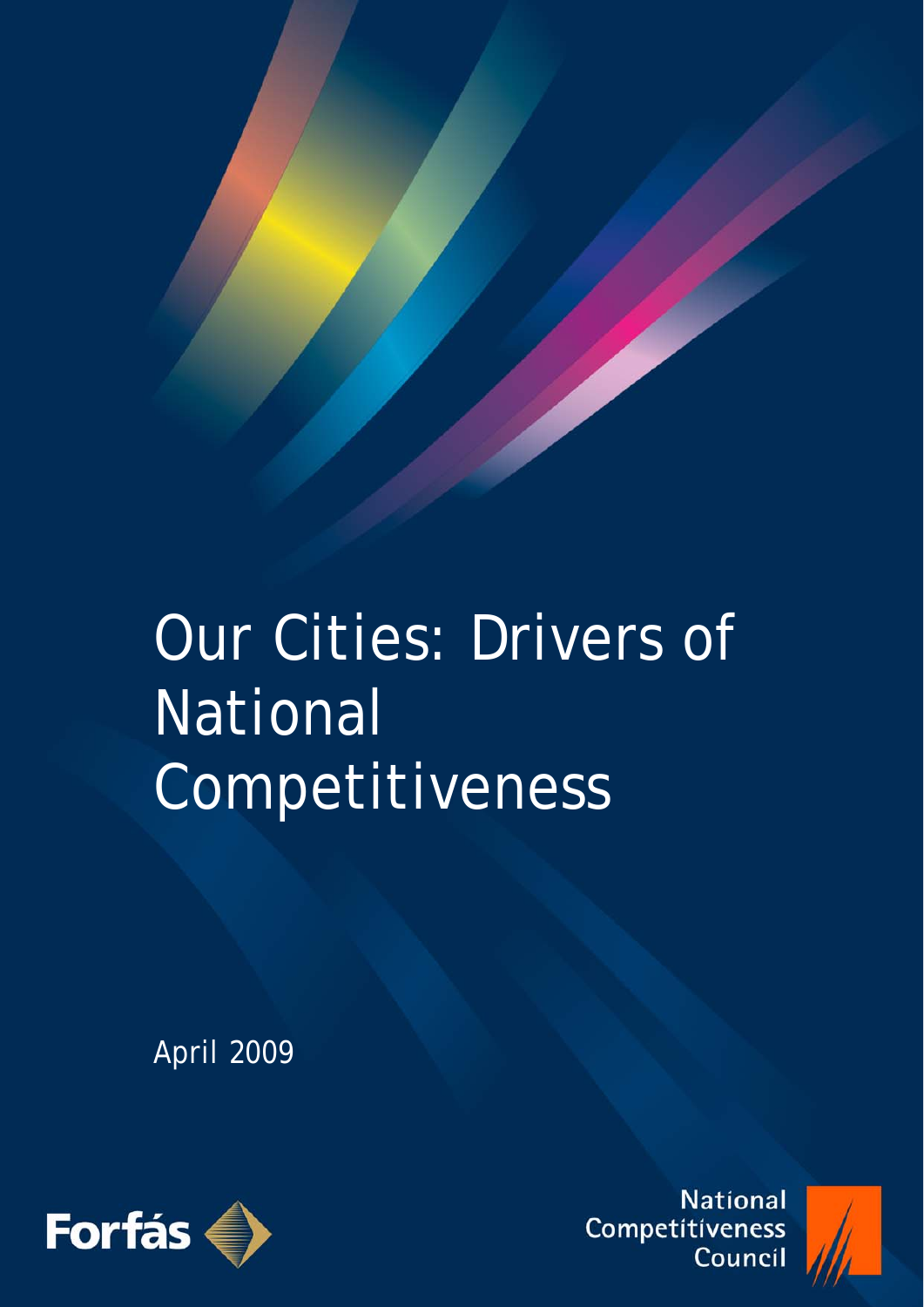## **Introduction to the NCC**

The National Competitiveness Council was established in 1997 as a Social Partnership body, reporting to An Taoiseach on key competitiveness issues facing the Irish economy and offering recommendations on policy actions required to enhance Ireland's competitive position.

Each year the NCC publishes the two-volume Annual Competitiveness Report.

- Volume One, **Benchmarking Ireland's Performance**, is a collection of statistical indicators of Ireland's competitiveness performance in relation to 17 other economies and the OECD or EU-15/Eurozone average.
- Volume Two, **Ireland's Competitiveness Challenge**, uses this information along with the latest research to outline the main challenges to Ireland's competitiveness and the policy responses required to meet them.

As part of its work, the NCC also publishes other papers on specific competitiveness issues.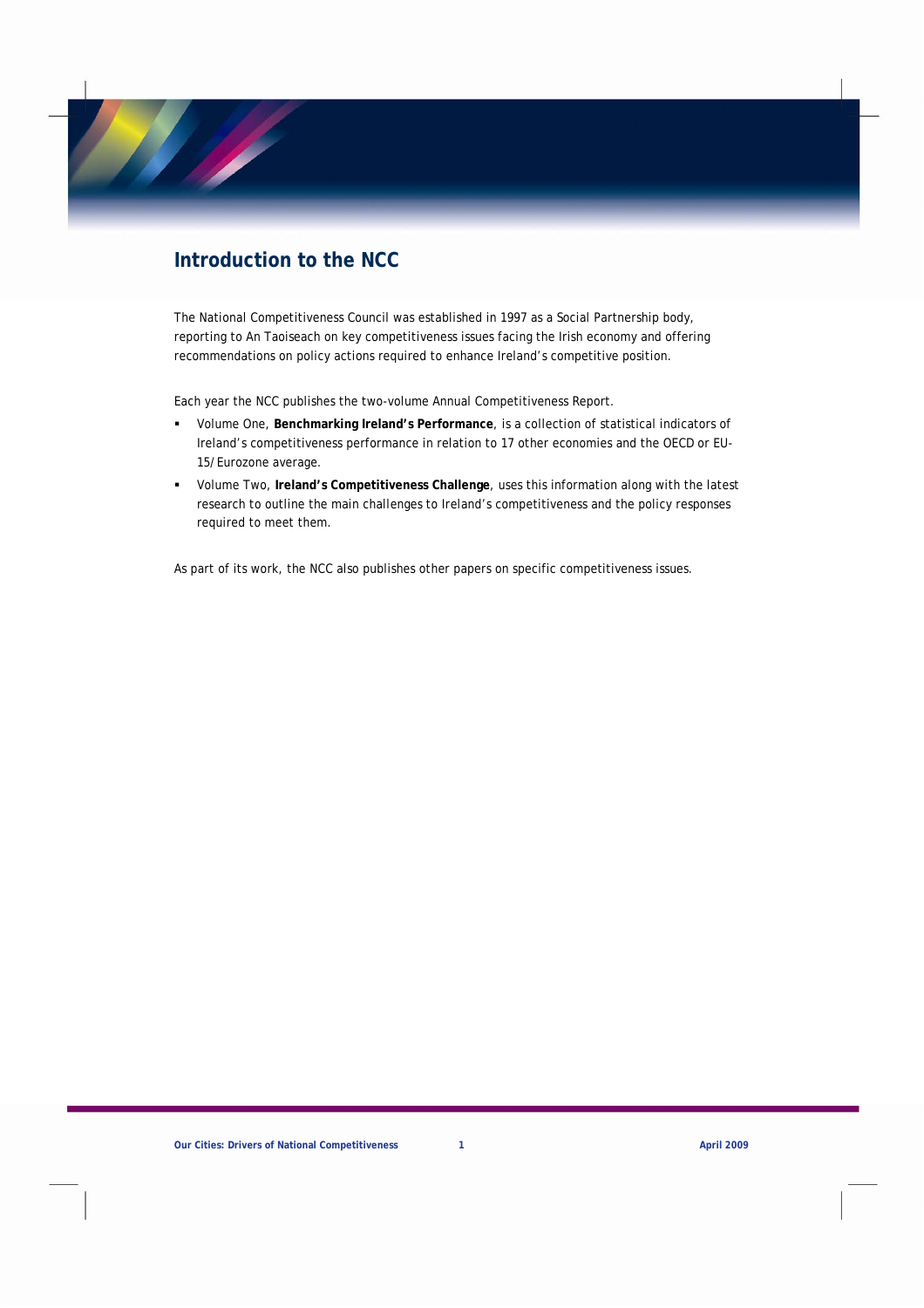#### **Chairman's Preface**

The NCC understands competitiveness as the ability of Irish enterprises to successfully sell goods and services on international markets. Competitiveness is a crucial determinant of national economic survival and future prosperity. Cities play an increasingly crucial role in enhancing competitiveness in modern knowledge-based economies. As people become more mobile and firms more selective about where they locate, competitive cities have emerged as magnets for talent and investment.

The concentration of more and more of our population, enterprise activity, innovation networks and cultural amenities in cities and their hinterlands, as well as the presence of higher education institutions, has unfortunately created in this country a sense of ambivalence about the central role our cities play in supporting national economic growth and standards of living. It is critical that both national and regional policies support the development of Dublin and of our other main cities and that nationally we work to ensure that the development of our cities is fully understood as being in the national interest. The challenge is not the redistribution of resources between Dublin and the rest of the country but rather of enhancing the competitive advantages of Dublin and other major urban centres as drivers of overall national prosperity and contributors to social cohesion and wellbeing.

The harsh new fiscal realities which Ireland faces necessitate a rigorous process of prioritisation and sequencing of public expenditure to position Ireland to take advantage of the global economic recovery when it occurs. It is in that context that this paper outlines the rational for targeting investment to provide the hard and soft infrastructures necessary to ensure that our cities remain attractive places to do business and to live, work and visit. The paper also proposes a number of actions to enhance city governance and provide greater coordination between the various public policies which affect urban development.

The core objective of the recommendations set out in this report is to enable Irish cities to achieve their full potential and thereby enhance national competitiveness.

It is hoped that this paper can stimulate informed and constructive debate in this important area of policy and development. I would like to thank the Council members and the advisors from relevant government departments for their valuable contributions throughout the development of this report. I would also like on behalf of the Council to thank the Forfás Executive for their crucial support for the work of the NCC in regard to the preparation of this report and in respect of all our work.

Don Thornhill *Chairperson, National Competitiveness Council*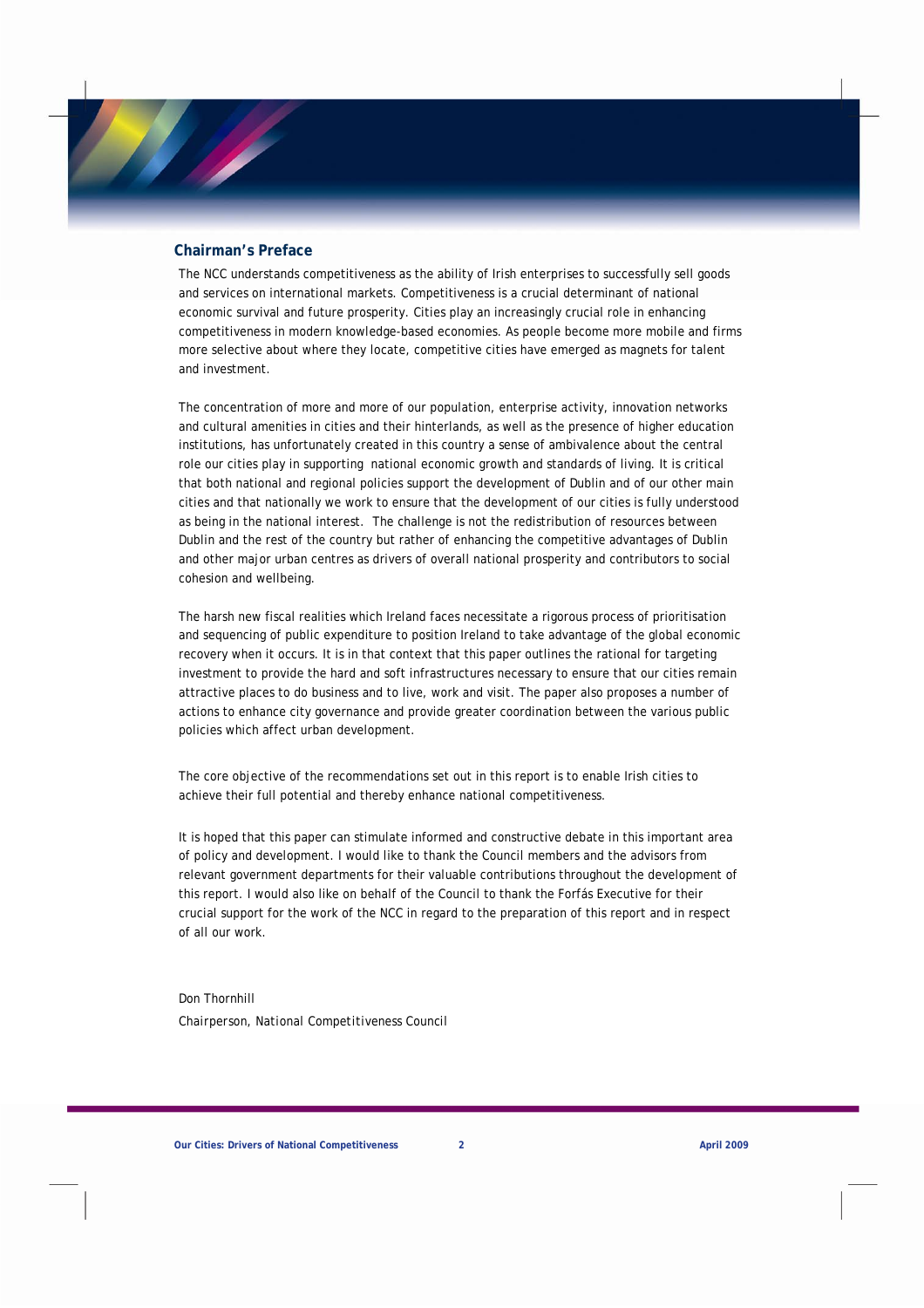#### **Council Members**

| Dr Don Thornhill               | Chairman                                                                                                          |
|--------------------------------|-------------------------------------------------------------------------------------------------------------------|
| Mr Rory Ardagh                 | <b>Telecom Property Holdings Limited</b>                                                                          |
| Mr Brendan Butler              | Director of Strategy, Trade, EU and International Affairs, IBEC                                                   |
| Mr Donal Byrne                 | Chairman, Cadbury Schweppes Ireland Limited                                                                       |
| Mr Shay Cody                   | Deputy General Secretary, IMPACT                                                                                  |
| Mr Martin Cronin               | Chief Executive Officer, Forfás                                                                                   |
| Mr Pat Delaney                 | Director of Sectors and Regions, IBEC                                                                             |
| Ms Clare Dunne                 | Assistant Secretary, Department of Enterprise, Trade and<br>Employment                                            |
| Ms Annette Hughes              | Director, DKM Economic Consultants                                                                                |
| Mr William Prasifka            | Chairperson, Competition Authority                                                                                |
| Mr William Slattery            | Executive Vice President and Head of European Offshore<br>Domiciles, State Street International (Ireland) Limited |
| Mr Paul Sweeney                | Economic Adviser, Irish Congress of Trade Unions                                                                  |
| Mr John Travers                | Consultant and Founding Chief Executive Officer, Forfás and<br>Science Foundation Ireland                         |
| Prof Ferdinand von Prondzynski | President, Dublin City University                                                                                 |

#### **Council Advisers**

| Mr Paul Bates     | Assistant Secretary, Department of Arts, Sports and Tourism                        |
|-------------------|------------------------------------------------------------------------------------|
| Ms Mary Doyle     | Assistant Secretary, Department of the Taoiseach                                   |
| Mr Mark Griffin   | Assistant Secretary, Department of Environment, Heritage, and<br>Local Government  |
| Mr Kevin McCarthy | Assistant Secretary, Department of Education and Science                           |
| Mr Eamonn Molloy  | Assistant Secretary, Department of Communications, Energy<br>and Natural Resources |
| Mr David Moloney  | Assistant Secretary, Department of Finance                                         |
| Mr John Murphy    | Assistant Secretary, Department of Transport                                       |
| Mr Liam Nellis    | Chief Executive, InterTrade Ireland                                                |

### **Research and Administration**

| Mr Adrian Devitt  | Forfás                           |
|-------------------|----------------------------------|
| Ms Caoimhe Gavin  | Wilton Park House                |
| Ms Gráinne Greehy | Wilton Place                     |
| Ms Mary Twomey    | Dublin 2                         |
|                   | Tel: 01 607 3000 Fax 01 607 3030 |
|                   | Fmail: ncc@forfas.ie             |
|                   | Web: www.competitiveness.ie      |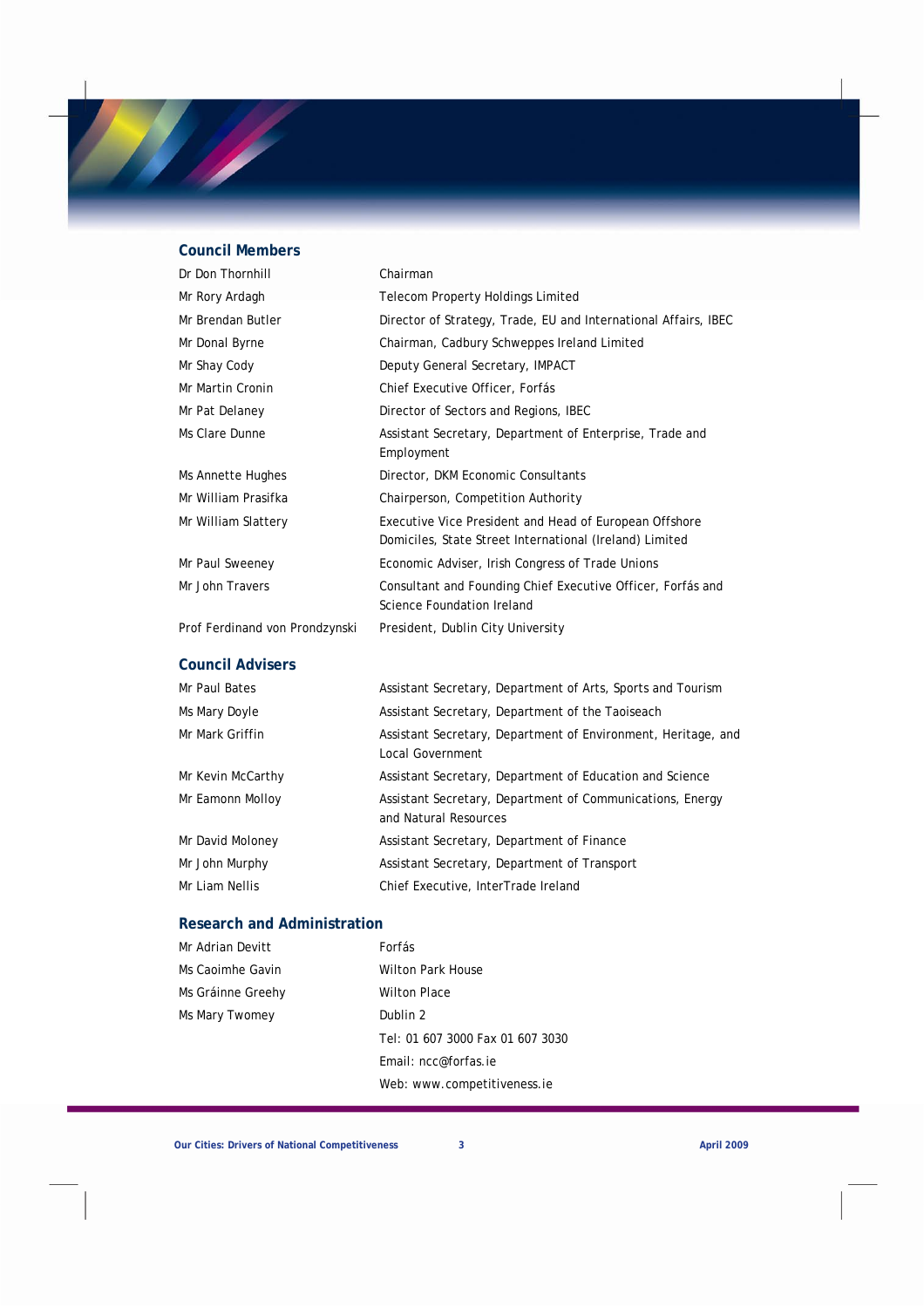## **Table of Contents**

| <b>Executive Summary</b>                            | 5  |
|-----------------------------------------------------|----|
| 1. Introduction                                     | 12 |
| 1.1 Structure of Paper.                             | 12 |
| 1.2. Cities and the National Spatial Strategy       | 12 |
| 2. Why Cities Matter                                | 14 |
| 3. Cornerstones of Competitive Cities               | 18 |
| 3.1 Enterprising Cities.                            | 19 |
| 3.2 Connected Cities                                | 25 |
| 3.3 Sustainable Cities                              | 28 |
| 3.4 Attractive and Inclusive Cities.                | 31 |
| 4. Conclusions and Recommendations                  | 34 |
| 4.1 Prioritising Investment in Cities               | 34 |
| 4.2 Improving City Governance                       | 35 |
| 4.3 Delivering Key Urban Infrastructure Priorities  | 38 |
| 4.4 Improving Urban Land Use and Planning Policy    | 40 |
| 4.5 Enhancing Social Cohesion                       | 41 |
| 4.6 Building a City Image                           | 41 |
| 4.7 Developing a Better Understanding of Our Cities | 42 |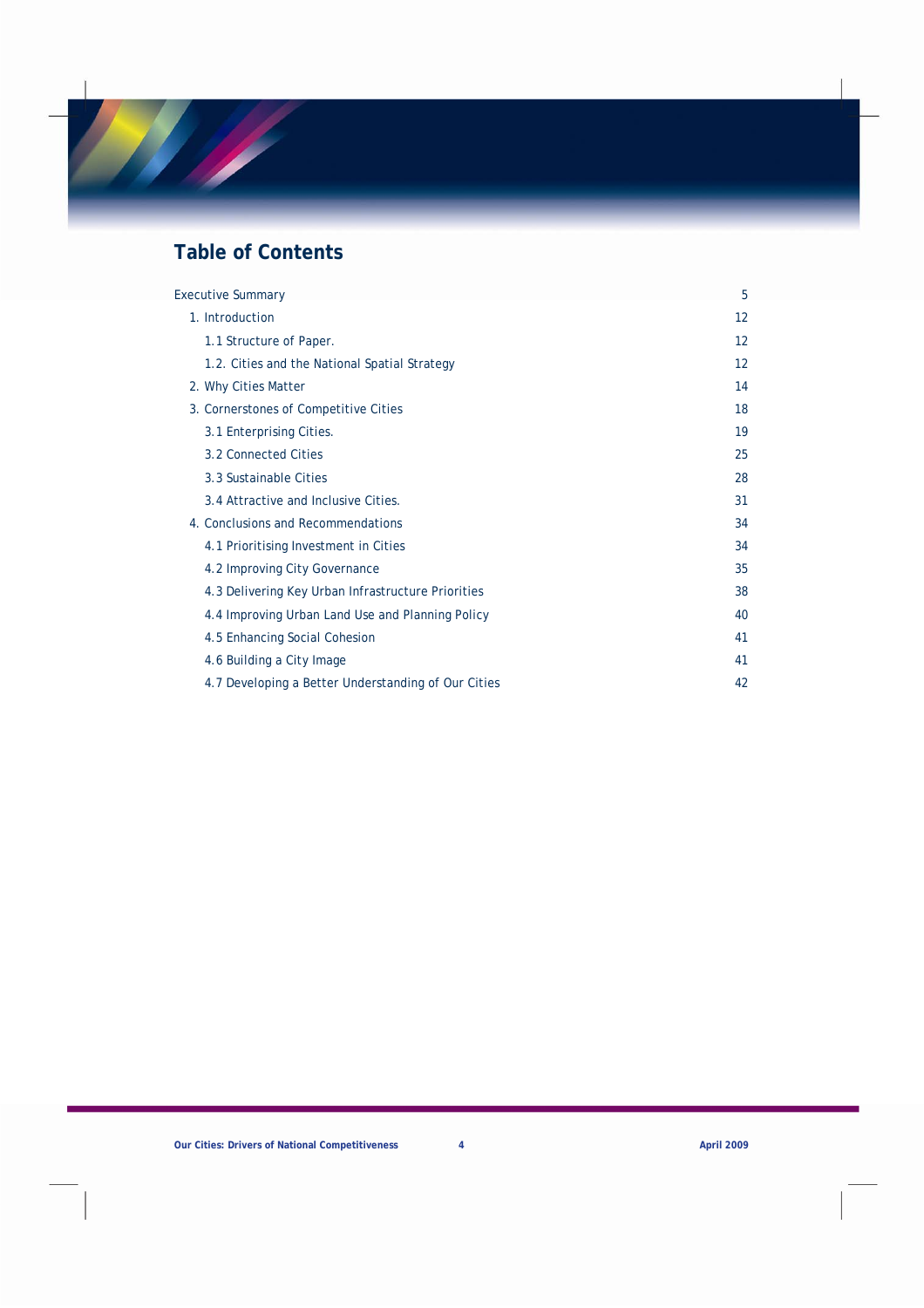## **Executive Summary**

The National Competitiveness Council (NCC) monitors and reports on competitiveness issues facing the Irish economy and makes recommendations on policy actions required to enhance Ireland's competitive position. Cities are increasingly seen as the drivers of national competitiveness and of economic and social development. This paper examines the core elements that make Irish cities competitive and highlights actions that can improve their performance and ultimately enhance our national competitiveness. Analysing competitiveness through an urban lens should not be interpreted as divisive or be seen as promoting inter-city or urban-rural competition. Given the relative smallness in size of Irish cities and the Irish economy as a whole, it is essential that we implement policies that promote national competitiveness by enhancing the competitiveness of our cities.

With the rise in globalisation, cities across the world are becoming less concerned with national rankings of competitiveness and are focussing instead on improving their positions in a global league table of cities. Cities play an increasingly crucial role in the development of national competitiveness in modern knowledge-based economies. As people become more mobile and firms more selective about where they locate, competitive cities have emerged as magnets for talent and investment. For example, 66 out of 78 cities studied in an OECD review have a higher GDP per capita than their national average; hence they improve the economic performance of their country. The GDP per capita of Dublin (the only Irish city of the scale required to be included in the OECD study) is more than 20 percent higher than the national average<sup>1</sup>. However, the corollary is that, without proper management, cities can lower national economic growth rates.

The majority of the population, businesses, jobs, innovation systems and higher education institutions are concentrated within our cities and their hinterlands. They are hubs of international trade, transport and communications and attract higher numbers of immigrants and tourists than other areas in the country. Our cities, therefore, play a critical role in driving national competitiveness and national income levels.

#### **Key Findings**

While there is much debate over what makes cities competitive, this paper highlights a number of key elements and provides a high level assessment of how our cities perform.

#### Enterprise

 $\overline{a}$ 

The development of an enterprising city is influenced by a sectoral mix of firms weighted towards high value industries, the availability of a skilled workforce and competitive costs of doing business. As Ireland has targeted high-tech, high-value internationally trading sectors, Irish cities have developed sectoral specialisms - for example, medical technology in Galway, software and financial services in Dublin, pharmaceutical and chemicals in Cork, and ICT hardware in Limerick. Given the small size of Irish cities and their proximity to one another, the NCC believes that Irish cities should

<sup>1</sup> OECD, "Competitive Cities in the Global Economy", Territorial Review, 2006.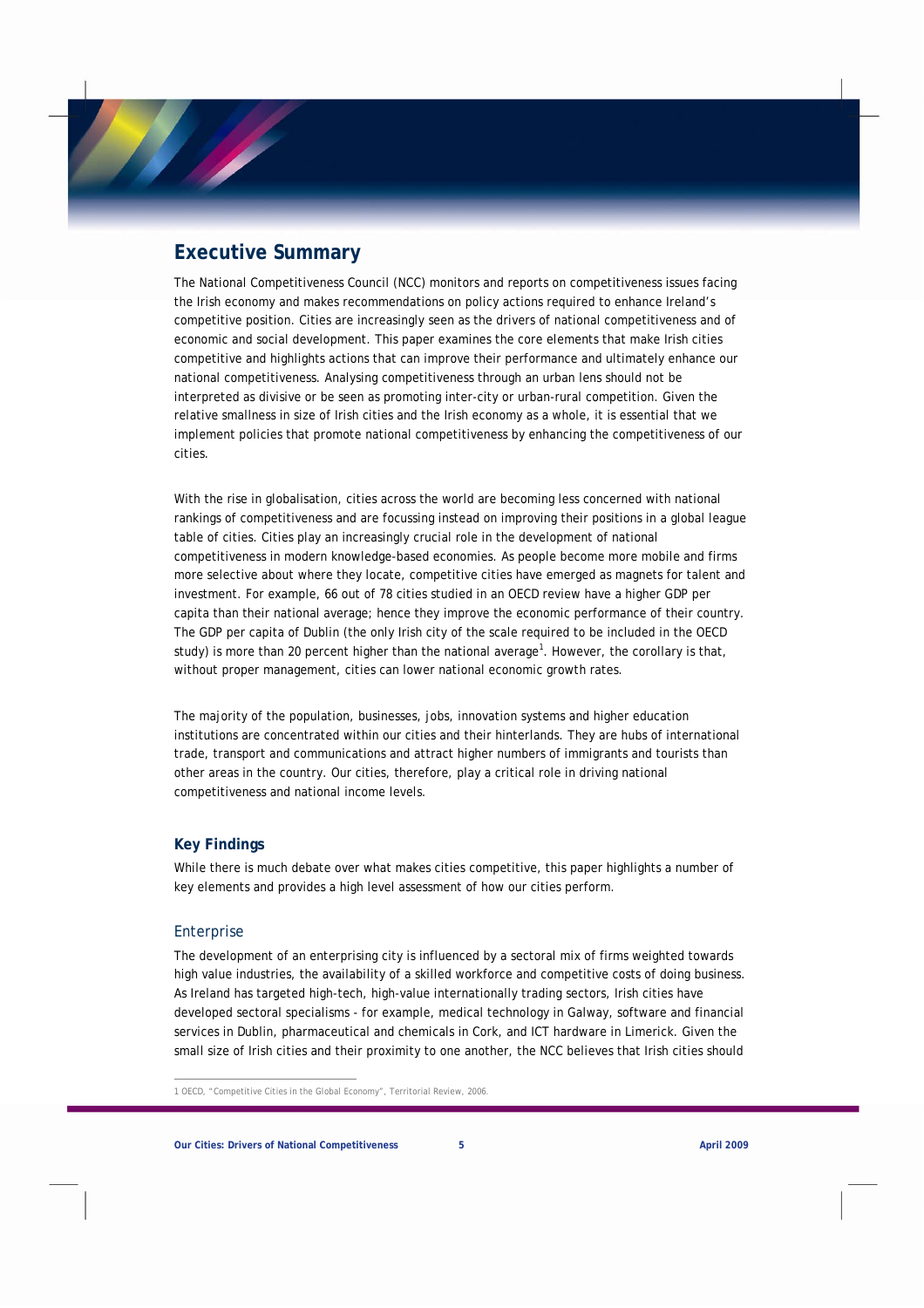endeavour to have a relatively wide sectoral mix. Building on significant progress in recent decades, further potential exists to enhance the depth of local education and innovation systems in Irish cities. Despite improvements, third level institutions in Irish cites are not yet among the best in the world and there are significant disparities in secondary level student performance between neighbourhoods within our cities. Finally, Irish cities are relatively expensive for both businesses and citizens, in part driven by higher land and building costs.

#### **Connectivity**

Successful cities have the physical and electronic infrastructure to facilitate trade and business and to move goods, services and people quickly, efficiently and in environmentally sustainable ways. External connections, such as airports, seaports and adequate internal road and public transport are vital. The airport and seaport in Dublin are significant national assets, with Dublin airport being the eight largest in Europe. The completion of the inter-urban motorway network will improve travel times and the connectivity of national air and sea ports. However, Irish cities are highly car dependent and average peak hour speeds in Dublin (only city where data is available) are very low by international standards. It is also critical that infrastructure systems are integrated and that ICT is utilised. In this respect, there has been an unacceptably long delay in introducing integrated fares, ticketing and smart cards for public transport in Ireland. Finally, despite recent progress, Ireland is lagging competitors in terms of its progress in providing advanced communication services in key centres. Broadband speeds of up to 100 Mbps are being offered over fibre in many parts of Amsterdam, Cologne, Copenhagen and Paris. The fastest speed broadly available in Dublin, and to a more limited extent in other Irish cities, is 24 Mbps.

#### Sustainability

A sustainable urban environment enhances the competitive performance of our cities in a variety of areas. It improves quality of life, maximises land use potential, attracts more overseas talent and tourists, and reduces negative environmental costs. Policy areas of specific importance to ensure sustainable city competitiveness include land use policy and planning, and transport and environmental sustainability.

Much of the city development of recent years has been extremely positive, for example modernising and revitalising previously dilapidated and abandoned areas in the centre of cities. However, urban development has been accompanied by sprawl, as growing numbers of people located in expanding commuter belts around our cities. Poor planning decisions and a failure to properly coordinate private development with public infrastructure and service needs have affected the quality of life and competitiveness of our cities. This has also resulted in excessively high house prices, severe traffic congestion, long commuting times, and increased pressure on local authority services such as water and waste.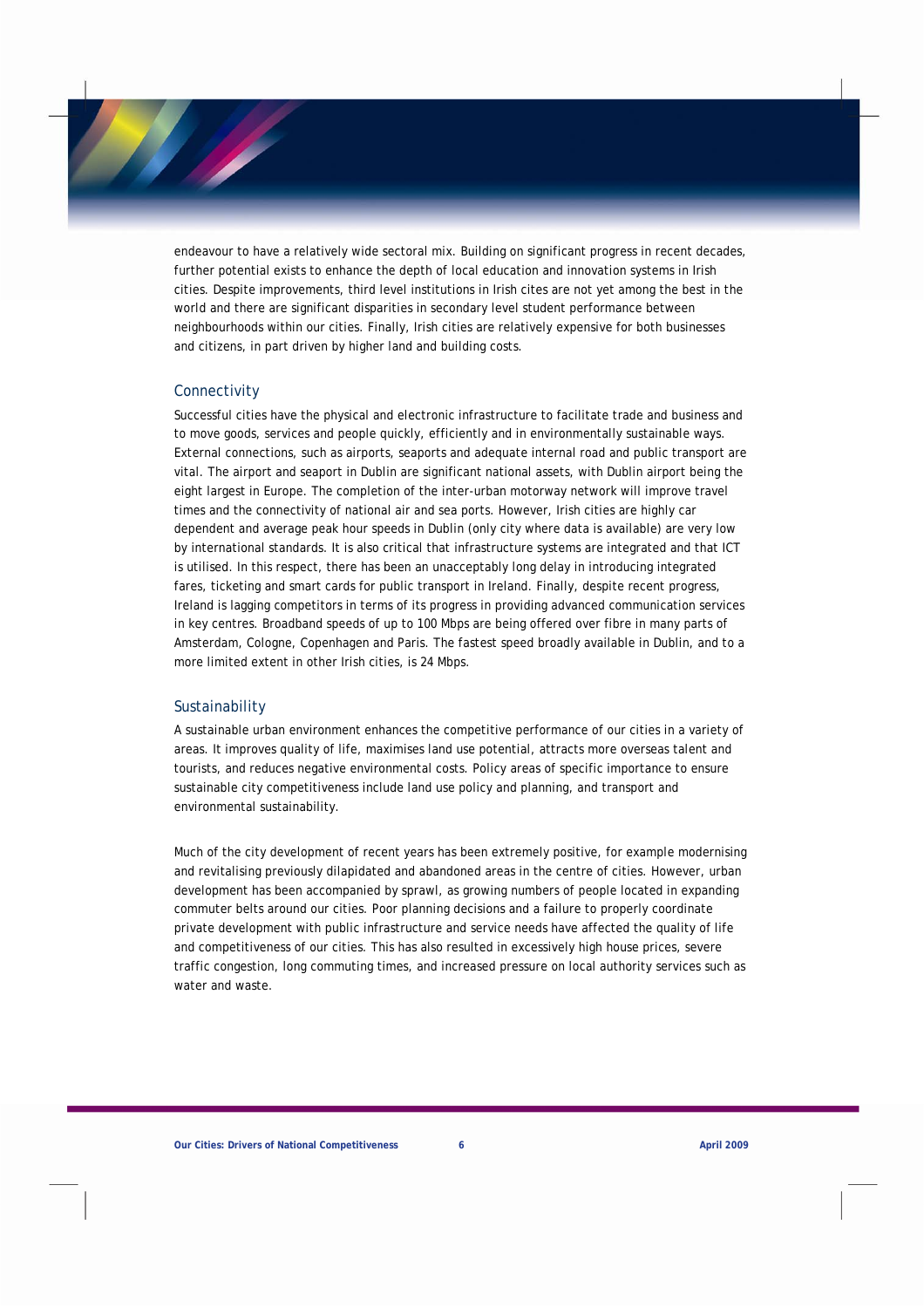#### Attractiveness and Inclusiveness

Cities are competing for citizens, workers and investment. Competitive cities are attractive and inclusive and these characteristics are nurtured when disparities are minimised and social exclusion is avoided. A cohesive society enables all of its members to be active participants and contributors, enabling individuals to achieve their goals and communities to exploit their economic and social potential. It also reduces criminality and negative reputational effects. Vibrant recreational, entertainment, cultural and sporting infrastructures are also key to enhancing city attractiveness. Irish cities perform relatively well in terms of international benchmarks of quality of life and foreign national residents comprise a significant share of their populations.

#### **Recommendations**

The NCC believes that we need to recognise fully the importance of cities as drivers of national competitiveness. Successful countries and regions must have successful cities at their core. The evidence clearly demonstrates that cities drive economic growth and living standards with significant benefits for national living standards. In Ireland, there can be a sense of ambivalence over the role and importance of cities. It is critical that both national and regional policies support the development of our main cities.

The NCC has identified a range of policy actions to support the development of our cities and enhance Ireland's competitiveness. These are set out below.

#### Prioritising Investment in Dublin and Our Other Main Cities

1. Prioritising investments that develop the competitiveness of Dublin and our other main cities is essential to enable Ireland to take advantage of the global economic recovery when it occurs. The forthcoming 'refresh' of the National Spatial Strategy (NSS) provides an opportunity to confirm the critical role that cities play in driving national competitiveness. In view of the significant reductions in public investment arising from the deterioration in the public finances, it is critical that city related projects of most importance for future economic growth and those likely to have greatest impact in terms of supporting the productive sector are prioritised. Since enhanced city performance has positive spill-over effects on surrounding regions and ultimately on the country as a whole, prioritising investment and initiatives that develop the competitiveness of our cities presents an effective use of Exchequer funds.

Dublin is Ireland's only city of international scale, with over one million residents and a significant number of international linkages. While it is by far, Ireland's largest and most densely populated urban area, at an international level Dublin is a small city on the margins of northwest Europe. Of the 78 cities in the OECD report, Dublin ranks as the second smallest in terms of population levels – despite the significant population growth in recent years. Although Dublin accounts for almost half of national GDP, we should not be complacent about its position as an internationally competitive location. Its continued success is critical for the performance of the entire economy.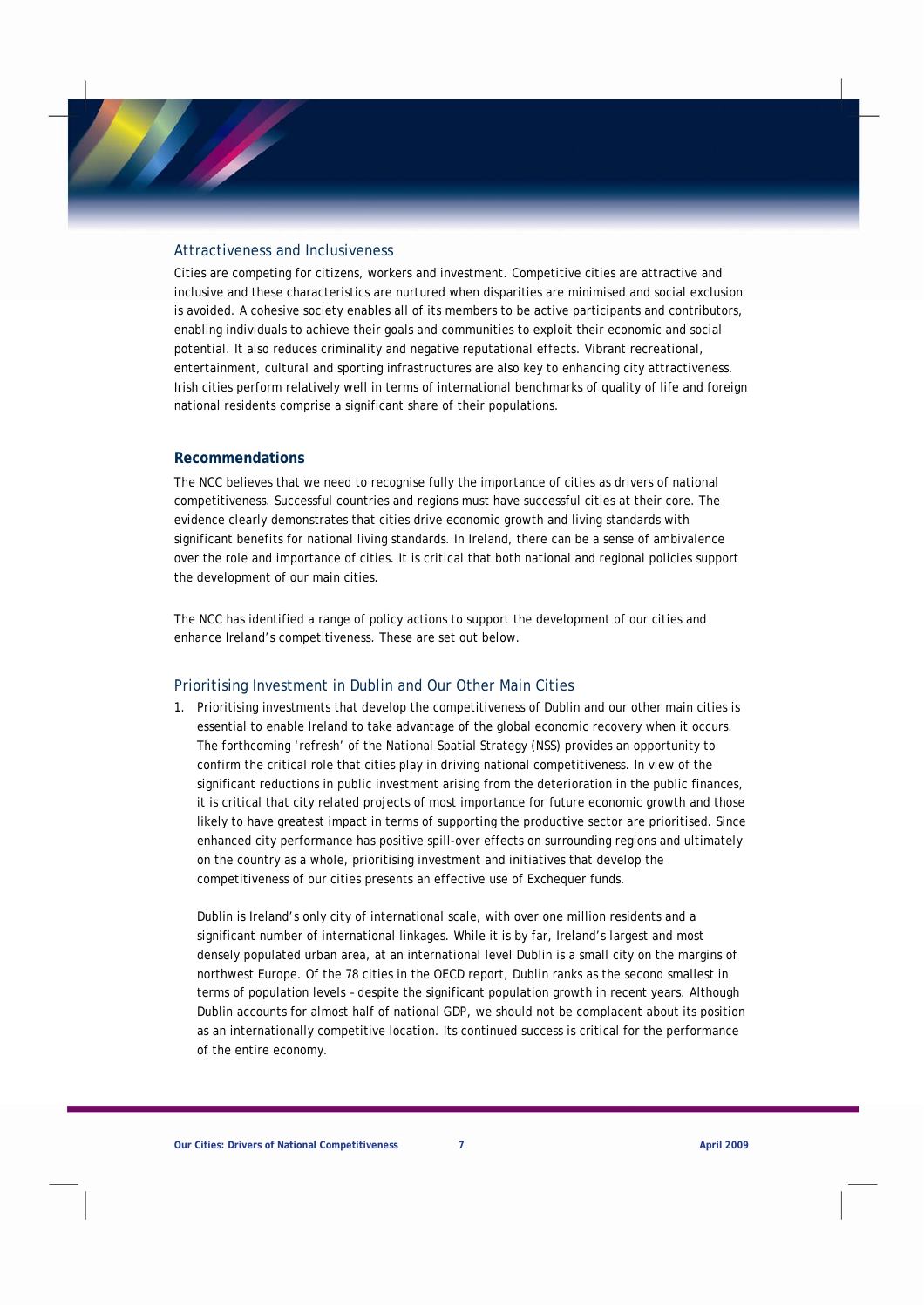In view of Dublin's pivotal role in driving national growth and prosperity, a strong focus on maintaining and enhancing Dublin's attractiveness as a location to do business in and to live and work in is essential. The NCC supports the promotion of Dublin as a key driver of national competitiveness while also recognising the need to develop our other cities to ensure they achieve the critical mass required to compete internationally. In line with the NSS, the principle guiding regional and urban development should be to maximise the inherent growth potential of each city and region, rather than redirecting economic growth away from Dublin. It is important that actions are not taken that result in the dilution of Dublin's current or future competitiveness. The NCC believes that a competitive Dublin can serve to strengthen the performance and attractiveness of other Irish cities and provide them with opportunities that may not be accessible otherwise.

2. Ensuring the long-term economic and social vibrancy of our other main cities through the provision of targeted supports is essential for both national and regional competitiveness. A key challenge for Ireland is to support the development of these cities and to create greater linkages between them so that they can achieve the critical mass required to enable sustainable growth.

It is vital that we develop the potential of individual cities, enhancing their competitiveness through policy actions that deliver the cornerstones of competitive cities (enterprise, connectivity, sustainability and attractiveness and inclusivity). At the same time we should seek to make the most of opportunities for sharing specialised assets rather than duplicating resources (e.g. education and research activities, health facilities, etc.). The development of the Atlantic Corridor and Dublin-Belfast Corridor have the potential to pool the strengths of our cities in order to develop internationally competitive regions. Key to the success of the corridors will be the development of excellent physical infrastructures between the centres.

#### Improving City Governance

- 3. In response to globalisation, many city authorities across the world are shifting their governance from a managerial approach, which is primarily concerned with effective provision of services, to one of entrepreneurialism. In this system, policymakers from different administrative institutions work in partnership with each other and a variety of public and private stakeholders to develop the city, which in turn enhances its business environment, the quality of life enjoyed by citizens and the experience of visitors. A growing emphasis on competitiveness by Irish city authorities is welcome and should continue to be nurtured.
- 4. The NCC believes that the introduction of a directly elected mayor for Dublin must be supported by a clear demonstration of how this office will improve the efficiency and democratic accountability of local government and deliver value for money. Because of their relatively small size, the case for introducing directly elected mayors in other Irish cities remains to be established. It may be prudent to postpone assessing the merits of directly elected mayors elsewhere until the office of the directly elected mayor of Dublin has been established and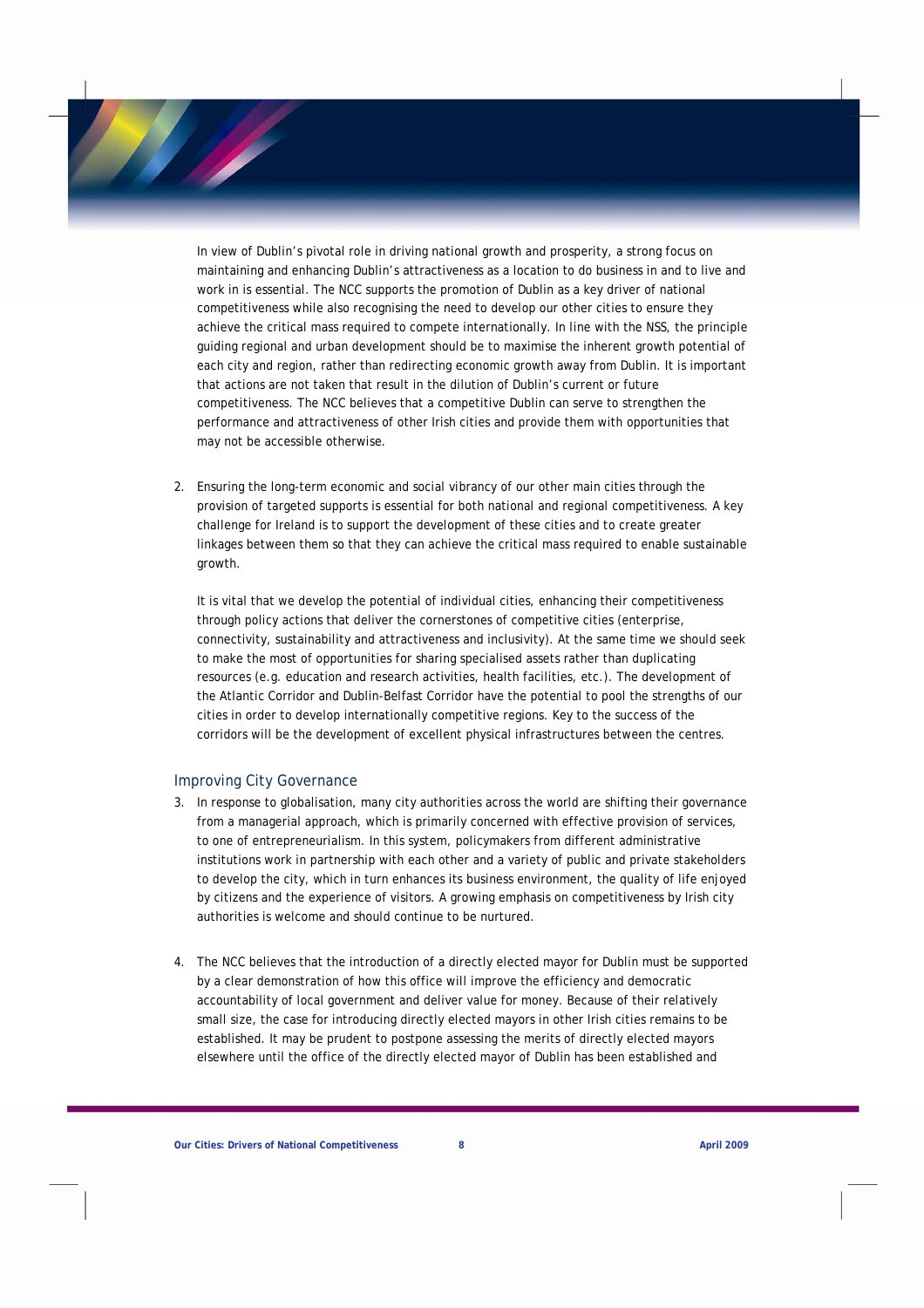trialled. The forthcoming White Paper on Local Government Reform provides an opportunity to review other mechanisms for strengthening city leadership.

- 5. Few Irish cities have developed neatly within the borders of a single governing local authority. For example, Dublin's four authorities share responsibility for Dublin's success with Louth, Meath, Kildare and Wicklow, and the development of Limerick City requires cooperation with Limerick County and Clare local authorities. Internationally, the evidence suggests that the key challenge for successful cities has been to develop coordinated policies across existing institutions for tackling problems and developing solutions rather than the creation of a single citywide governing entity. Innovative means of encouraging cooperation between local authorities should be explored, building on the initiative and cooperation developed as part of the now postponed Gateway Innovation Fund. Where cooperation is not attainable, it will be important to ensure that the competitiveness of a city is not hindered. This may involve assessing the merits of alternative mechanisms for coherent governance, including the possibility of altering boundary lines or the merging of local authorities.
- 6. The NCC believes that the current funding model for local authorities is unsustainable and overreliant on direct revenues from enterprise and the central Exchequer. The NCC welcomes the broadening of the local authority revenue base to include a levy on non-principal private residences and hopes that as well as easing charges on business, which damage competitiveness, it will act as a model for further reform of property taxes as described below. In the context of reforming local government, alternative methods of raising revenue should be considered including charges for all users of local services such as water.
- 7. The over-dependence of both central and local government funding on construction related taxation (stamp duty, VAT, capital gains and local development levies) is clearly not sustainable. As demonstrated by the collapse of activity in the construction sector, transactionbased taxes are highly volatile. These transaction taxes also act as a barrier to labour mobility and discourage people from moving house as their needs and circumstances change. The Council has for some time argued that an alternative annual levy on property stocks, rather than transactions, would benefit the housing market and increase the predictability of tax revenues. In current circumstances where there is a need to strengthen and broaden the revenue base and yield, the imposition of an annual property tax would, in contrast with increases in income or consumption taxes, have a more benign economic impact. However, the Council cautions against the development of a hybrid form of property taxation involving sizeable stamp duty levies and an annual property tax.

#### Delivering Key Urban Infrastructure Priorities

8. In view of the long lead times for the delivery of air and sea port infrastructure and services, it is critically important that we plan now to ensure that our cities are well positioned to meet the longer term needs of business and citizens across the island. The air and sea ports in Dublin are especially important not just for the eastern region's external access but also for the island of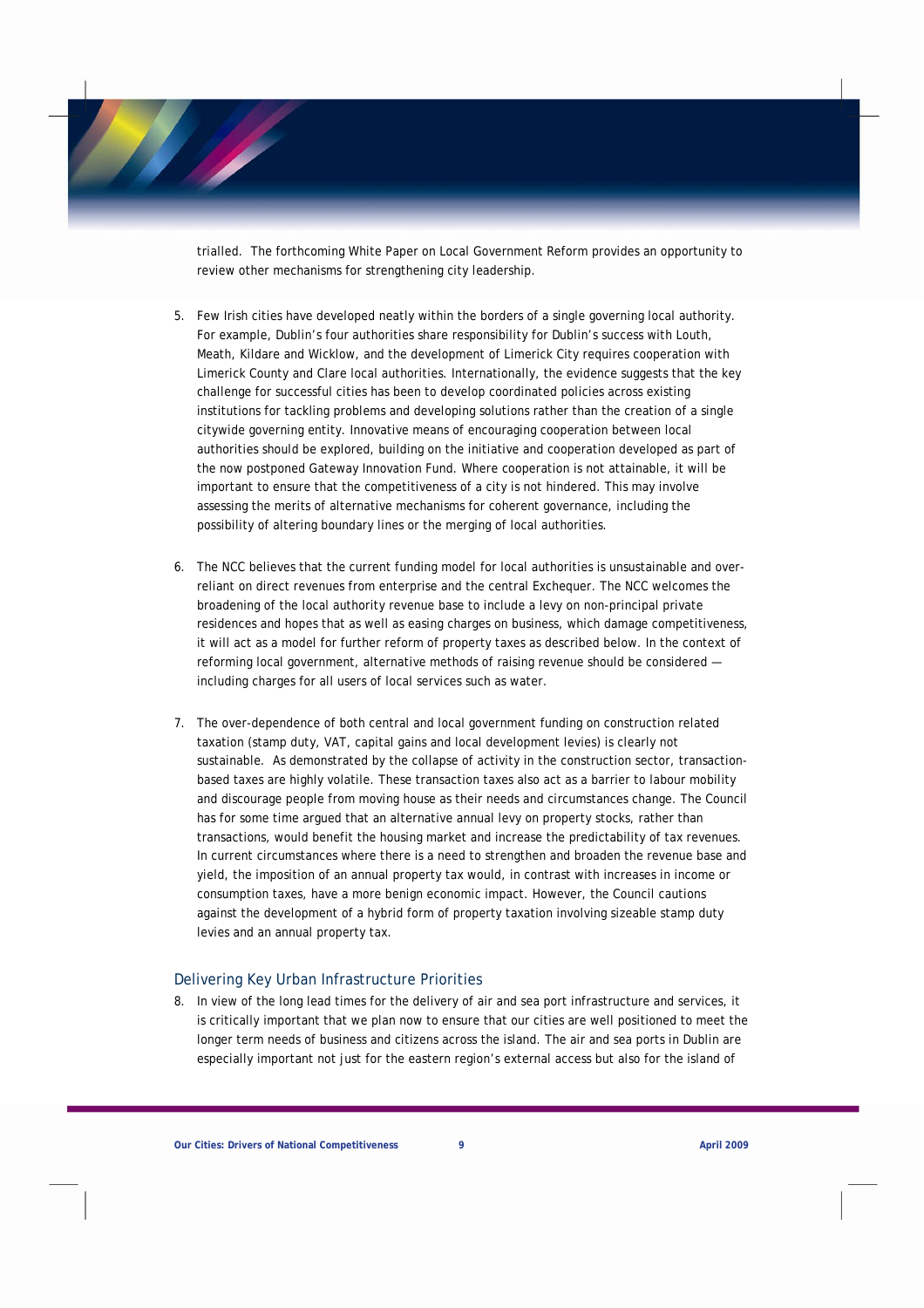Ireland's international connectivity. In particular, decisions are required on the future of the Dublin seaport.

- 9. Continued, focused investment in road and rail infrastructure is required to improve Ireland's internal connectivity and enable the effective and efficient movement of goods and people in and out of the country. The inter-urban routes which connect Dublin to Belfast, Cork, Limerick and Galway are essential to ensure that our cities are well connected nationally and internationally. The NCC welcomes the recent Government commitment to complete the routes by 2010. In addition, the NCC believes that upgrading the Atlantic Road Corridor (particularly Cork to Galway) needs to be prioritised.
- 10. Sustained investment is required in public transport projects (e.g. suburban rail, bus networks), which offer the highest economic and social returns, based on rigorous multi-criteria *ex ante*  analysis, to improve public transport in our cities. ICT can play an important role in upgrading our urban transport systems. Public transport needs to incorporate elements such as integrated fares and tickets, real time travel information, an integrated mesh of radial and orbital transport services, and the provision of interchange stations between the various transport modes.
- 11. There is a trend internationally towards the availability of significantly faster broadband speeds in the main cities than is available nationally. City authorities should aggressively promote next generation networks (NGNs) rollout by seeking to extend existing Metropolitan Area Networks to improve their reach. This can be achieved by mandating the provision of optical fibre ducting in the planning process for all new premises and developments, and the mandatory provision of ducting as part of all State infrastructure development programmes (e.g. roads, water network investments, rail and public transport enhancement programmes, smart metering programmes).

#### Improving Urban Land Use and Planning Policy

12. The NCC recognises and supports the identified need for higher residential density in Irish cities. Combining carefully located, well designed high density developments with social, educational and recreational facilities and world class transportation connections offers the possibility of increasing the supply of both commercial and residential property in a more cost effective and environmentally sustainable manner. The NCC welcomes the Department of Environment, Heritage and Local Government's 'Developing Areas Initiative' which seeks to ensure that the necessary physical and social infrastructure is delivered in a joined up manner to facilitate the sustainable and high quality development of rapid growth areas.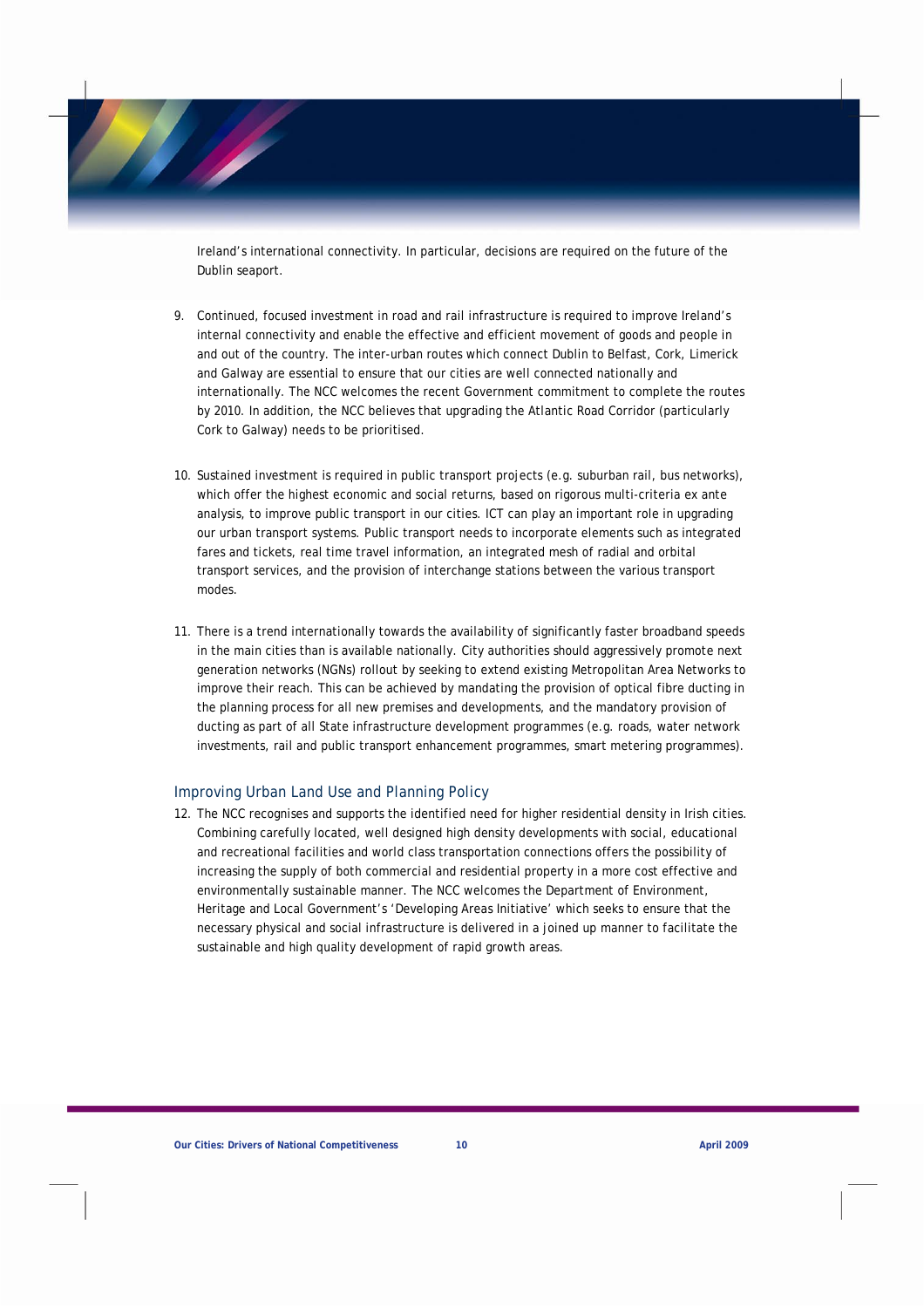13. An integrated approach to land use and transport policies in our cities is critical to allow the efficient movement of people and goods and to improve the viability of public transport. The enactment of the Dublin Transport Authority Act, 2008, which facilitates a more coordinated approach to planning and transport policy across the Greater Dublin Area local authorities, is a positive development. Its effectiveness in terms of delivering a coherent approach to land use policy by local authorities and transport policy by the Dublin Transport Authority will need to be monitored. Similar provisions need to be put in place in the other cities.

#### Enhancing Social Cohesion

14. Support for social, cultural and sports infrastructure and sustained assistance at national and local level for urban regeneration projects are necessary to enhance social cohesion and the potential for positive change in traditionally socially excluded urban areas.

#### Building a City Image

15. The NCC believes that it is essential that the relevant stakeholders in each city work together to develop a unique and comprehensive city brand to ensure the city's attractiveness.

#### Developing a Better Understanding of Our Cities

16. The NCC recommends that the individual performance of each city should be monitored on an on-going basis using relevant indicators. Collecting data which reflect the geographic footprint of Irish cities will require cooperation between the CSO and local authorities active in city areas.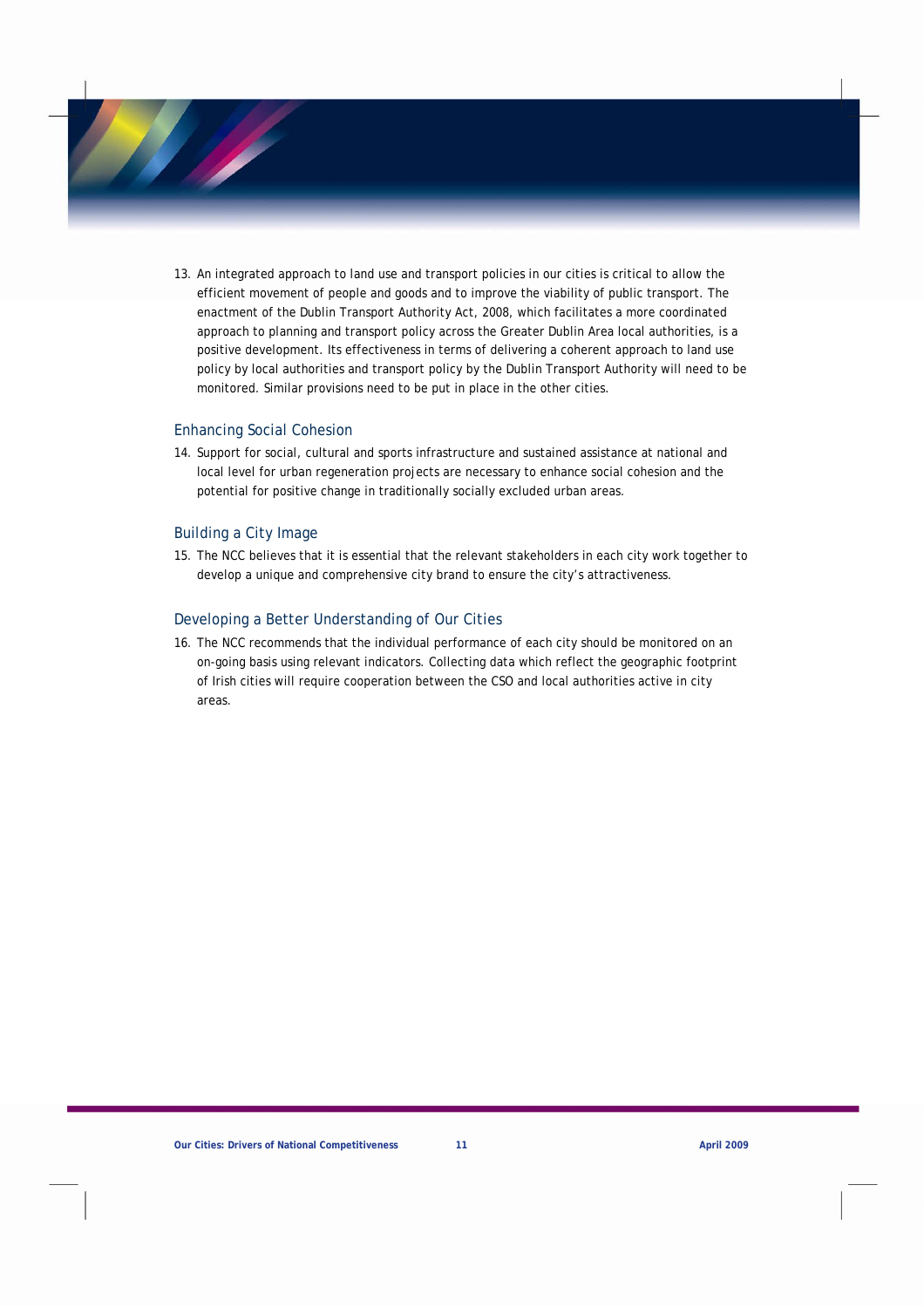## **1. Introduction**

The National Competitiveness Council (NCC) monitors and reports on competitiveness issues facing the Irish economy and makes recommendations regarding policy actions required to enhance Ireland's competitive position. To date, the NCC's work has focussed primarily on competitiveness at a national level. The aim of this paper is to highlight actions that can improve the competitiveness of our cities and ultimately enhance our national competitiveness. Given the current economic challenges the Irish economy faces, the NCC believes it is an appropriate time to assess the role our cities play within the national context. International evidence highlights that actions taken at a city level can improve both city and national competitiveness significantly.

In response to globalisation, cities across the world are becoming less concerned with national rankings of competitiveness and are focussing instead upon improving their positions within a global league table of cities. The growth of the knowledge economy means that firms, particularly those in high value added knowledge-based industries enjoy greater freedom when choosing their geographic locations than before. Likewise, as people have become more mobile and more selective about where they live, successful cities emerge as magnets for talent and investment. In this context, the opportunities from globalisation and its costs have arguably been felt most acutely within cities.

It is in the interest of city authorities and national governments to implement the necessary changes required to improve their competitiveness. The exploration of the relationship between cities and competitiveness fits within a wider European and worldwide trend towards the monitoring of urban economic performance. In Ireland and internationally, policymakers are developing a better understanding of the role of cities as drivers of national economies and are exploring in detail how actions that improve city competitiveness can promote national economic success.

#### **1.1 Structure of Paper**

This paper is organised into four chapters. The importance of cities to national competitiveness is outlined in chapter two. Chapter three gives an overview of international research into the drivers of city competitiveness. Building on this work, the chapter develops four cornerstones for city competitiveness and illustrates their relevance to Irish cities. The final chapter puts forward a number of policy actions required at both national and local level to enhance our cities' abilities to compete internationally.

#### **1.2. Cities and the National Spatial Strategy**

The National Spatial Strategy (NSS) was published in 2002 and is a 20-year national planning framework to develop the potential of each region. Recognising the increasingly crucial role cities play in the development of competitive regions in modern knowledge-based economies, the NSS emphasised the need to build up critical mass in a small number of large urban centres to enable them to drive growth in their wider regions. The forthcoming 'refresh' of the NSS provides an opportunity to reiterate the critical role that cities play in driving national competitiveness.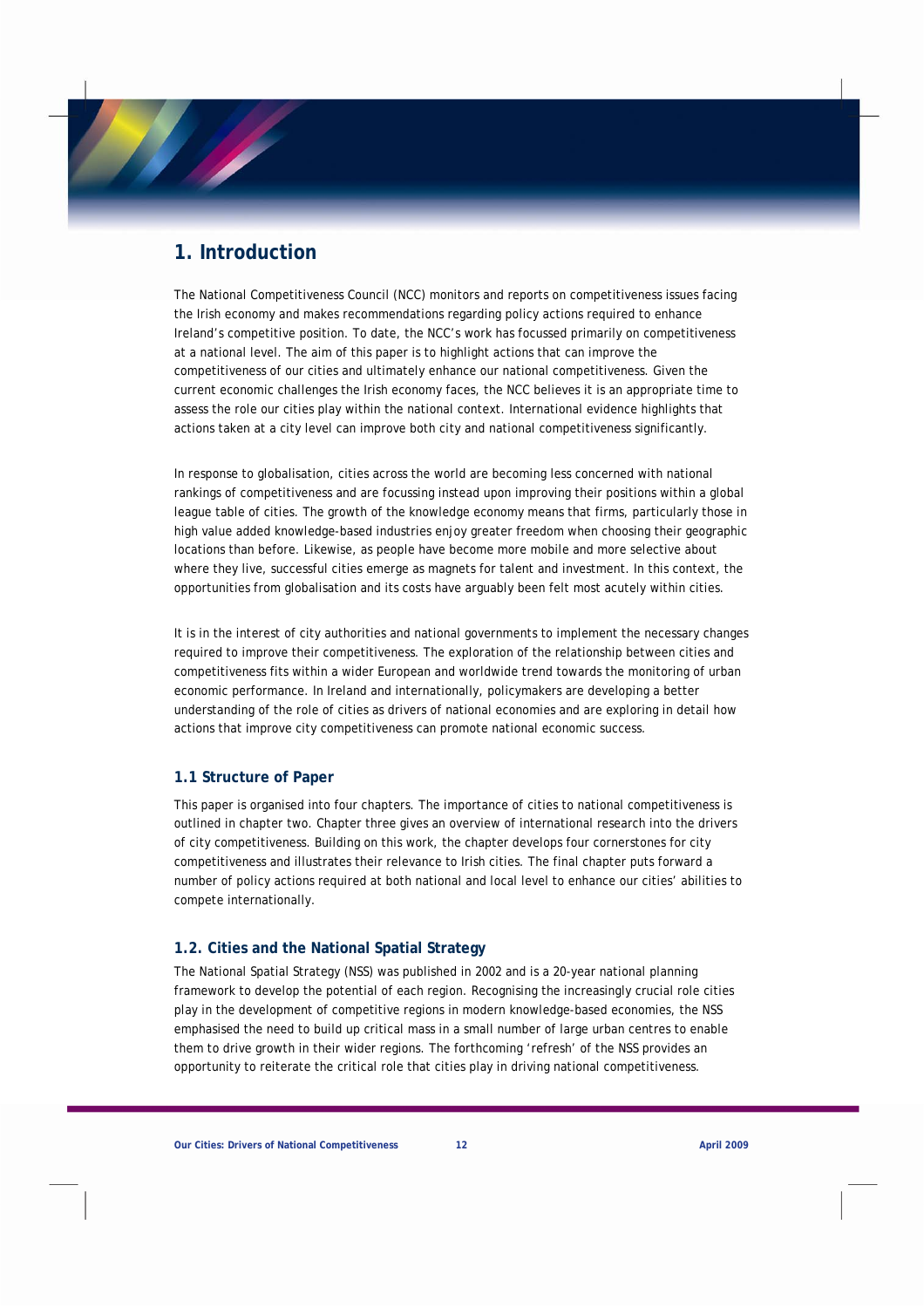Analysing competitiveness through an urban lens should not be interpreted as an effort to promote inter-city or urban-rural competition. Given the relative smallness in size of Irish cities and the Irish economy as a whole, it is essential that Irish cities cooperate with each other and find ways to build on their respective strengths. More competitive cities will enhance national competitiveness which is essential to maintaining and growing income levels.

While the paper focuses on six key cities on the island of Ireland (Belfast, Cork, Derry, Dublin, Galway and Limerick), many of the recommendations made in the report are relevant and applicable to the other NSS gateways. These six cities have been selected based on having a Larger Urban Zone  $(LUZ)^2$  population in excess of 100,000, making them comparable with other small cities in Europe. In view of the potential role that key Northern Ireland cities can play in creating economies of scale and driving regional competitiveness as well as the importance of developing coherent spatial planning, this paper takes an all island approach.

<sup>2</sup> Larger Urban Zones (LUZ) are geographic units used by the European Union for city data collection and comparisons such as the Urban Audit Study (2006). This data unit was developed to account for the fact that the boundary line of a city administration authority generally does not reflect the spatial reality of the city. The LUZ incorporates areas from which a significant share of residents commute into the city for work, a concept known as the 'functional urban region". The Dublin LUZ mirrors the Greater Dublin Area (GDA). It includes the geographic areas covered by Dublin, Dun Laoghaire-Rathdown, Fingal, South Dublin, Kildare, Meath and Wicklow local authority areas. Cork, Galway and Limerick LUZ are composed of both the city and county local authority areas. It is important to recognise that the LUZ overestimates the urban area, taking into account large tracks of rural areas. For example the Cork LUZ includes West Cork and North Cork which would both be outside the urban area of Cork.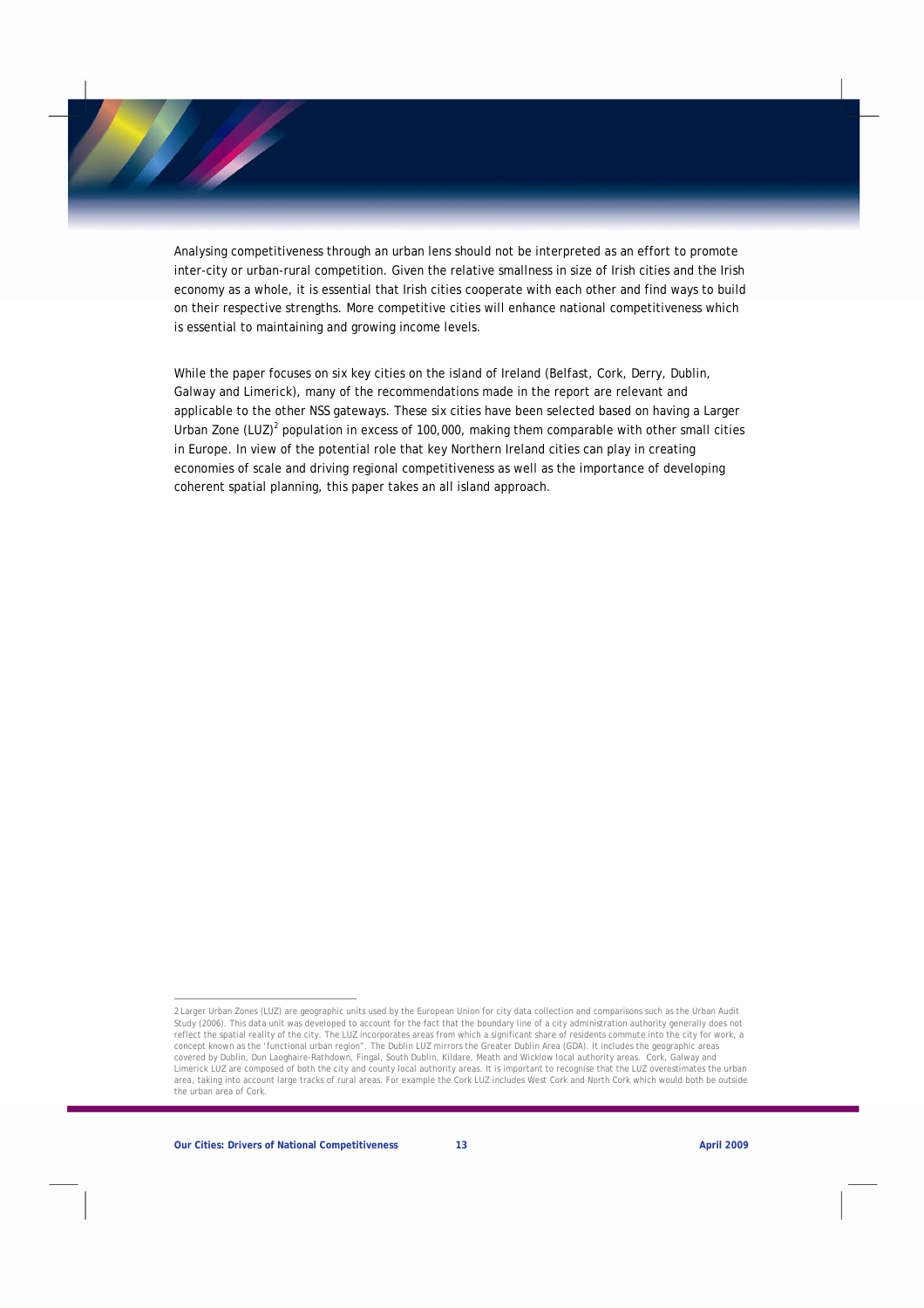## **2. Why Cities Matter**

In recent years, there has been growing awareness of the key role cities play in determining the economic performance of countries and their impact upon the quality of life of people living and working within them. Cities have a number of distinguishing features, which set them apart from other geographic entities.

#### Cities are Growing Rapidly

In 2008, the world passed a demographic milestone. For the first time, more than half the world's population, 3.3 billion people, are living in urban areas<sup>3</sup>. To a degree, this is due to the rapid expansion of the world's largest cities, as the number of mega-cities (more than 10 million inhabitants) and meta-cities (more than 20 million inhabitants) continue to increase.

It is important to note,

however, that smaller cities are

#### *Source: Economic and Social Affairs, United Nations, 2007*

playing a far more significant role in facilitating this watershed. More than 50 percent of the global urban population live in cities with less than 500,000 inhabitants and 20 percent of the global urban population live in urban areas of between one million and five million inhabitants. These smaller cities, cities that share greater similarities with Irish cities, are predicted to grow at a faster rate than the larger conurbations for the foreseeable future<sup>4</sup>.

Between 2002 and 2006, the population within city council boundaries increased by 4.2 percent overall compared to a national average of 8.2 percent<sup>5</sup>. Below national average growth rates are a normal feature of established cities, as they tend to have less space for residential development. However, our cities' commuter belts are growing rapidly as many of the administrative areas of neighbouring local authorities had the highest growth rates in the country (e.g. Fingal - 22 percent, Meath - 21 percent, Cork County - 11.4 percent and Galway County - 11.2 percent) as our cities expand<sup>6</sup>.



**Figure 1: Percentage of World Population Living in Urban** 



 $\overline{a}$ 3 United Nations Population Fund (UNFPA), "State of the World's Population", 2007.

<sup>4</sup> Ibid.

<sup>5</sup> CSO, Census 2002 and 2006.

<sup>6</sup> Ibid.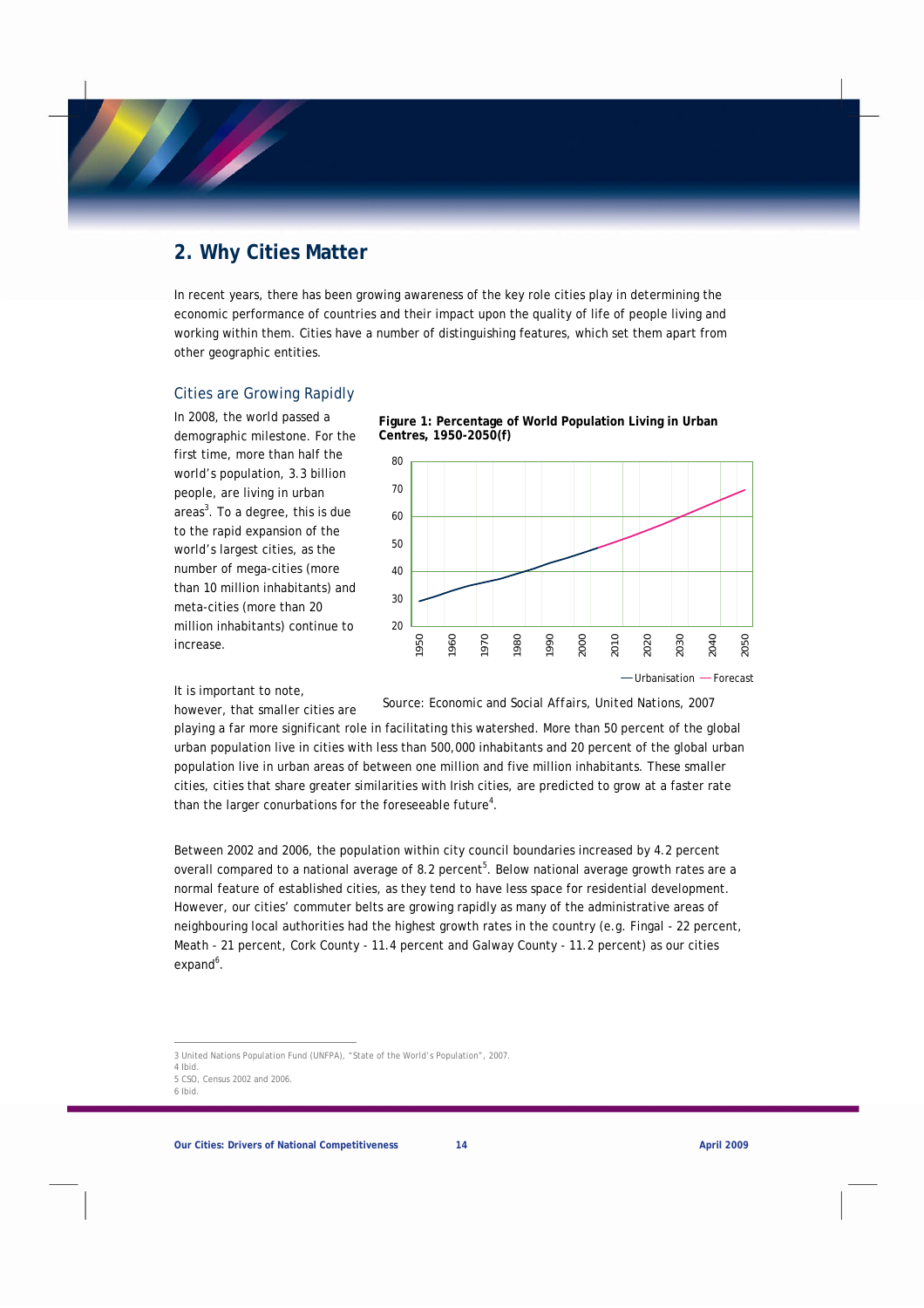#### Cities are the Key Drivers of National Economic Growth

Cities drive economic growth and enhance national competitiveness. Cities are more open to the global economy, and are both enabling and benefiting from globalisation. A growing number of cities are embedded within various global networks such as the production and marketing of output of multinational firms, international labour migration flows and the worldwide web of information resources<sup>7</sup>.

As the location of domestic and global transport and communication hubs, cities act as indigenous and international connectors, all of which are vital to facilitating trade. Increased trade gives rise to increased flows of people, goods, capital, services and innovation<sup>8</sup>. Economies of scale, linkages among firms and the concentration of high skilled workers mean that cities generally outperform their countries across a broad range of economic benchmarks. Many of these drivers are selfperpetuating.

International research highlights that cities drive economic growth and enhance national competitiveness. For example, 66 out of 78 cities in the OECD have a higher GDP per capita than their national average; hence they improve the performance of their country. Sixty-five of these cities also achieve productivity levels that are higher than the national average. The per capita GDP of Dublin (the only Irish city of the scale required to be included in the study) is more than 20 percent higher than the national average<sup>9</sup>. However, the corollary is that, without proper management, cities can lower national economic growth rates with implications for national living standards (e.g. Lille-France, Fukuoka-Japan, Pittsburgh–USA and Naples-Italy). International data highlights that disparities between cities can be far greater than the differences between regions or countries10.

#### Cities Play Important Roles within their Regions

Cities matter regionally, as well as nationally. Competitive cities drive competitive regions, by promoting growth and employment and joining up separate business hubs to expand existing markets and create new ones<sup>11</sup>. They act as economic engines for their regions providing a critical mass of public and private institutions. Cities boost regions by creating employment for residents and they provide national and international connectivity through the concentration of infrastructure.

Cities also facilitate regions in enhancing their international profile. Cities are not just home to large numbers of people and businesses. They play host to local, national, and sometimes international political institutions. They are often home to a variety of historic and cultural sites and major sporting venues attracting visitors from around the world. Cities attract tourists to regions through the growth of short break holidays driven by more convenient and competitive air

<sup>7</sup> Kim Y.H and Rennie Short J, "Cities and Economies", 2008.

<sup>8</sup> OECD, "Competitive Cities in the Global Economy", Territorial Review, 2006.

<sup>9</sup> Ibid. This is above the OECD average which is significant given that Dublin accounts for 47 percent of national GDP.

<sup>10</sup> European Commission, "State of European Cities", 2007.

<sup>11</sup> United Kingdom Treasury Office, 2006.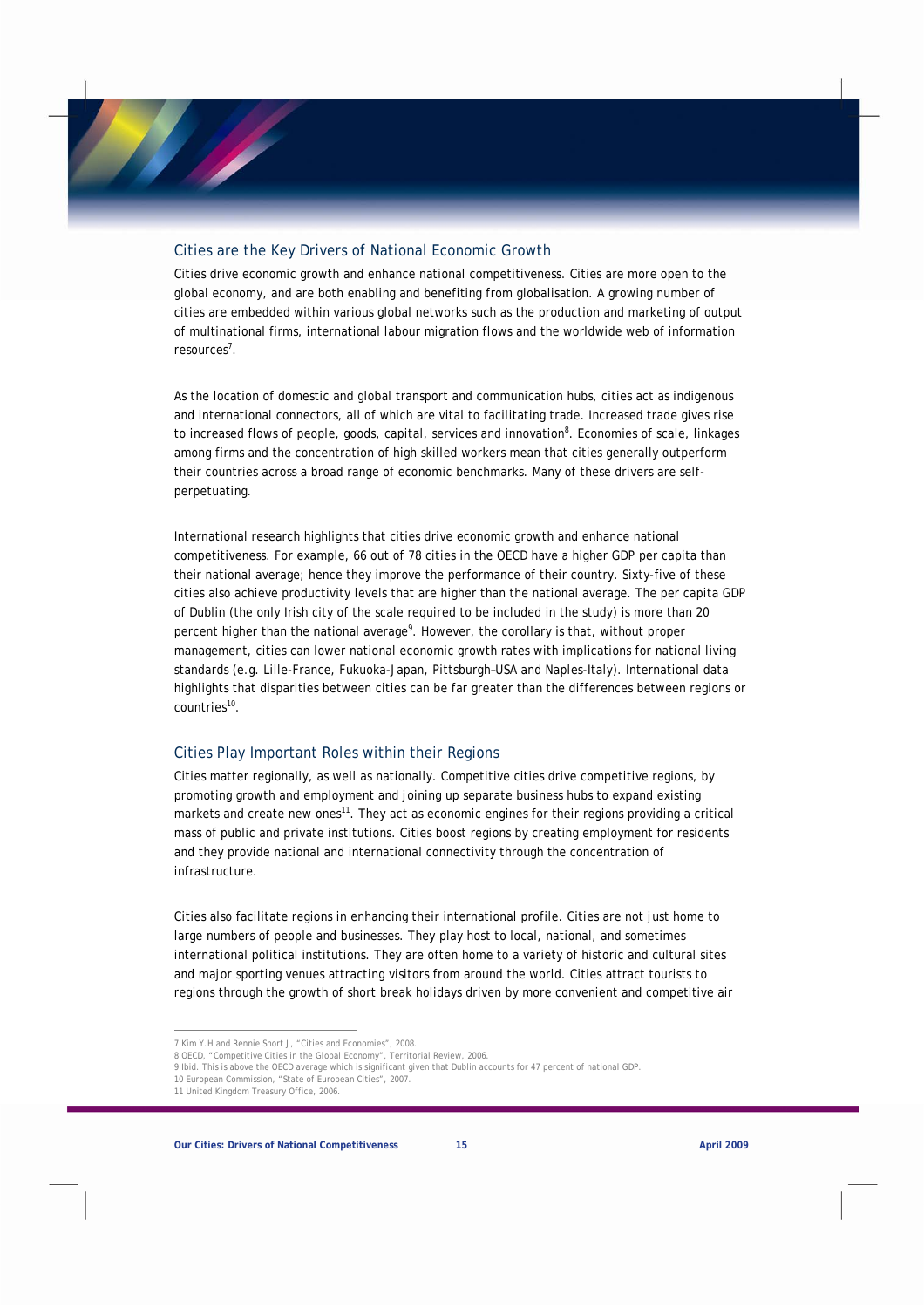access. They are also places were specialised services are provided such as healthcare and higher education.

Cities depend on their regions to provide a wider workforce and skills base. Regions provide the necessary land space for the delivery of major infrastructure projects, which are essential for city competitiveness. Regions also offer leisure opportunities, which are not available in areas that are more built-up, and this can add to the quality of life on offer.

There is a clear link between growth rates achieved at city level and those experienced at regional level<sup>12</sup>. The scale of production and generation of wealth, which occur in cities, can and usually do, have positive spillovers into surrounding regions, through fiscal revenues and the procurement of local goods and services. Many of the resources of the city also serve firms and consumers located elsewhere in the country. However, the success of cities can also have a negative impact on surrounding regions, draining them of talented young people, capital and physical resources.

#### The Diversity of Cities Creates both Opportunities and Challenges

Cities often experience an *urban paradox*, a clustering of wealth and economic activity alongside relatively high levels of social exclusion - '*cities concentrate both jobs and the jobless*' 13. This is because cities are centres of employment, which provide jobs not only to their citizens but also to many people who live within their surrounding regions. However, cities also tend to encompass areas were high numbers of residents are unemployed<sup>14</sup>.

More broadly, the profile of city residents differs from the national profile on almost every socioeconomic indicator. City residents are more likely to be single and less likely to have young children. Cities have a higher percentage of people with tertiary education qualifications than the national average but they also have a disproportionate share of residents who are without secondary education $15$ .

While the diversity of city residents offers a range of benefits, it also poses a challenge for policymakers at national and city level. In particular, the dichotomous profile of city residents can lead to a lack of social cohesion. Social exclusion in urban areas is often visible through geographic segregation of neighbourhoods between prosperous and deprived populations and through increased rates of crime when compared with the national average<sup>16</sup>.

<sup>12</sup> OECD, "Competitive Cities in the Global Economy", Territorial Review, 2006.

<sup>13</sup> European Commission, "State of European Cities", 2007.

<sup>14</sup> Ibid.

<sup>15</sup> Ibid.

<sup>16</sup> OECD, "Competitive Cities in the Global Economy", Territorial Review, 2006.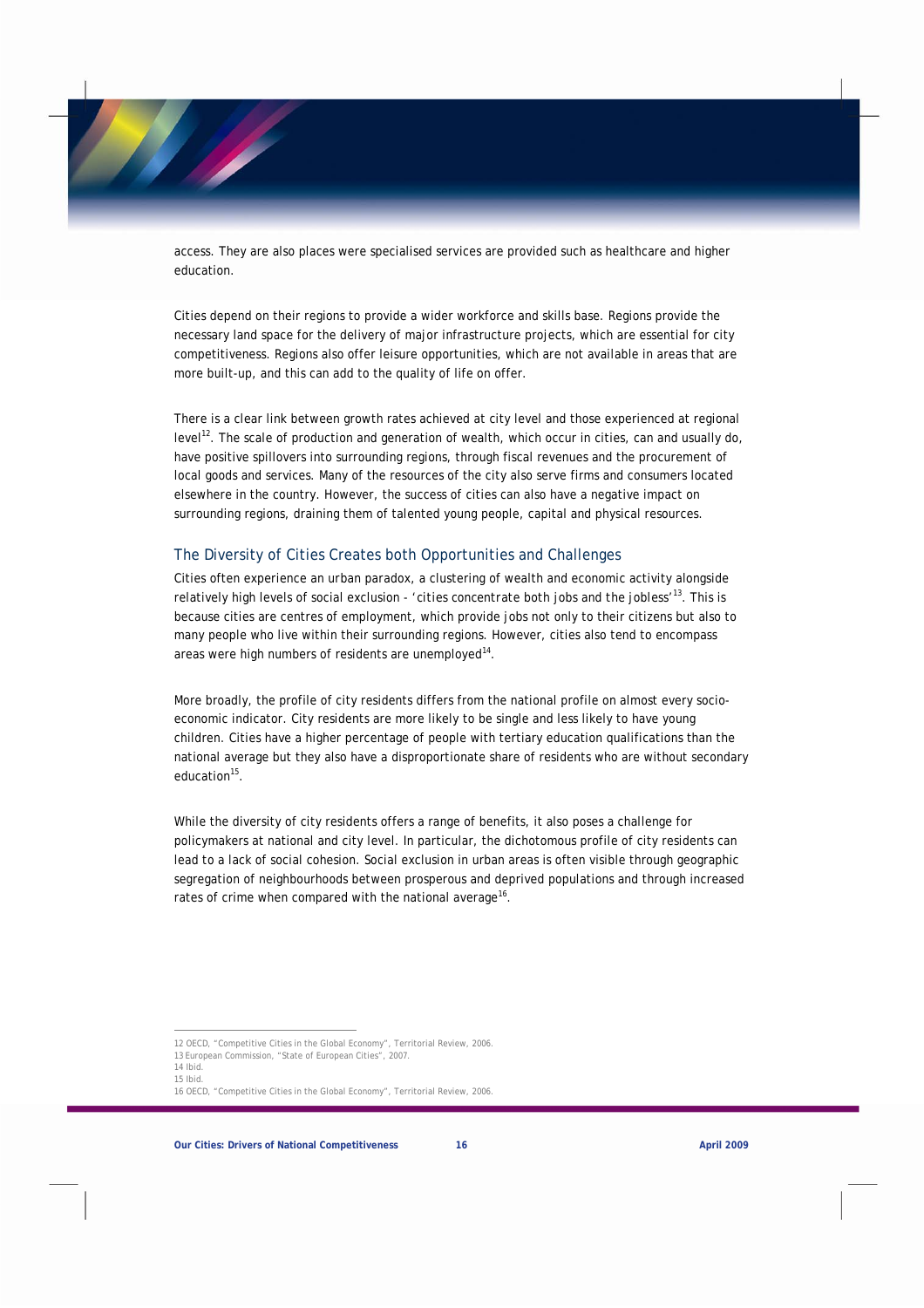#### The Governance of Cities is Complex

Few cities have developed neatly within the borders of a single governing local authority. In general, cities are spread across a number of different administrative areas. The dynamic between the various local authorities operating within a single city region is further complicated by their relationships with regional and national governance structures.

The multiple layers of administration, which cities are often subject to, can act as barriers to policy innovation and affect the coordinated implementation of long-term strategies for the city.

The governance of cities emerges as a key issue for managing urban growth and for the implementation of policy actions and strategies in pursuing competitiveness objectives. Internationally, the evidence suggests that the key challenge for successful cities has been to develop coordinated policies across existing institutions for tackling problems and developing solutions rather than the creation of a single citywide governing entity.

#### Cities Enhance National Competitiveness

Globalisation has created new opportunities for cities and new geographical areas in which they can operate. In addition to the daily management of our cities, this has promoted the development of more entrepreneurial strategies for competitive cities<sup>17</sup>. Cities have shifted from a focus on maintaining or challenging national urban hierarchies to boosting their performance within the international environment.

While many aspects of the performance of Irish cities are determined at a national level (e.g. corporate and personal taxation rates, regulation, education policy, etc.), the implementation of localised initiatives which are tailored to the specific needs of a city, can positively affects its performance within a short space of time and these improvements can serve to boost national competitiveness $^{18}$ .

 $\overline{a}$ 17 OECD, "Competitive Cities : A New Entrepreneurial Paradigm Shift in Spatial Development", 2007. 18 Parkinson M et al, "Competitive European Cities: Where do the Core Cities Stand?", 2004.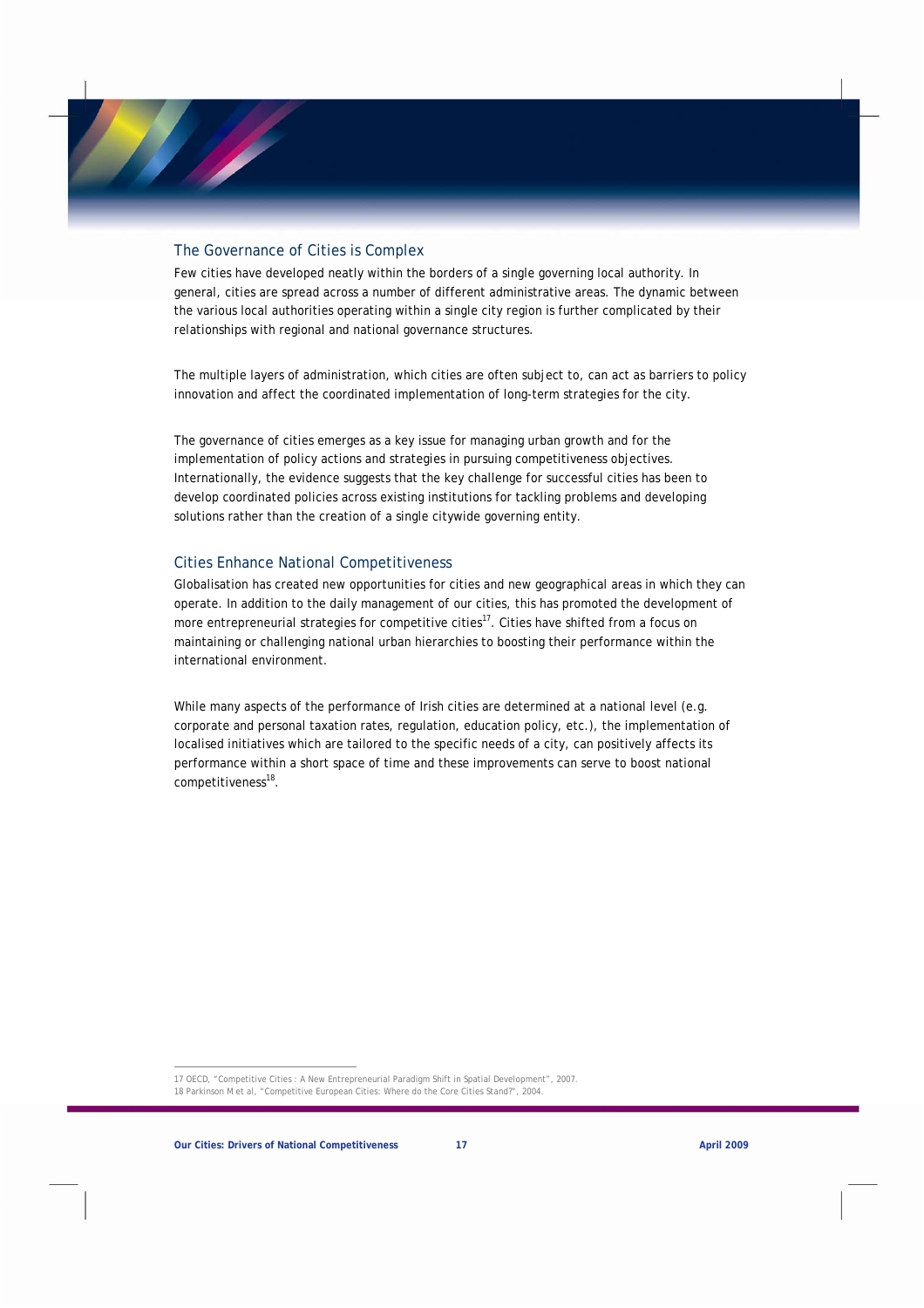## **3. Cornerstones of Competitive Cities**

#### Drivers of City Competitiveness

The ability of a city to compete is largely determined by the dynamic which exists between the attributes of the city and the strengths and weaknesses of the firms and other economic agents active in them<sup>19</sup>. The importance of each factor will vary between locations, enabling cities to develop unique competencies and gain competitive advantages in specific areas.

Studies of city competitiveness propose a wide variety of factors which impact upon the performance of cities within the global economy. Each study provides an alternative approach and weighting to the various engines of city success. A number of important studies are summarised in Box 3.1.

**Box 3.1: City Competitiveness – International Assessments of the Key Drivers**  The OECD's 2006 study **"Competitive Cities in the Global Economy"** ranks productivity as the primary factor in determining urban performance. It found that labour productivity explains the most variation in GDP per capita between the 78 cities examined. A high quality stock of human and physical capital endowments are noted as boosting city productivity levels. To a lesser degree, the structure of the labour market impacts on GDP per capita in cities<sup>20</sup>.

The **"State of European Cities"** report summarises the drivers of urban competitiveness under four broad headings; talent, innovation, connectivity and entrepreneurship. The European Commission argues that the particular combination of these elements determine a city's industrial structure and productivity and from this grows employment and income, profits and investment and taxes. A competitive city also flourishes when social inclusion, citizen welfare and sustainability have been established $21$ .

Parkinson<sup>22</sup> (Competitive European Cities: Where do the Core Cities Stand?) has assessed the competitiveness of a range of UK cities. He lists the existence of innovation in firms and organisations, a skilled workforce, internal and external connectivity, economic diversity and strategic decision-making capacity as 'critical' drivers, while social cohesion is noted as an important driver. Soft location factors such as a distinctive city centre, cultural facilities and quality housing are listed as other drivers.

Begg, in **"Cities and Competitiveness,"** categorises the four determining factors of city competitiveness as the structure of economic activity, company characteristics, innovation and learning and the business environment<sup>23</sup>. He also argues that social and environmental factors, for example the city's crime rate, the quality of residential accommodation and the availability of civic amenities play a significant part in persuading investors and senior managers to select a city to invest in. The level of social cohesion also affects the attractiveness of a city to outside investment.

 $\overline{a}$ 19 Begg, I., "Cities and Competitiveness", 1999.

<sup>20</sup> OECD, "Competitive Cities in the Global Economy", Territorial Review, 2006.

<sup>21</sup> European Commission, "State of European Cities", 2007.

<sup>22</sup> Parkinson M et al, "Competitive European Cities: Where do the Core Cities Stand?", 2004.

<sup>23</sup> Begg I., "Cities and Competitiveness", 1999.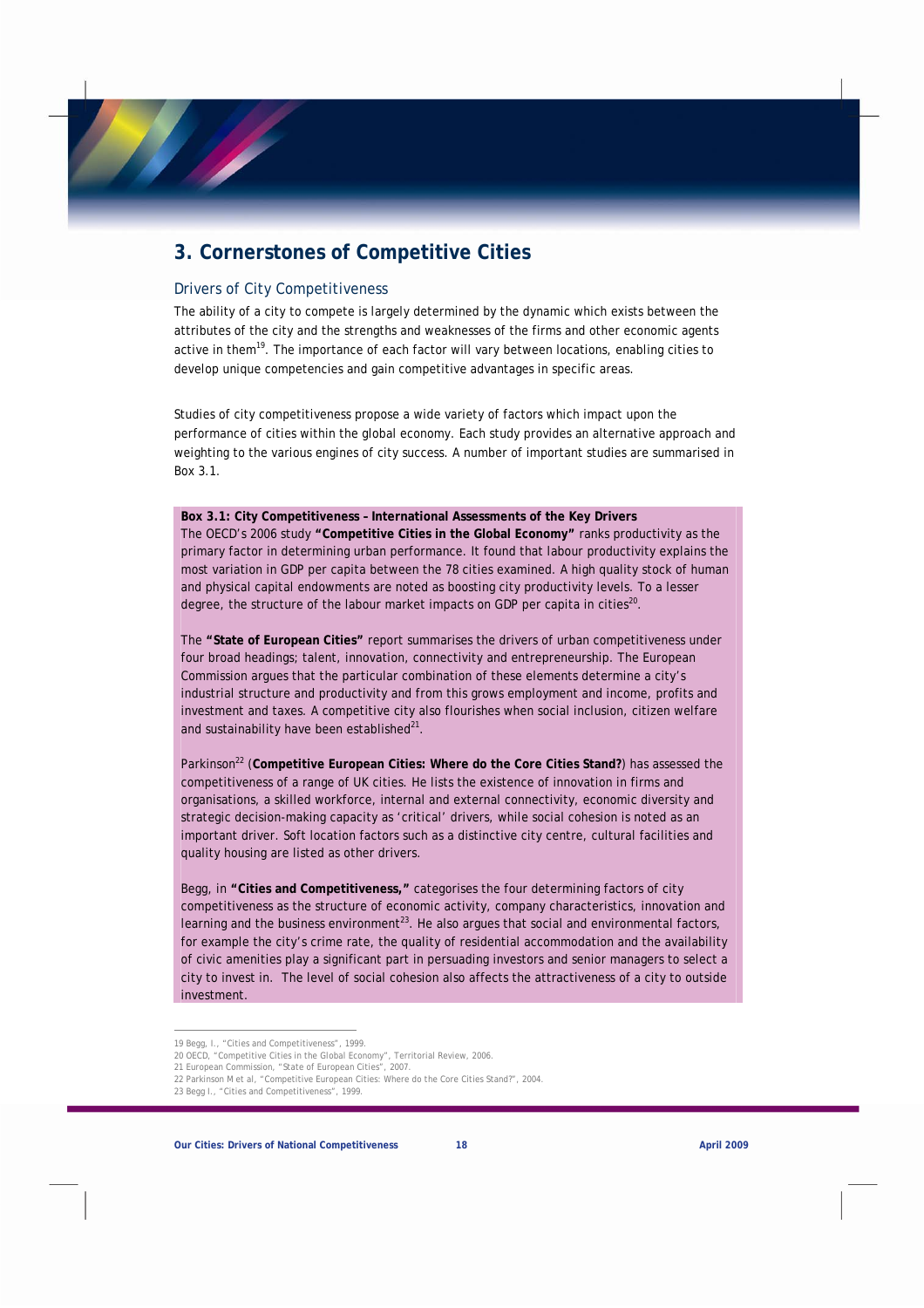There is debate among researchers regarding the importance of the various drivers of competitiveness and their impact on city performance. Rather than attempt to assess which are the most important factors, it is useful to begin the analysis by grouping the different drivers under broad categories and then exploring their relevance and performance within Irish cities. The NCC has identified four cornerstones, which underpin city competitiveness:

- Enterprise;
- Connectivity;
- **Sustainability**; and
- Attractiveness and Inclusiveness.

#### **3.1 Enterprising Cities**

A prosperous business environment has positive effects on a city, both economically and socially. Enterprising cities recognise business performance and innovation as a key driver of city competitiveness and pool local resources to facilitate the growth and development of firms in an effort to achieve sustainable improvements in living standards and quality of life. The development of an enterprising city is affected by the sectoral mix of firms, innovation intensity, the cost of doing business and the quality of available human capital.

#### Sectoral Mixes within Cities

Variations in sectoral mixes are evident between Irish cities – for example, Galway has a significant share of Ireland's medical technology sector, Dublin has a large share of the software and financial services industries and the pharma-chem sector has a strong presence in Cork. Limerick has a relatively high number of ICT hardware firms.

Significant growth in all these sectors (in some cases, a small number of firms) over the past decade has delivered huge benefits to Irish cities, their regions and the country as a whole. In turn, a degree of specialisation has enabled the development of some 'agglomeration effects' i.e. a deeper pool of skilled workers, specialised support services and targeted education and training courses. However, it is prudent to avoid over-reliance on a single area of economic activity. For example, the recent job losses at Dell's Limerick plant and the implications for the local sub-supply sector have highlighted the importance of encouraging sectoral diversity at city level. Internationally, London's dependence on the financial services sector has been identified as a possible vulnerability for the city, particularly in light of the recent financial crisis $^{24}$ .

<sup>24</sup> Rode P., London School of Economics speaking at the North West City Region Conference, Derry 15th January 2009.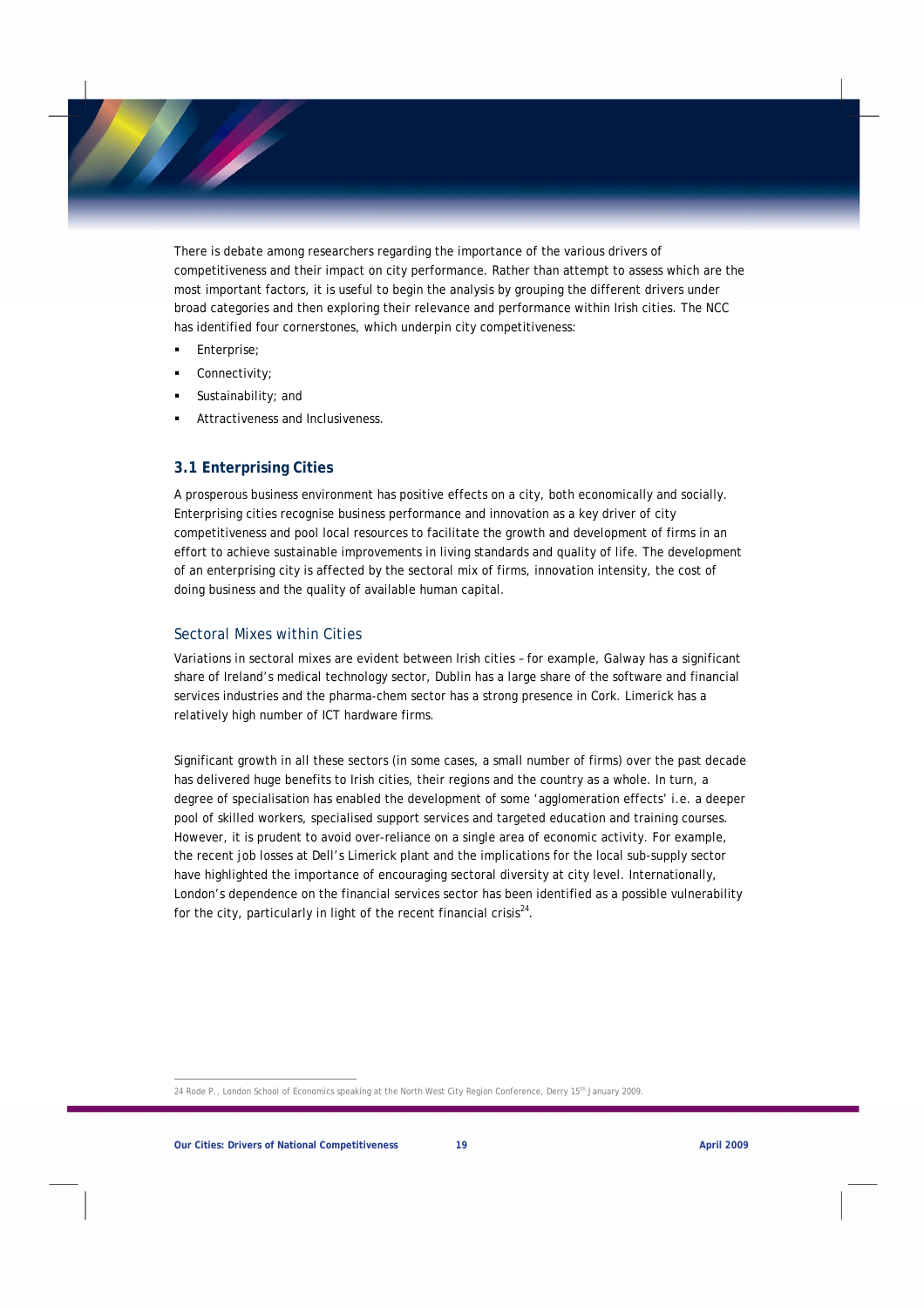Given the small size of Irish cities and their relative proximity to one another, Irish cities should endeavour to have a relatively wide sectoral mix. The creation of industry clusters and their ensuing benefits may be achievable through a multi-polar approach with various firms and associated institutions basing themselves within a group of well-connected cities (e.g. Dublin-Belfast or the Atlantic Corridor). Industrial and inward investment policy can support this.





*Source: Forfás Employment Survey, 2008*

City authorities and local stakeholders can also play a key role in identifying opportunities and developing new sectors within cities. For example, in recent years Derry City Council and a number of local agencies and enterprises have worked in partnership to develop the city as a tourist destination for weekend breaks. As the only walled city on the island of Ireland and as the site of a number of key historical events, the city's partners identified Derry's heritage as a key asset to drive the development of the tourism sector in the area.

#### Innovation Systems at City Level

Ireland's competitiveness increasingly depends on our capacity to innovate and enhance our capabilities. Cities appear to be predisposed to innovative activity as a positive relationship exists between population density and propensity to innovate<sup>26</sup>.

Competitive cities seek to embed innovation across all fields of activity: enterprise, education, tourism, public policy and civic engagement, etc. Cities play host to a large number of enterprises, higher education and research institutions, hospitals, and a range of other agencies and institutions involved in the innovation process. Formal and informal structures that support cooperation and collaboration between these stakeholders nurture the growth of an innovative environment.

The governance of local innovation systems can influence the economic performance of city regions. Parkinson found that the largest UK cities, with the exception of London, under-perform relative to European comparators with regard to their innovative capacities. He points to differences between the governance of local innovation systems as a crucial factor. The UK's market driven model is criticised for providing little incentive or funding for city authorities to engage in economic

25 Data is only available at aggregate city and county level.

 $\overline{a}$ 

26 Jordan D., and O'Leary E., "Is Irish Innovation Policy Working?", Journal of Statistical and Social Inquiry Society of Ireland, October 2007.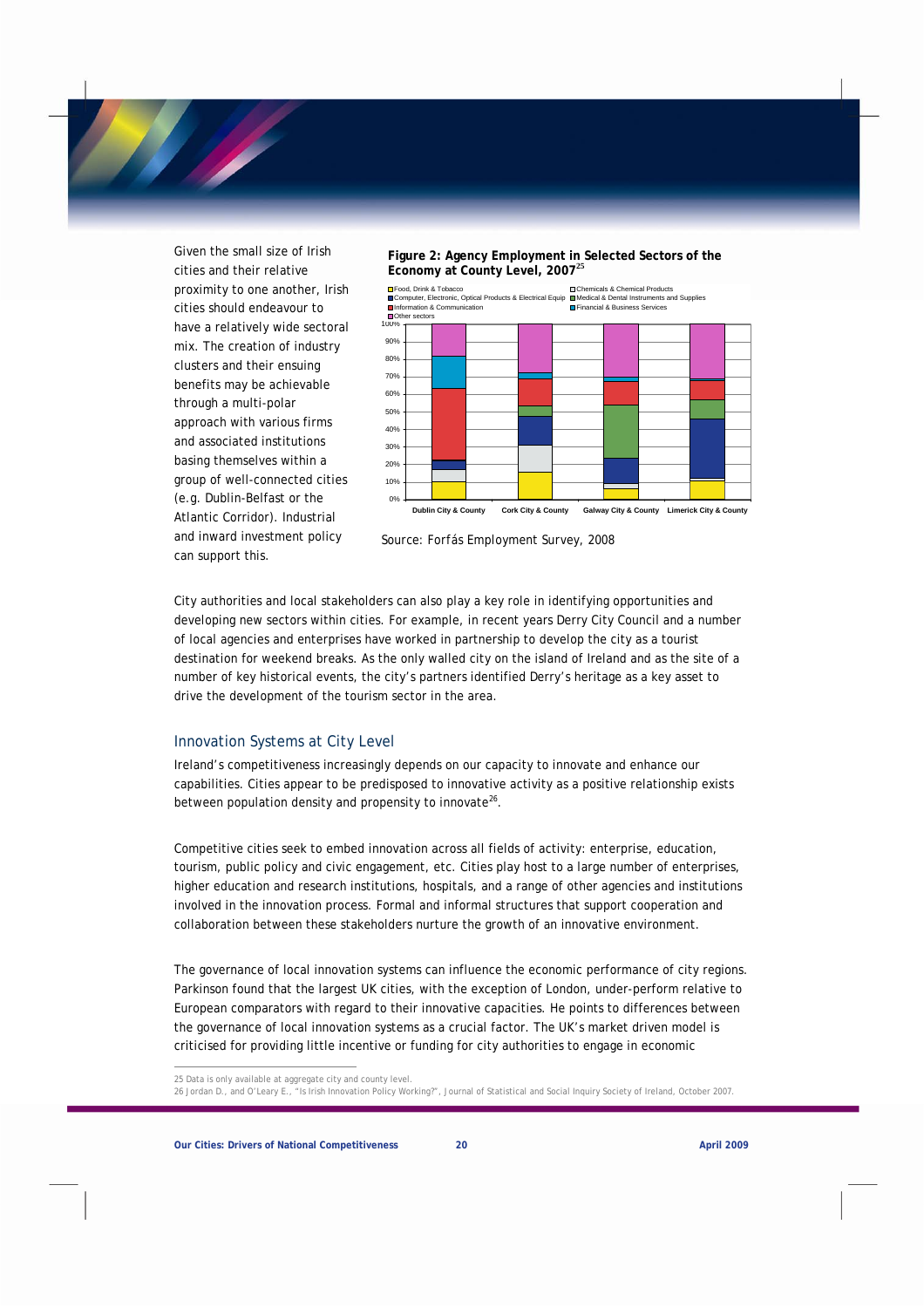activities and for the absence of a long-term public strategy for local innovation<sup>27</sup>. European approaches of developing linkages between city and regional industry networks, characterised by engagement of a rich mixture of institutions, have yielded positive results. These include city authorities, local and regional education and research institutes, government departments, agencies and semi-state companies.

The Helsinki Triple Helix Innovation Model provides an interesting example of how these policies have been successfully applied to enhance the innovative capacity of a city. The University of Helsinki and the Helsinki local government authority were the initiators in establishing the *Helsinki Region Centre of Expertise Culminatum*. This public-private organisation is based on the Triple Helix model, which means that one-third of its shares are owned by the local universities and research institutes, one-third by the City of Helsinki, its neighbouring municipalities and the Uusimaa Regional Council, and one third by the business community, financers and science park companies. The organisation has been recognised internationally as contributing greatly to development of a strong innovation support system involving policymakers, academia and enterprise<sup>28</sup>.

Irish city-based institutions are involved in a variety of activities which aim to strengthen innovation systems within their regions and are using international best practice such as the Helsinki Triple Helix Innovation Model as a template. For example, the "Centre for Innovation and Structural Change" (CISC) based in NUI Galway and the Border, Midlands and West (BMW) Regional Assembly are involved in the development of an innovation network project called the "Regina Partnership" that aims to build links between Galway and the wider BMW region with six other European regions. The objective of the project is for the regions to work together to develop a common methodology for regional scientific, technological and innovation knowledge management<sup>29</sup>. Further potential exists to enhance the depth of local innovation systems in Irish cities.

#### Skilled Human Capital

The demography of cities tends to be more economically dynamic than the national profile with a younger, better-educated population<sup>30</sup>. The presence of a skilled workforce is a key attraction for mobile investment<sup>31</sup> and the creation and expansion of indigenously owned exporters.

<sup>27</sup> Parkinson M et al, "Competitive European Cities: Where do the Core Cities Stand?", 2004.

<sup>28</sup> OECD, "Competitive Cities in the Global Economy", Territorial Review, 2006.

<sup>29</sup> www.nuigalway.ie/cisc/research/innovsys

<sup>30</sup> European Commission, "State of European Cities", 2007.

<sup>31</sup> Cushman and Wakefield, European Cities Monitor, 2008.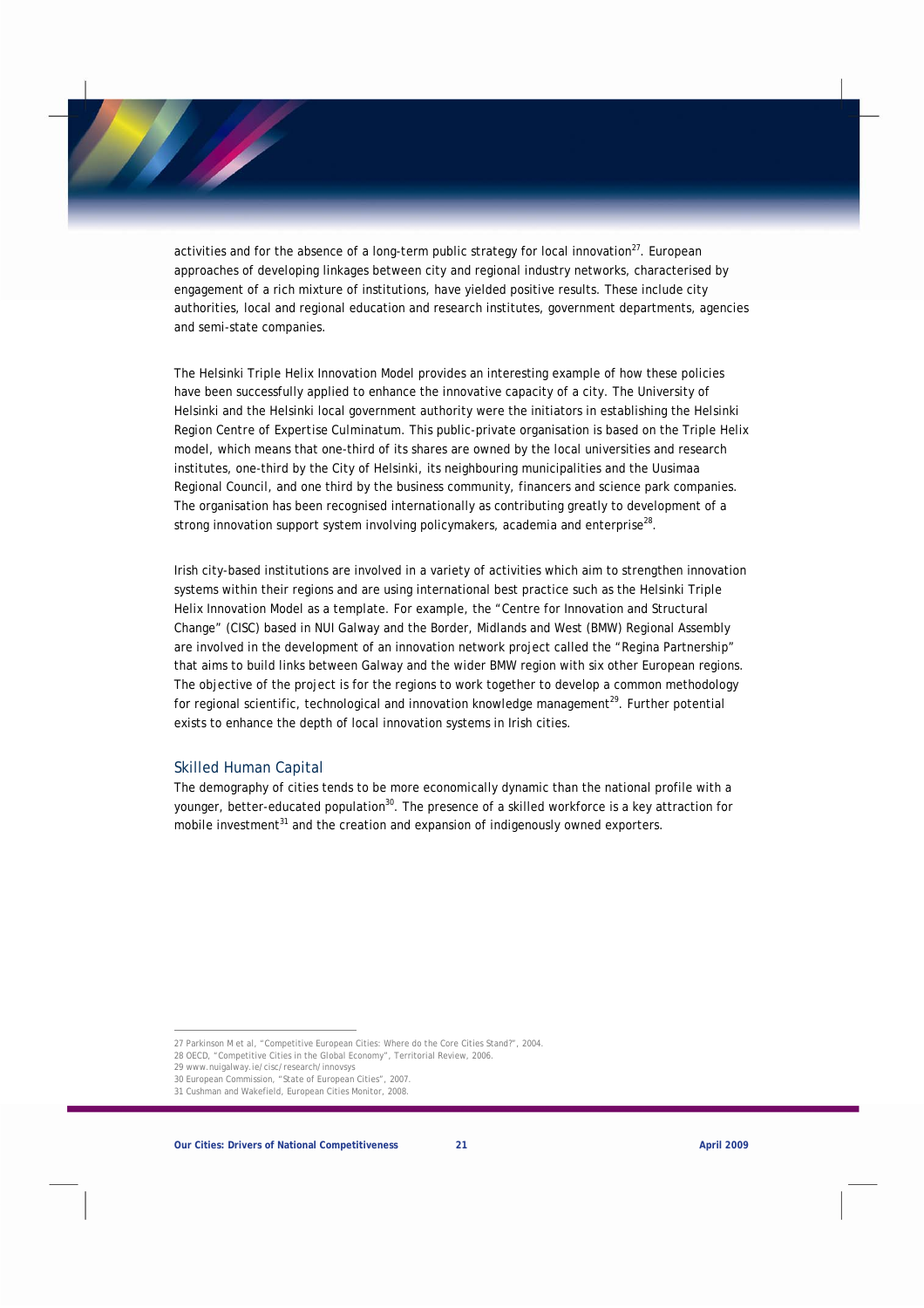Developing a well-educated labour force requires high quality education and training systems. Disadvantaged neighbourhoods within cities can experience lower rates of completion at secondary level and lower participation at third level education than the national average<sup>33</sup>. In recent years, higher education institutes across Ireland have developed programmes to tackle educational disadvantage within their areas. Continued support for programmes which seek to address underperformance in education within our cities is required.

Ranking third-level institutions is an exercise fraught with difficulties. The rankings shown in Table 1 are based on peer review and recruiter review assessments, number of citations, ratio of faculty to student numbers and success in attracting foreign students. This index identified Trinity College as Ireland's leading institution ranking it 49<sup>th</sup> out

| Table 1: Score of Leading Higher Level<br>Institutions in Cities <sup>32</sup> |     |  |
|--------------------------------------------------------------------------------|-----|--|
| Imperial College London                                                        | 6   |  |
| <b>University College London</b>                                               | 7   |  |
| University of Chicago                                                          | 8   |  |
| Columbia University New York                                                   | 10  |  |
| Australian National University, Canberra                                       | 16  |  |
| University of Tokyo                                                            | 19  |  |
| King's College London                                                          | 22  |  |
| University of Edinburgh                                                        | 23  |  |
| University of Hong Kong                                                        | 26  |  |
| New York University                                                            | 40  |  |
| <b>Boston University</b>                                                       | 46  |  |
| University of Copenhagen                                                       | 48  |  |
| <b>Trinity College Dublin</b>                                                  | 49  |  |
| University of California, San Diego                                            | 58  |  |
| Tokyo Institute of Technology                                                  | 61  |  |
| <b>London School of Economics</b>                                              | 66  |  |
| University of Geneva                                                           | 68  |  |
| University of Glasgow                                                          | 73  |  |
| <b>Technical University of Munich</b>                                          | 78  |  |
| University of Helsinki                                                         | 91  |  |
| <b>University College Dublin</b>                                               | 108 |  |
| Source: The Times Higher Education Supplement,<br>2008                         |     |  |

of 200 institutions, while University College Dublin ranked 108<sup>th</sup>.

Developing greater cooperation between higher education institutions operating within a region could strengthen the quality of activities which they undertake, provide the critical mass required to achieve recognition as an international centre of excellence in specific disciplines and enhance the offering for students and researchers.

As the global pool for highly educated and skilled people upon which knowledge economies rely is limited, cities must also establish themselves as attractive places to live and work for migrant workers. Therefore, strategies, which encourage highly skilled immigrants to move to Irish cities, offer an opportunity to boost the stock of knowledge assets and human talent in the short to medium term. In recent years, Ireland, and Irish cities in particular have witnessed a large increase in immigration. Compared with the indigenous population, immigrants to Ireland tend to have higher educational attainment rates. Given that employment and the opportunity for career advancement are the biggest magnets for skilled migrant workers<sup>34</sup>, it is important that institutional

33 Within cities there can be significant concentrations of under performance in certain locations. For example, in 2004 there was a wide variation in admission rates to higher education by Dublin postal district, ranging from 11.7 percent in Ballyfermot to 86 percent in Rathfarnham-Clonskeagh. Source: Higher Education Authority, 2006, Who Went to College in 2004?, Dublin. 34 Clark G, British Council, "Open Cities", 2008.

<sup>32</sup> No other Irish higher education institutions were included in these rankings.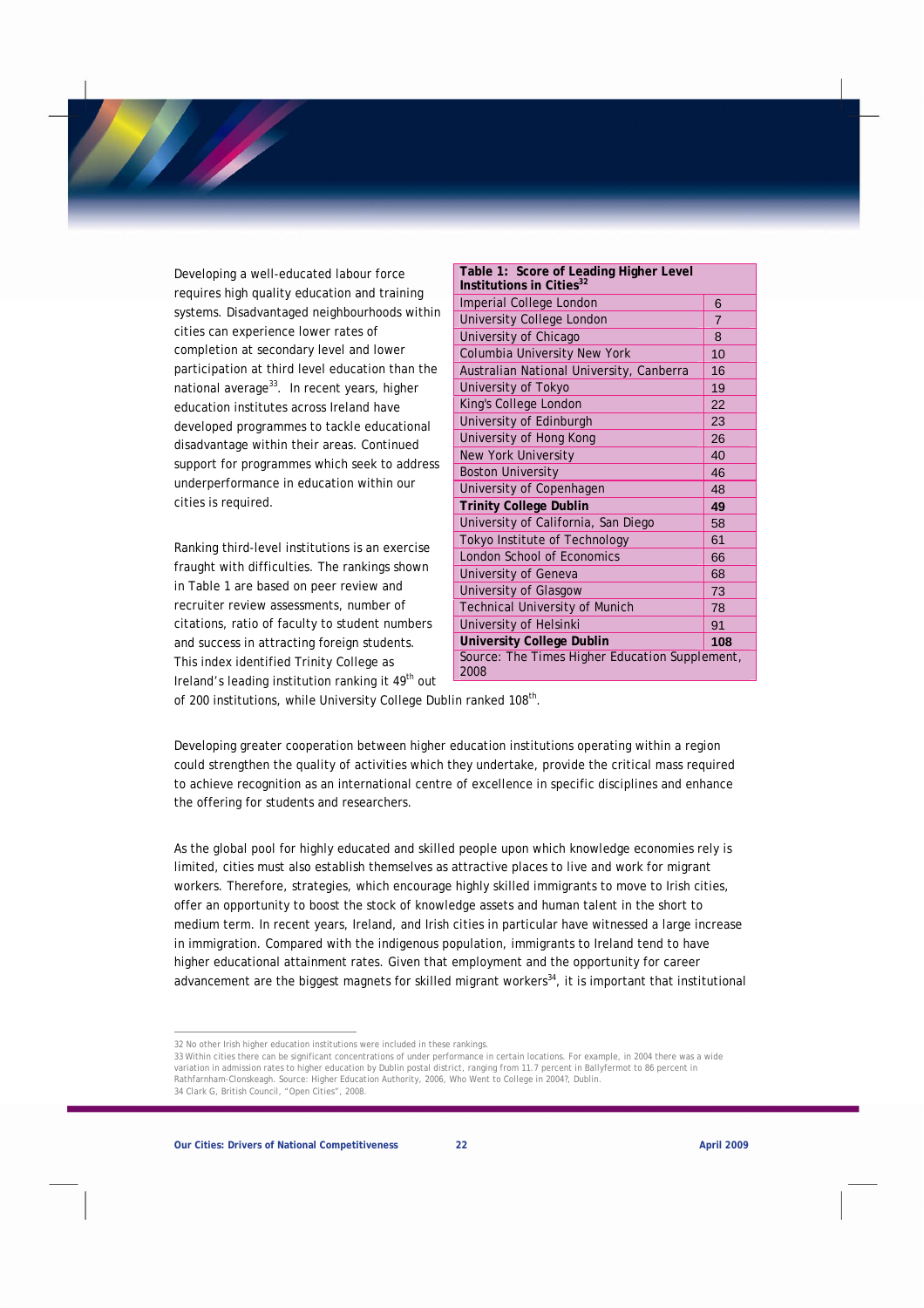barriers which prevent migrant workers from entering the labour market at a level commensurate with their skills and qualifications are removed.

Local authorities can play a key role in promoting diversity. For example, in 2004 Galway City Council launched an Anti-Racism strategy which set out a vision of Galway as an intercultural city that promotes the conditions for interaction, understanding, equality of opportunity and respect between all communities. Individuals and organisations, particularly enterprises, were encouraged to participate in the initiative by signing a declaration thereby publicly committing themselves to pursuing the key objectives of the strategy.

#### Cost of Doing Business

The cost of doing business in a particular location affects the number and type of indigenous firms that will set up there and also how successful the area will be in attracting foreign direct investment (FDI). The NCC Cost of Doing Business in Ireland, 2008 report highlights the variations in business costs. Of the fourteen benchmarked locations, Dublin was ranked second most expensive in the biopharmaceuticals, biotechnology, fund administration and



 **Figure 3: Cost of Office Rental per Meter Squared, 2008**

*Source: NCC, Cost of Doing Business, 2008*

telecommunications software sectors, fourth in the business hotels, medical technologies and engineering sectors, and fifth in the food processing sector. Irish regional cities' international cost competitiveness has also eroded. Middle income cities that we increasingly compete with for trade and investment such as Singapore, Budapest and Bangalore retained cost advantages across all sectors in 2008 compared with EU-15/US locations.

Many of the costs associated with doing business are determined outside the scope of city influence (e.g. labour costs and locally traded services). However, local authorities play a key role in determining business costs with regard to land and building costs (availability of zoned and serviced land), some utilities (e.g. water and waste) and local authority charges (rates, planning and development charges). These charges can reduce cost competitiveness if they do not reflect the true economic cost of providing services.

According to NCC research, property costs were the second largest cost category for business in 2008 and on average accounted for 11 percent of total costs. However given the recent downturn in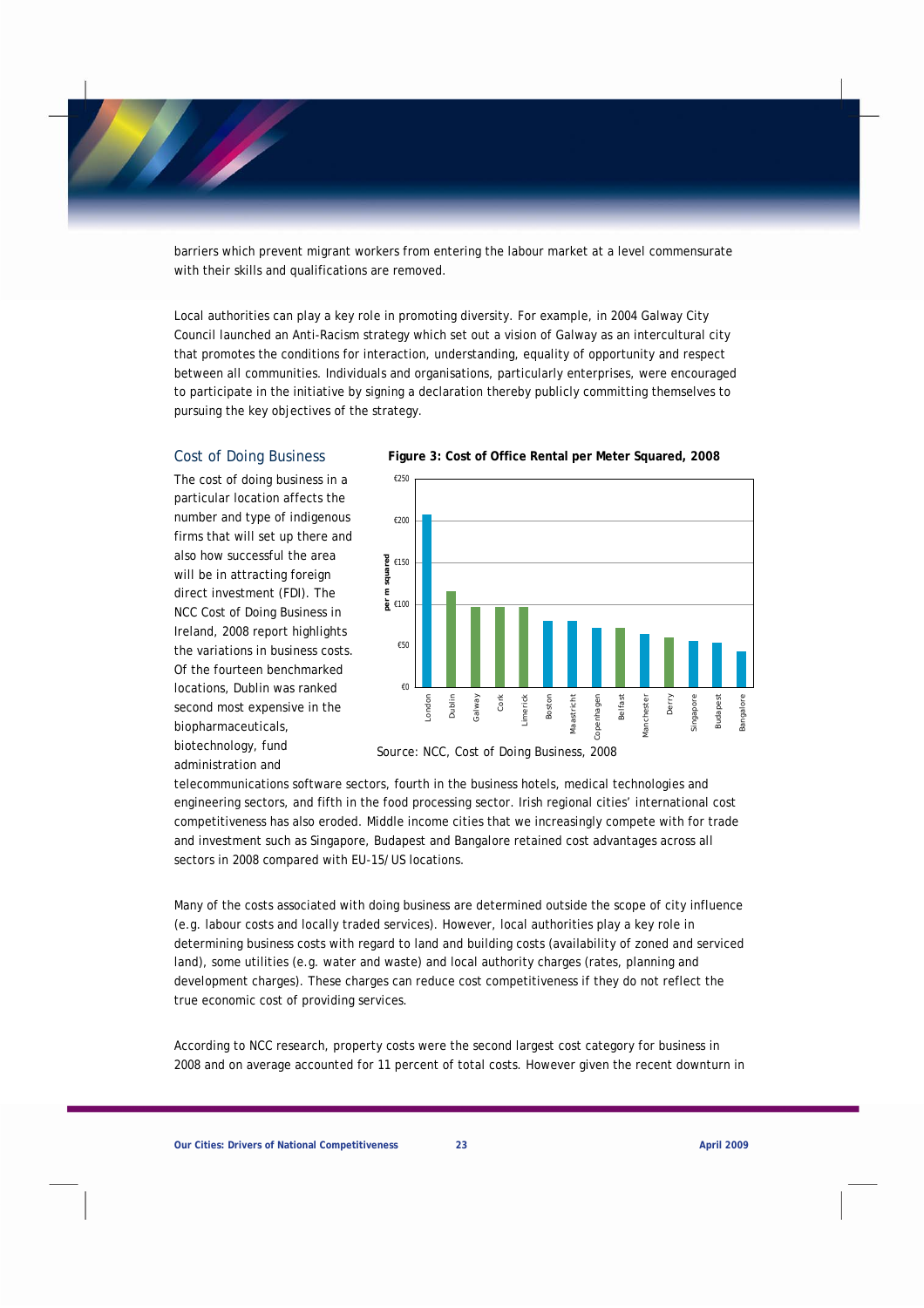the Irish property market, the position of Irish cities may improve in 2009. Office rents as shown in figure 3 are particularly high in Dublin.

#### Cost of Living

The ability of cities to attract and retain a skilled workforce and the cost competitiveness of local firms are affected by the local costs of living. Dublin is the only Irish city to be consistently included in international comparative studies of the urban cost of living.

Residential property prices form a large part of the cost of living and given supply constraints, the cost of homes in cities tend to be considerably higher than the national

| Table 2: Cities Ranked by Cost of Living, 2009 <sup>35</sup> |    |  |
|--------------------------------------------------------------|----|--|
| Tokyo                                                        |    |  |
| Paris                                                        | 3  |  |
| Copenhagen                                                   | 4  |  |
| <b>Helsinki</b>                                              | 7  |  |
| Singapore                                                    | 10 |  |
| Hong Kong                                                    | 11 |  |
| Dublin                                                       | 13 |  |
| New York                                                     | 23 |  |
| London                                                       | 27 |  |
| Sydney                                                       | 29 |  |
| Source: EIU, Worldwide Cost of Living                        |    |  |

average. According to the OECD, Irish property prices have been among the most expensive in Europe in recent years<sup>36</sup>, however they have fallen by 17 percent between their peak in February 2007 and January 2009<sup>37</sup>. A lack of affordably priced housing in central locations also places

pressure on city workers to move further and further out from the core city area, increasing both commuting times and traffic congestion while also having a negative impact on quality of life. The resulting urban sprawl also increases the cost of providing public services. The current downturn in the property market provides an opportunity to improve housing affordability and to rejuvenate the city centre.



*Source: Department of Environment, Heritage and Local Government, Housing Statistics, 2008 Q3* 

<sup>35</sup> Dublin is the only Irish city for which comparable data is available.

<sup>36</sup> OECD Economic Outlook, No 83, June 2008.

<sup>37</sup> Permanent TSB / ESRI House Price Index, March 2009.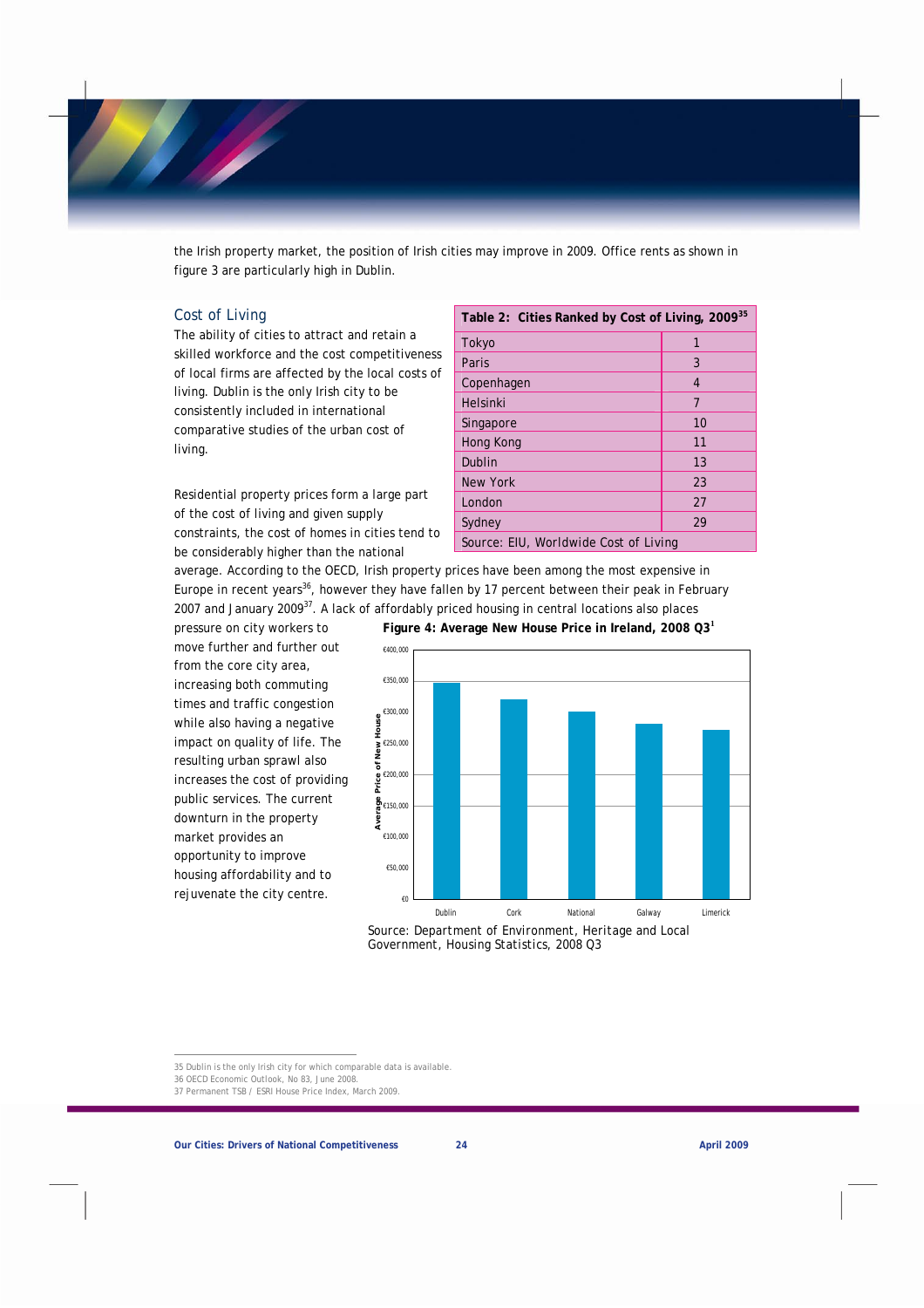#### **3.2 Connected Cities**

National and international connectivity is critically important in an increasingly globalised economy and for ensuring cities remain attractive places to live and work. Successful cities have the physical and electronic infrastructure to move goods, services and people quickly, efficiently and in an environmentally sustainable manner. External connections, such as airports, seaports, and adequate internal road and public transport are vital.

As cities have grown, so too have the complexities of the infrastructure required to ensure their smooth operation. It is clear that the most attractive cities for business expansion and investment will be those that invest in advanced infrastructures such as next generation networks that make business operations within the metropolitan area more efficient and responsive. This not only requires sufficient capacity within infrastructure systems to support current and future growth, it also necessitates the utilisation of ICT to support the integration of the different networks. This section assesses the international and internal connectivity of Irish cities.

#### International Connectivity of Cities

**Airports**: In 2008, 23.5 million people travelled through Dublin airport, double that of 1997, making it the eight largest airport in Europe $38$ . Shannon and Cork's airports, while growing, are significantly smaller.

**Seaports**: In light of Ireland's geographic location and our dependence on export markets, Ireland's commercial seaports and the services they provide are vital to the country's prosperity<sup>39</sup>. In terms of total unitised trade on an all island basis, the port of

## **Figure 5: Annual Air Passenger Traffic in Major Cities, 2008**



*Source: Airports Council International, Passenger and Air Freight Traffic Report, October 2008* 

*\* denotes aggregate data for cities with more than one airport.*

Dublin accounted for 45 percent of goods handled in 2007<sup>40</sup>. It handled 53 percent of lo-lo traffic and 41 percent of ro-ro traffic<sup>41</sup>. Other key ports for unitised trade on the island of Ireland include Belfast and Cork.

<sup>38</sup> Dublin Airport Authority, 2009.

<sup>39</sup> The seaports handle 99 percent of Ireland's international merchandise trade in volume terms and 75 percent in value terms. However, Irish ports are relatively small in European and global terms.

<sup>40</sup> The Port of Dublin handled 70 percent of all unitised trade in the Republic of Ireland in 2007.

<sup>41</sup> Unitised trade is made up of Ro-Ro and Lo-Lo traffic. Ro-Ro or roll-on/roll-off ships are designed to transport trucks carrying containers, while Lo-Lo or lift-on/lift-off ships use cranes to load and unload containers.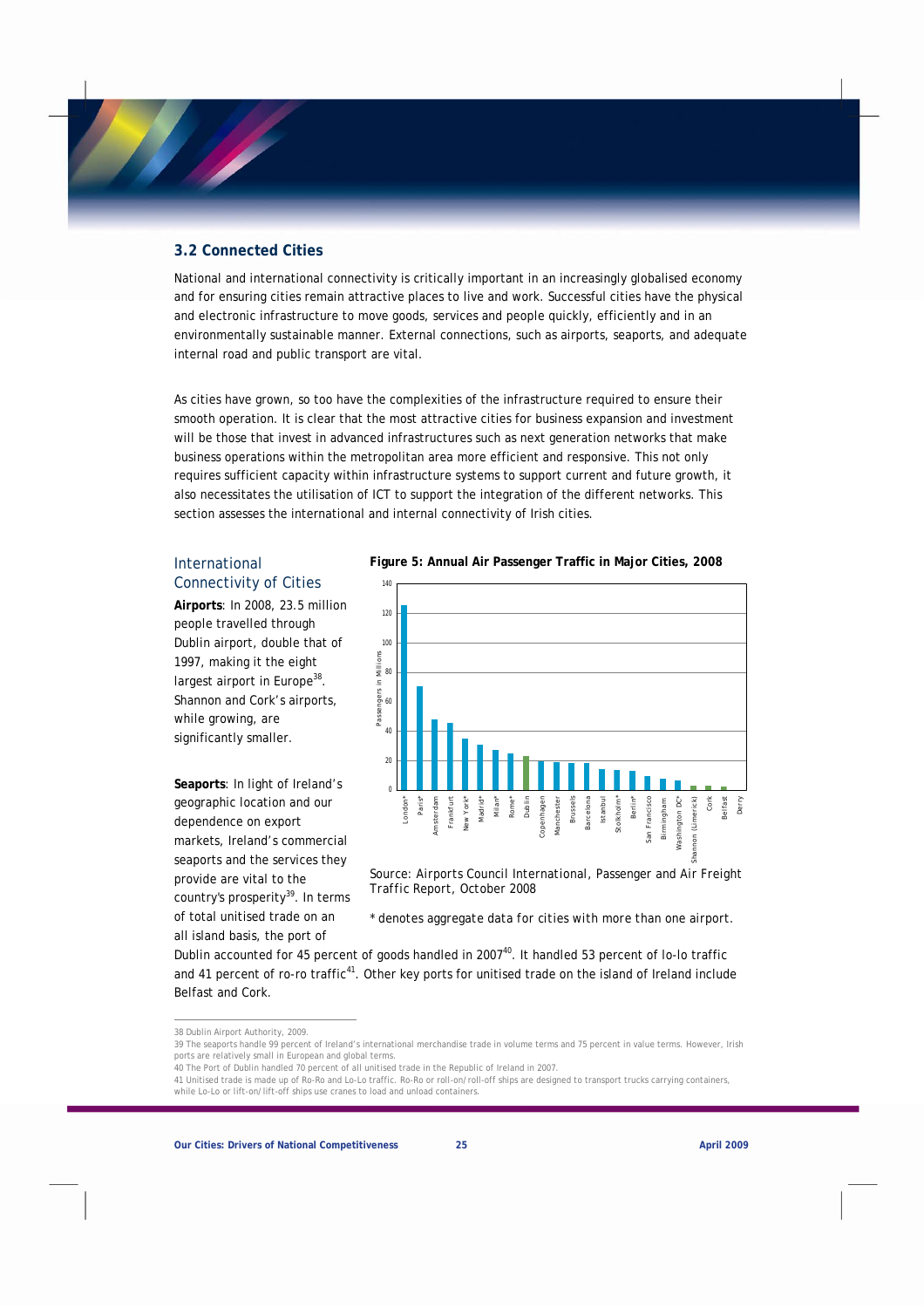#### Internal Access

In Ireland jobs are significantly more concentrated within our cities than the population is. This means large numbers of people commute into our cities for work<sup>42</sup>. Well-developed transport infrastructure in our cities can reduce traffic congestion and costs, and increase productivity and labour mobility. This not only affects existing firms, but also affects the country's attractiveness as an investment location and general quality of life.

While there has been major investment in roads infrastructure in recent years, congestion within Irish cities continues to be a major problem. One available measure of transport congestion in our main cities and regions is the average peak-hour speeds of cars and motorcycles in these cities. Dublin performs relatively poorly. The average speed on radial roads into Dublin city in the morning peak hour could fall to 8kph by 2016 due to increased cars on the road $44$ .





Transport 21 provides a capital investment framework under the National Development Plan which aims to ensure that Ireland has a world class transport network to meet the needs of business, workers and individuals. The strategy contains two strands, a national programme and a programme for the Greater Dublin Area, which will specifically focus on Dublin's urban transport needs.

*Source: Urban Transport Benchmarking Initiative/ Dublin Transportation Office* 

<sup>42</sup> Morganroth E., ESRI, "Exploring the Economic Geography of Ireland", 2008.

<sup>43</sup> Dublin and Belfast are the only cities for which comparable data is available.

<sup>44</sup> Department of Transport, 2020 Vision – Sustainable Travel and Transport: Public Consultation Document. February 2008.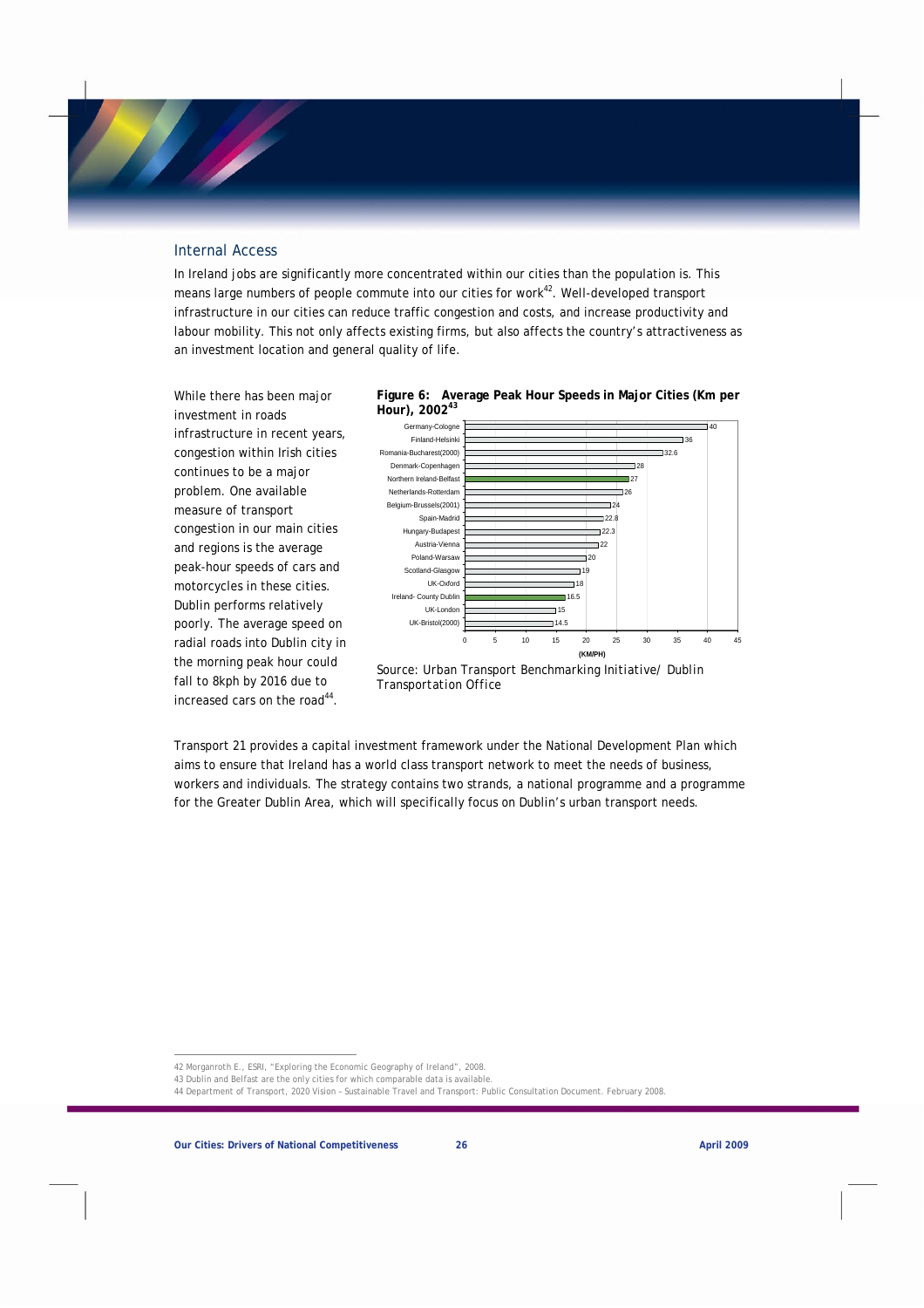Figure 7 illustrated the balance between public and private transport across a range of cities. Irish cities are currently highly car dependent. This highlights the need to continue to support the development of viable public transport in Irish cities and to consider measures to manage traffic congestion. In recent years, many initiatives have been introduced to facilitate enhanced traffic flow and to encourage the use of alternative forms of transport. A number of cities, including London, have introduced





*Source: CSO Census, 2006; Eurostat Urban Audit, 2001 and 2004* 

congestion charging to reduce the number of vehicles travelling to and through the city centre. Other urban authorities actively promote car pooling by enabling vehicles with a minimum number of passengers to use bus lanes.

#### **Telecommunications**

The availability of high quality broadband is strategically important to improve productivity, facilitate innovation, maintain our status as an attractive location for foreign direct investment and enable Irish services firms to compete in international markets. There is a trend internationally towards the availability of significantly faster speeds in the main cities than is available nationally. Despite recent progress on improving access to basic broadband services, Ireland is lagging competitors in terms of its progress in providing advanced communication services.

Speeds of up to 100 Mbps are being offered over fibre in many parts of Amsterdam, Cologne, Copenhagen and Paris, while the fastest speed available in Dublin and to a more limited extent in other Irish cities, is 24 Mbps.

The State can play an important role. For example, the Singaporean government has committed funds (\$750 million) for the deployment of a fibre network. This network will cover approximately 60 percent of homes and business in the country at speeds up to 1Gbps<sup>46</sup>. Within Ireland, Project Kelvin is an example of an initiative, which aims to provide more competitively priced international broadband connectivity to Derry city and the wider North West region of the island. It should boost the competitiveness of the region and make it a more attractive location for FDI and knowledgeintensive enterprise activity.

<sup>45</sup> Comparable data is unavailable for Belfast and Derry.

<sup>46</sup>www.unpan.org/Regions/AsiaPacific/PublicAdministrationNews/tabid/115/mctl/ArticleView/ModuleID/1467/articleId/17055/Default.aspx?Li stType=Aggregated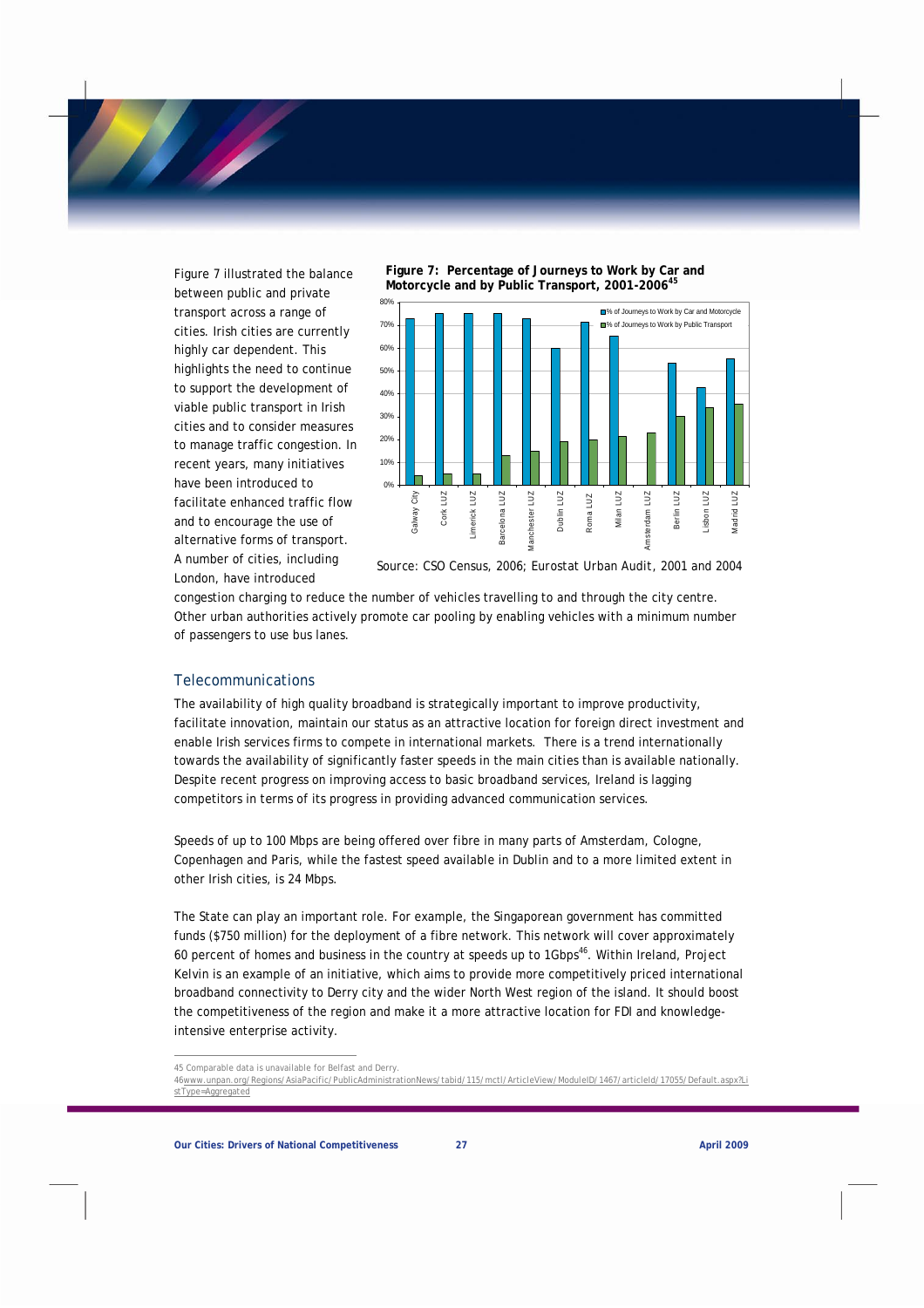#### **3.3 Sustainable Cities**

In recent years, the importance of achieving sustainability to ensure long term competitiveness at city level has been recognised, both nationally and internationally. Achieving sustainable urban economies will enhance the competitive performance of our cities in a variety of areas such as improving quality of life, maximising land use potential, attracting more overseas talent and tourists and reducing negative environmental impacts.

Ensuring from the outset the sustainability of city level policies and developments militates against the need to later modify or make amends for imprudent policy decisions. For example, ensuring a high quality build on city buildings will reduce the need to retrofit these buildings in the future.

Policy areas of specific importance to ensure that city competitiveness is sustainable include; land use and planning, transport and the environment.

#### Land Use Policy and Planning

Effective land use policy facilitates and coordinates efficient infrastructure, enterprise, civic and community development and underpins a city's ability to operate smoothly. The manner in which land use policy is applied has a direct impact upon a city's competitiveness. Critically, land use policy plays a key role in determining the levels of mobility within cities and the costs of residential and business properties. Smart planning assists in the development of a joined-up city in which, for example, office spaces are located coherently in terms of public transport networks and major facilities<sup>47</sup>. Forward looking spatial planning can facilitate a city in becoming more enterprising, connected, sustainable and attractive and inclusive – as such enhance the four cornerstones of competitive cities.

Recent economic growth in Ireland has been accompanied by urban sprawl, as growing numbers of people locate in expanding commuter belts around our cities. In the past there has been a lack of strong strategic planning in Ireland and the benefits of compact settlement have only recently been acknowledged in the policies of central and local Government.

While much of the city development of recent years has been positive, for example modernising and revitalising previously dilapidated and abandoned areas in the centre of cities, the pace of change often resulted in ill-thought out planning decisions and a failure to properly coordinate private development with public infrastructure and service needs. A number of negative outcomes have emerged and are affecting the quality of life and competitiveness of our cities such as high house prices, severe traffic congestion, increased commuting times, over-crowded public transport, and increased pressure on local authority services such as water and waste.

It will be important that the necessary policies are put in place to overcome the economic challenges that we presently face. However, the current economic climate also offers a number of

<sup>47</sup> Diziain R, "Office Real Estate and the Competitiveness of Cities in North-Western Europe".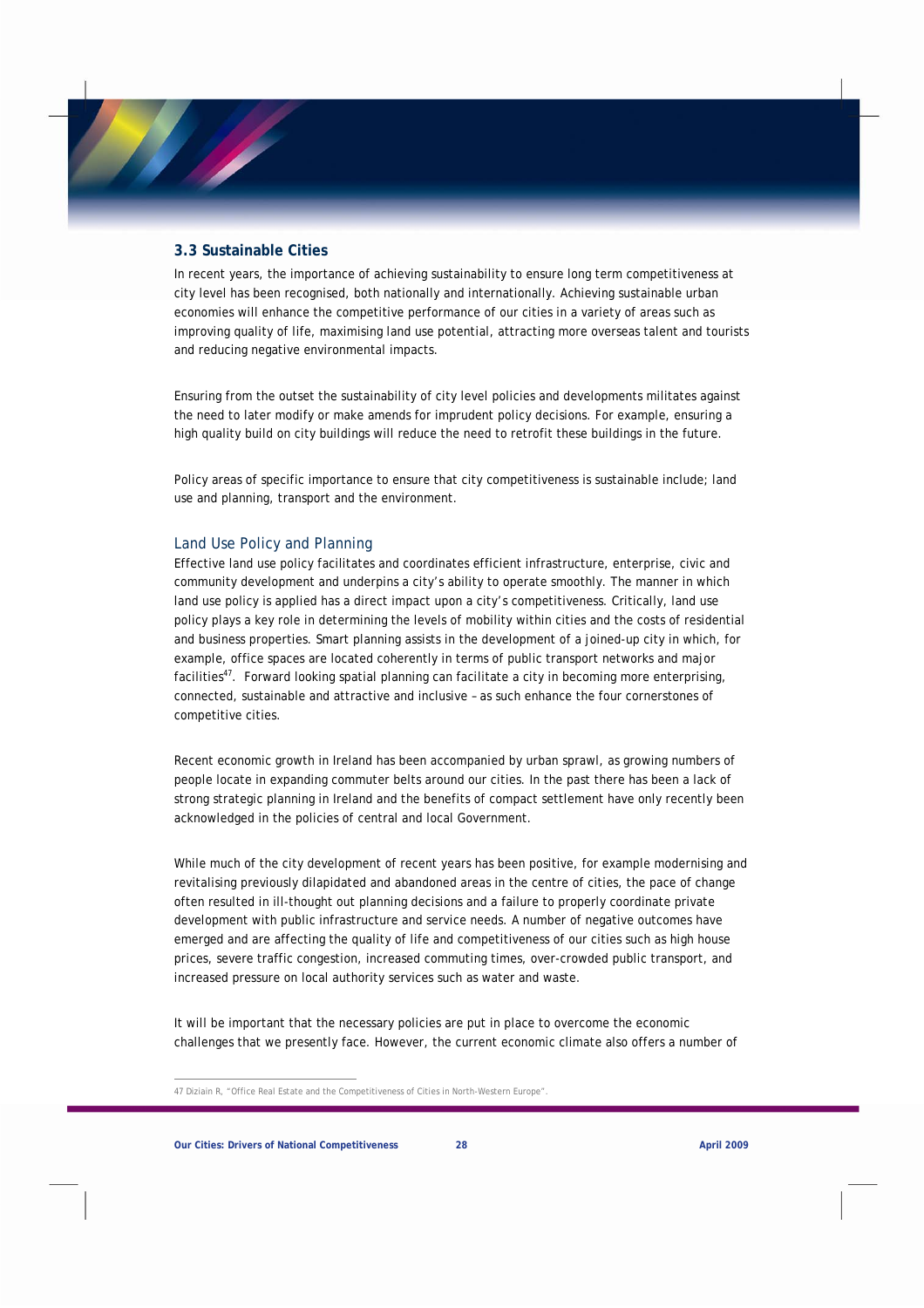policy opportunities, for example the downturn in construction activity should provide policymakers with the necessary hiatus to develop a comprehensive and coordinated strategy for future urban development.

The nurturing of efficient and cohesive Irish cities requires a shift away from Ireland's traditional low-density, high-dispersion policies. The NCC believes future growth should be consolidated by providing for high-density residential development in the right locations such as brownfield sites in the city centre which are well-serviced in terms of public transport and community facilities and are built to the highest possible standards. Maximising the potential of derelict sites in central urban locations through the development of high quality residential units and associated amenities rejuvenates city communities and enhances the availability and affordability of housing.

Integrated housing and economic planning can also support the development of dynamic communities and clusters. The Titanic Quarter in Belfast, one of the largest waterfront developments in Europe, is an example of strategic planning which will integrate residential and business units with recreational amenities. A number of developments such as Cork City council's innovative proposal for the regeneration of the docklands<sup>48</sup> and Dublin City Council's "Maximising the City"<sup>49</sup> illustrate the work of city authorities to ensure land use policy is used to drive the sustainable competitiveness of their cities.

#### Transport Sustainability

Section 3.3 outlines the importance of transport connectivity to city competitiveness - this connectivity must be achieved in a sustainable manner to maintain competitiveness. Sustainable transport systems need to accommodate future population growth and development. The European Commission's Green Paper on urban transport *Towards a New Culture for Urban Mobility* highlights the key issues of urban mobility: free-flowing and greener towns and cities, smarter urban mobility and the development of urban transport which is accessible, safe and secure<sup>50</sup>. The Commission intends to set a new European agenda for urban mobility and to facilitate the search for solutions by, for example, sharing best practices and optimising financial means. An Action Plan on Urban Mobility is due for publication by the Commission in 2009.

The Department of Transport's action plan "Smarter Travel – A Sustainable Transport Future", which sets out the actions required to facilitate the long term sustainability of transport in Ireland, will require focussing future population and enterprise growth in urban areas. The action plan also sets out measures to ensure that alternatives to car commuting are more widely available, to enhance fuel efficiency and to develop a strategy to reduce the environmental impacts of the freight sector and boost its efficiency. These actions are consistent with policies to improve the competitiveness of Irish cities $51$ .

 $\overline{a}$ 48 Cork Docklands, "Cork Docklands Economic Study", 2007.

<sup>49</sup> Dublin City Council, "Maximising the City - A Strategy for Intensification and Height", 2008.

<sup>50</sup> European Commission, "Green Paper on Urban Transport – Towards a New Culture for Urban Mobility", 2007.

<sup>51</sup> Department of Transport, "Smarter Travel – A Sustainable Transport Future", 2009.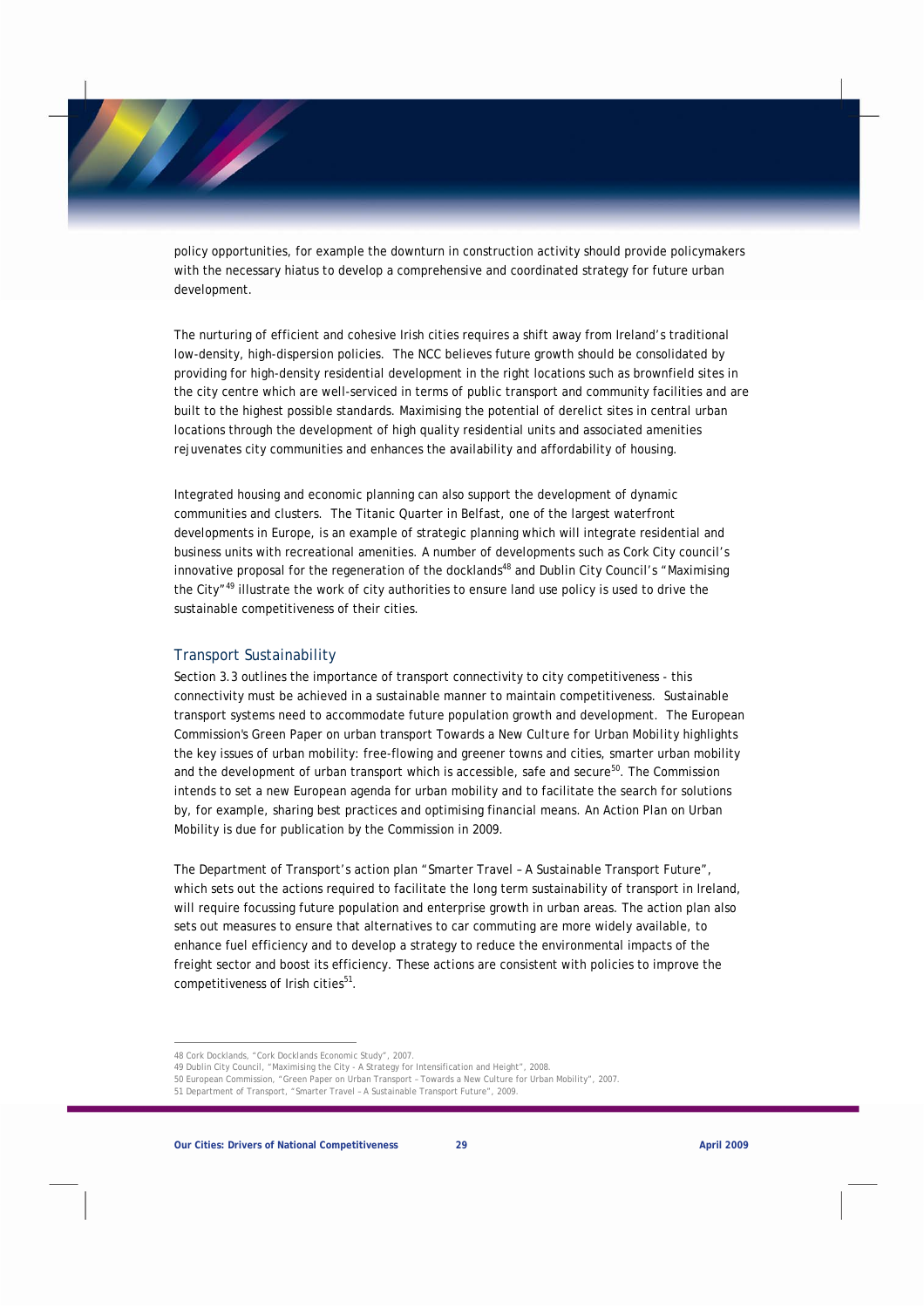Providing innovative solutions that enhance the sustainability of urban transport should be a key objective for future city development. For example in La Rochelle a cleaner and quieter urban delivery system has been implemented. Heavy vehicles unload their goods at distribution centres located at the urban periphery. The goods are then clustered according to destination and transported into the urban core using electric and hybrid light duty vehicles. The resulting overall freight traffic is reduced, as is the locally emitted carbon emissions $52$ .

#### Environmental Sustainability

From an environmentally competitive perspective, a sustainable city should operate with minimal impact on the surrounding area and leave the smallest possible ecological footprint. A city must constantly strive to merge its physical/environmental planning with its economic planning to sustain its competitiveness $53$ .

Cities face environmental challenges such as traffic congestion, noise pollution and poor air quality which could impinge upon their competitiveness. Overcoming these challenges in the long term requires sustainable solutions. These environmental problems can be complex as their causes are often inter-related at city level<sup>54</sup>. For example, problems relating to a poor quality built environment are often linked to underlying socio-economic problems. Local initiatives to resolve one problem can possibly lead to new problems elsewhere and can conflict with national and regional policies. Both local and national authorities need to recognise and overcome these challenges.

Urban areas are vulnerable to the consequences of climate change and city plans should therefore incorporate measures to limit environmental risks such as flooding and smog. Priority areas for local authorities to decrease greenhouse gas emissions are transport and construction<sup>55</sup>. The Commission of the European Communities states that wider implementation of sustainable urban transport plans including specific measures to promote low carbon emission and energy-efficient vehicles will help to reduce greenhouse gas emissions at city level<sup>56</sup>.

Sustainable construction also impacts on a city's competitiveness from an environmental perspective as it can improve both energy efficiency and  $CO<sub>2</sub>$  emissions. Local authorities should promote sustainable construction through setting and enforcing standards and adopting best practices where possible $57$ .

Recreational and green areas such as parks are an important attribute of creating a sustainable urban environment.

<sup>52</sup> European Commission, "Sustainable Urban Transport Plans – Preparatory Document in relation to the follow-up of the Thematic Strategy on the Urban Environment – Annex", 2007.

<sup>53</sup> J. R. Kenworth, "Sustainability and Cities", 1999.

<sup>54</sup> Commission of the European Communities, Communication from the Commission to the Council and the European Parliament on Thematic Strategy on the Urban Environment, 2006.

<sup>55</sup> Ibid. 56 Ibid.

<sup>57</sup> Ibid.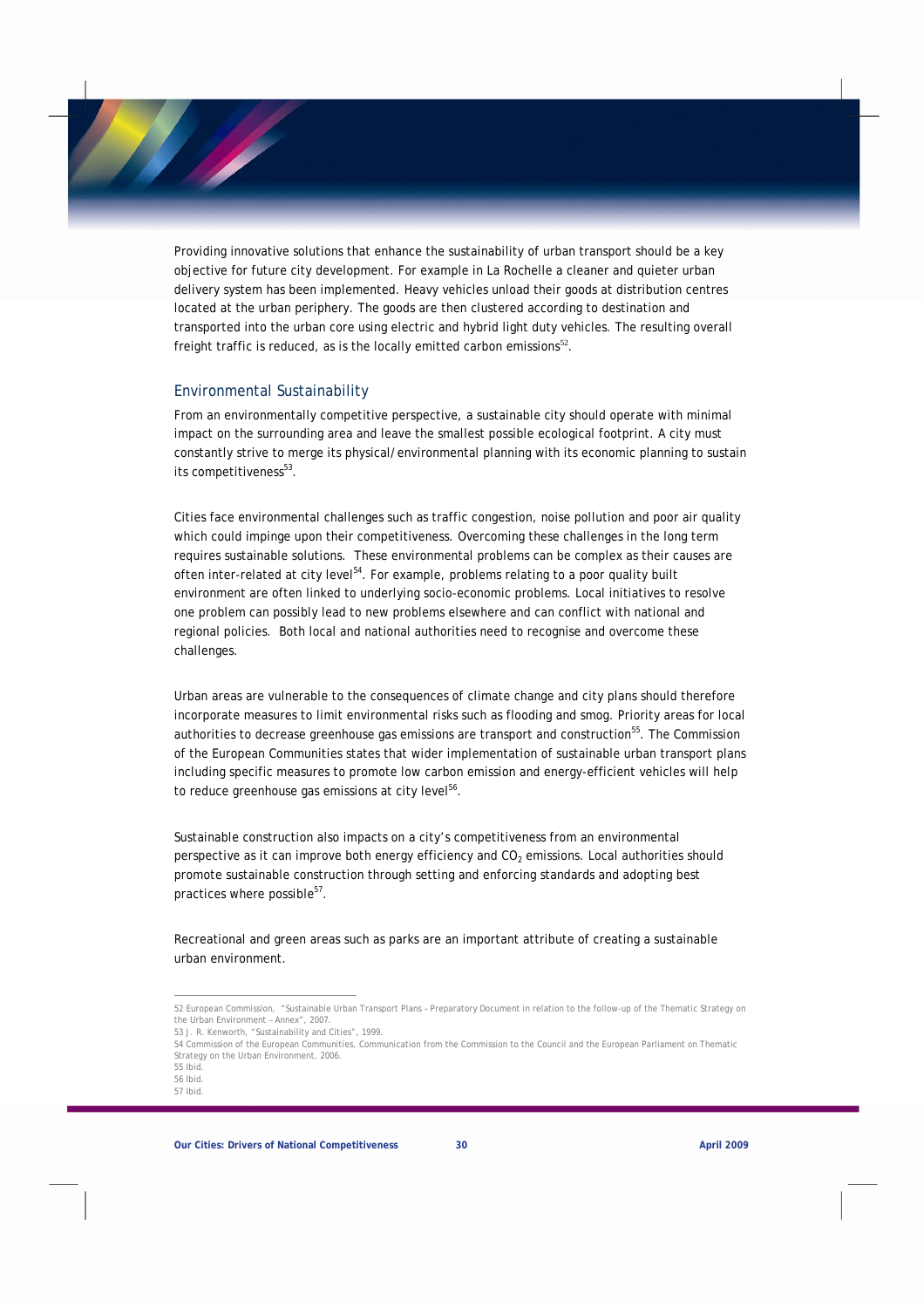#### **3.4 Attractive and Inclusive Cities**

Cities are competing for citizens, workers and investment. Competitive cities are attractive and inclusive and these characteristics are nurtured when disparities are minimised and social exclusion is avoided. A cohesive society enables all of its members to be active participants and contributors, enabling individuals to achieve their goals and communities to exploit their economic and social potential. It also reduces criminality and negative reputational effects.

#### Social Cohesion

Social exclusion undermines competitiveness and limits the ability of cities to achieve their potential. Yet a combination of urban features means that cities are pre-disposed to experience higher levels of social exclusion than elsewhere. Within cities there are often large concentrations of persistent pockets of unemployment along with vulnerable single-parent, female-headed families. These households are far more likely to live in consistent poverty than the national average. There is international evidence to suggest that socio-economic inequalities are increasing more rapidly within cities than outside of them<sup>58</sup>. It has also been noted that poverty ratios may be positively correlated to real GDP growth in urban areas<sup>59</sup>.

The high degree of social exclusion within cities can result in higher levels of criminality and strong spatial polarisation between high and low earners. As well as the direct cost of crime to its victims, social exclusion means that urban areas are not maximising their existing assets in order to achieve their full potential. The image and reputation of cites are damaged by criminality and the decline and polarisation of city neighbourhoods and thus, discourage migration to the city by skilled workers and investment by foreign firms.

#### Diversity and Creativity

Diversity provides a richer cultural experience for citizens and visitors, bringing with it openness to new ideas and wider markets and customers. A tangible measure of growing diversity was the rapid increase in the percentage of city residents who are foreign nationals, as illustrated in figure 8.

City creativity is nurtured not only through the diversity of its people but also through civic, cultural and sports infrastructure such as libraries and theatres and through the existence of a thriving creative arts sector. As highlighted by Richard Florida, diverse and tolerant cities are more likely to attract the skilled workers who possess the "creative capital" required to power knowledge economies<sup>60</sup>.

<sup>58</sup> OECD, "Competitive Cities in the Global Economy", Territorial Review, 2006.

<sup>59</sup> Based on an analysis of micro survey data from Austria, Canada, Denmark, Finland, France, Germany (West), Italy, Norway, Spain, Sweden, United Kingdom, United States, Poland, Russia, Mexico and Taiwan in 1995 (or nearest available). Source: Brandolini, A & P. Cipollone, 2003, "Urban poverty in developed countries," in Amiel, Y. & J.A. Bishop (eds*) Inequality, Welfare and Poverty: Theory and Measurement*, pp. 309- 343, Philadelphia: Elsevier.

<sup>60</sup> Florida R., "Cities and the Creative Class", 2005.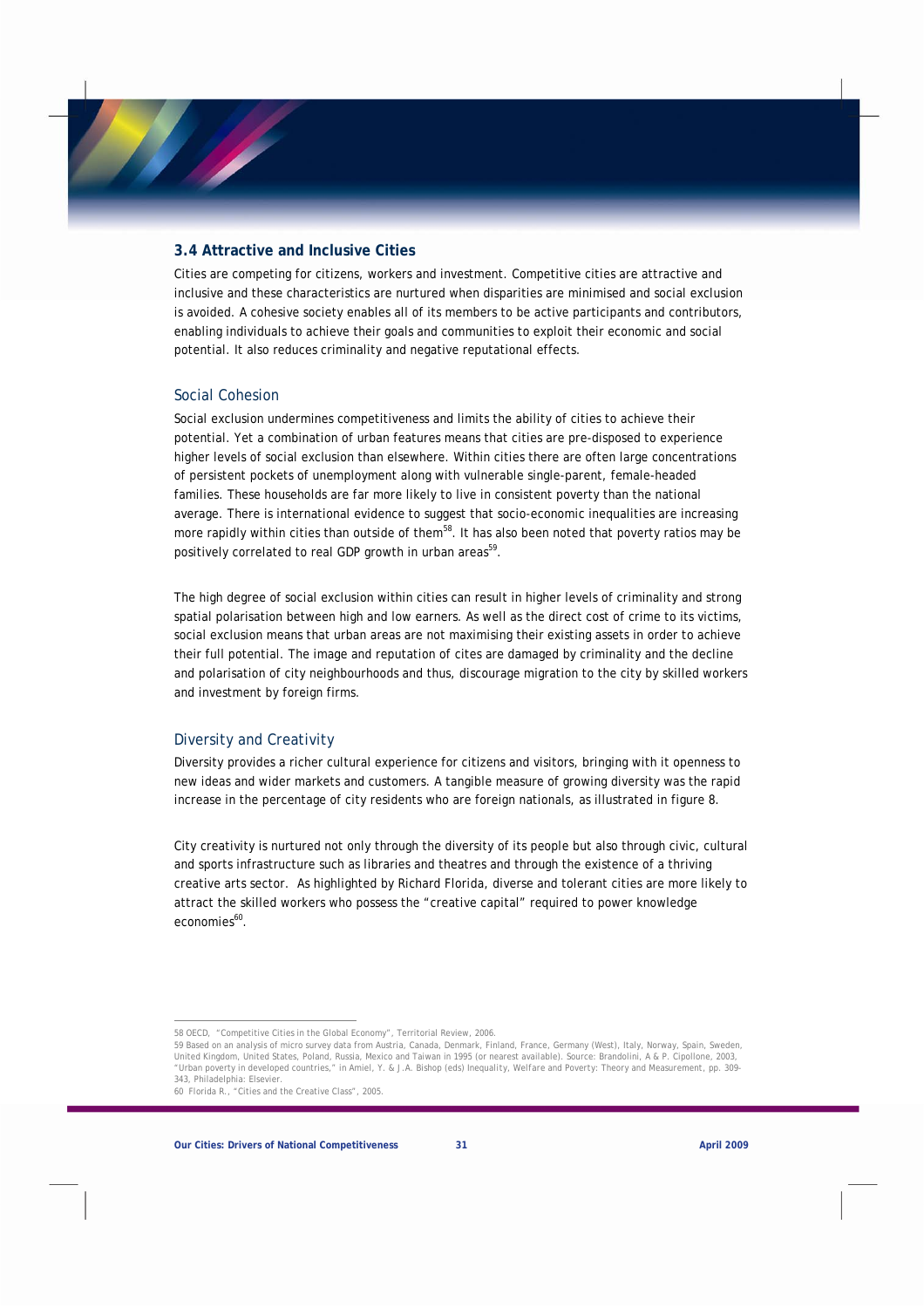Diversity also acts as a spur to creativity which is essential for innovation. The success of megacities such as London, New York, Hong Kong and Los Angeles has been partially attributed to their ability to attract a diverse population which in turn boosts the stock of creative capital. It has been argued that the innate ambitious and risk-taking natures of immigrants means they are more predisposed to establishing entrepreneurial ventures.



*Source: CSO Census, 2006; Eurostat Urban Audit, 2001 and 2004* 

#### Quality of Life

The primary goal of creating competitive cities is to improve city and national quality of life. European cities such as Munich, Lyon and Barcelona, which have good environments, distinctive architectures, cultural facilities, diverse housing stock and access to natural amenities are developing strategies to preserve and improve these factors as part of a wider strategy to promote city competitiveness.

Policymakers in cities which do not enjoy such endowments, such as Dortmund and Rotterdam, are actively seeking new ways of improving the quality of life of their citizens. According to the Mercer 2008 quality of living survey of 215 cities, Dublin ranked 25<sup>th</sup> for quality of life and 17<sup>th</sup> for personal safety.

| Table 3: Cities by Quality of Living, 2008 <sup>62</sup> |    |  |
|----------------------------------------------------------|----|--|
| Zurich                                                   | 1  |  |
| Copenhagen                                               | 11 |  |
| Amsterdam                                                | 13 |  |
| <b>Brussels</b>                                          | 14 |  |
| <b>Berlin</b>                                            | 16 |  |
| <b>Dublin</b>                                            | 25 |  |
| Helsinki                                                 | 29 |  |
| Paris                                                    | 32 |  |
| London                                                   | 38 |  |
| Milan                                                    | 41 |  |
| <b>Barcelona</b>                                         | 42 |  |
| Madrid                                                   | 43 |  |
| Lisbon                                                   | 44 |  |
| Source: Mercer Quality of Living Survey, 2008            |    |  |

<sup>61</sup> Comparable data is unavailable for Belfast and Derry. 62 Dublin is the only Irish city for which comparable data is available.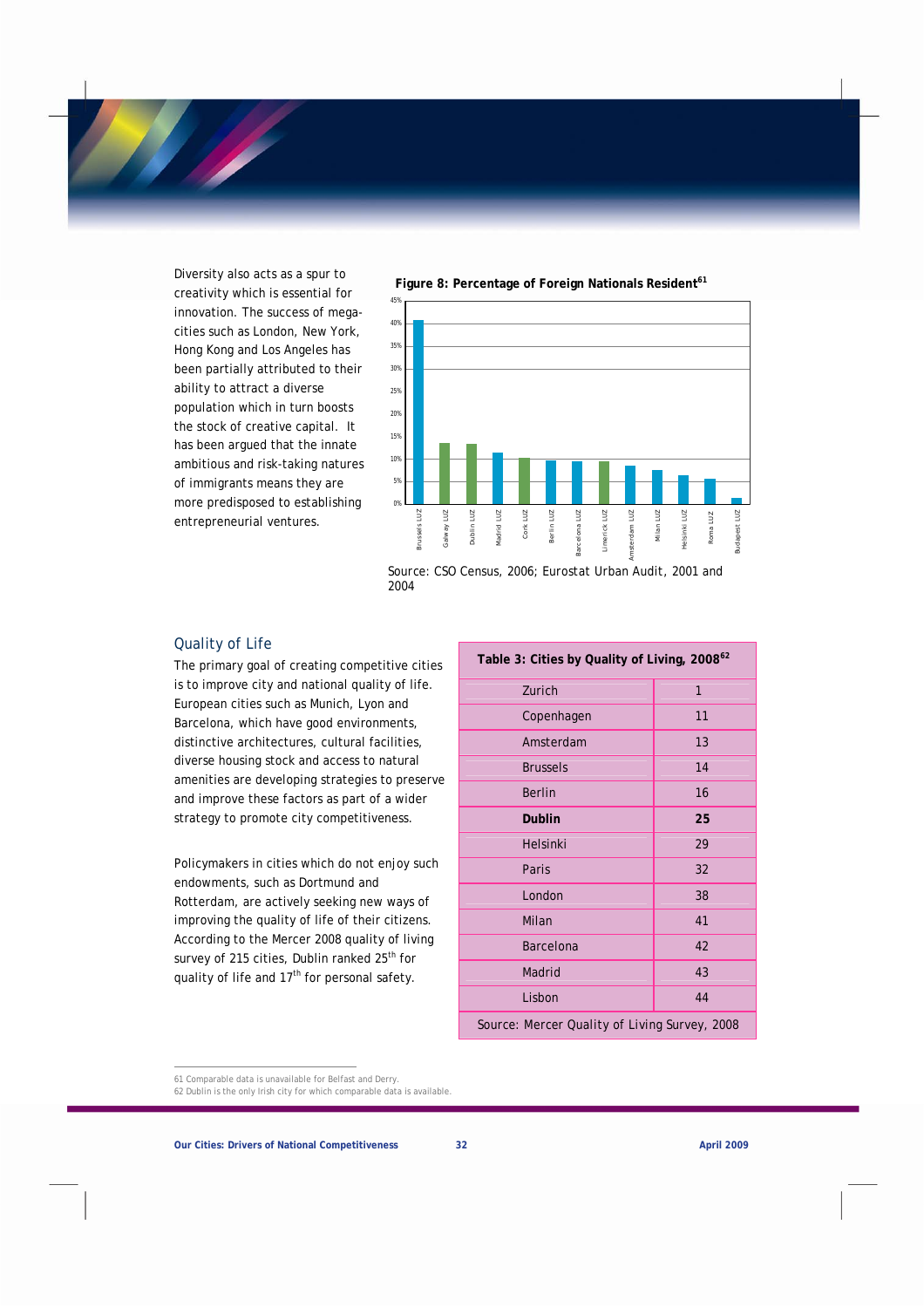The size of Ireland's other cities may offer them a competitive advantage with regard to the quality of life they offer. For example, Ireland's smaller cities have shorter commuting times as shown in Figure 9.





 *Source: PayScale, Employee Survey Report, 2008* 

#### Urban Branding

A city may have great infrastructure and a good quality of life; however, if this message is not communicated to the outside world in a strategic manner, it will find it difficult to compete with those cities which have developed sophisticated brands and long term marketing plans. The best performers in terms of city marketing are those that are capable of building a shared 'city-vision' and are characterised by a consistent approach across all agencies involved in marketing the city. The city brand must work across a range of fields because cities are targeting workers, investors, students and tourists among others<sup>64</sup>.

Uncompetitive cities tend to be weak in the area of branding and if a city possesses a negative image, it can be difficult to shake that perception and change public opinion<sup>65</sup>. On the other hand, cities experiencing growth have an attractive brand that is contemporary and appeals to migrant workers and FDI decision makers alike. Dubai and Barcelona are noted among the best examples of cities that have used their buildings and events as catalysts for actively promoting their city's image internationally<sup>66</sup>. Superior city planning, high quality urban design and iconic architecture can all enhance competitive city brands.

 $\overline{a}$ 63 Comparable data is unavailable for Belfast and Derry.

<sup>64</sup> Clarke G. "Open Cities", 2007.

<sup>65</sup> Winfield-Pikkleforn J., "The Branding of Cities" 2005. 66 Jones Lang Lasalle, "City Governance Report", 2004.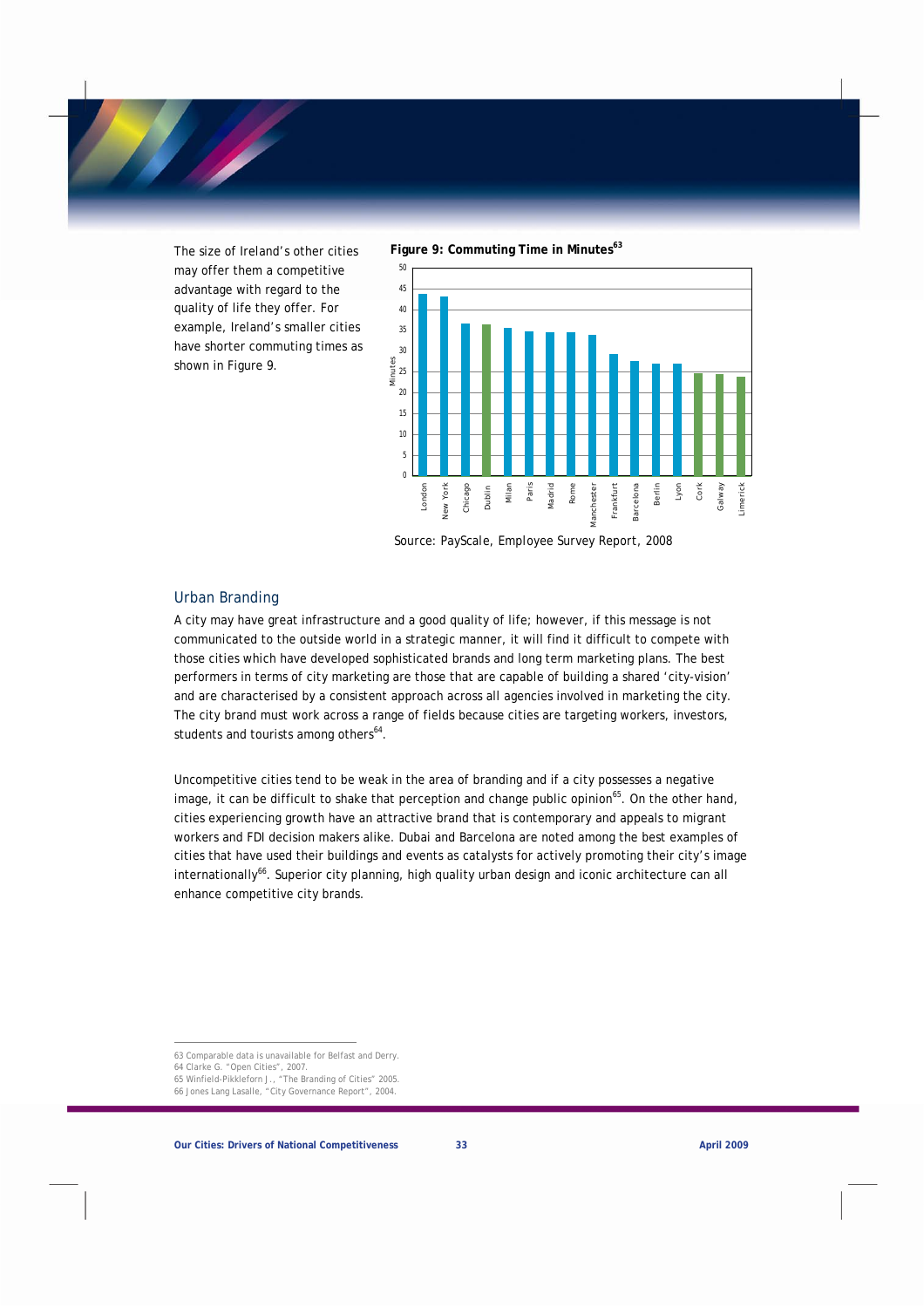## **4. Conclusions and Recommendations**

#### **4.1 Prioritising Investment in Cities**

We need to recognise fully the importance of cities as drivers of national economic performance and the social and cultural impact they have on their regions. Successful countries and regions must have successful cities at their core. International evidence illustrates that cities drive economic growth with significant benefits for national living standards. In Ireland, there can be a sense of ambivalence over the role and importance of cities. It is critical that both national and regional policies support the development of our main cities.

The NCC welcomes the Government's recent statement that the prioritisation of future investment in capital projects must be consistent with "*international thinking on the key role that strong cities play in driving economic growth and in enhancing regional and national competitiveness by acting as economic engines for their regions and providing a critical mass of public and private institutions"*<sup>67</sup>*.* 

The forthcoming 'refresh' of the NSS provides an opportunity to confirm the critical role that cities play in driving national competitiveness. It is in this context, that the recommendations proposed in this report are put forward for consideration. The NCC believes that developing competitive cities requires strategic investment to ensure they achieve their potential. Maximising city potential requires long term commitment from all of the relevant actors involving large scale infrastructure projects and addressing complex social issues.

Given the current economic climate and the likelihood of future investment cuts, investments in cities must be protected to ensure our long term competitiveness. Since enhanced city performance has positive spill-over effects on surrounding regions and ultimately on the country as a whole, prioritising investment and initiatives that develop the competitiveness of our cities presents an effective use of Exchequer funds.

#### 4.1.1 Promoting Dublin as a Key Driver of National Competitiveness

Dublin is currently Ireland's only city of international scale, with over one million residents and a significant number of international linkages. While it is by far, Ireland's largest and most densely populated urban area, at an international level it is a small city on the margins of northwest Europe. It is the only Irish city to be consistently included in international comparative urban studies. Of the 78 metro-regions in the OECD, Dublin ranks as the second smallest in terms of population levels – despite the significant population growth in recent years. We should not be complacent about its development as an internationally competitive location.

Dublin enjoys many benefits derived from its role as the capital city, for example, as the centre of Government administration, the location of international transport hubs and the clustering of national cultural facilities. This places Dublin in a distinctive position within the Irish economy. Its

 $\overline{a}$ 67 Department of the Taoiseach, "Building Ireland's Smart Economy – A Framework for Sustainable Economic Development", 2008.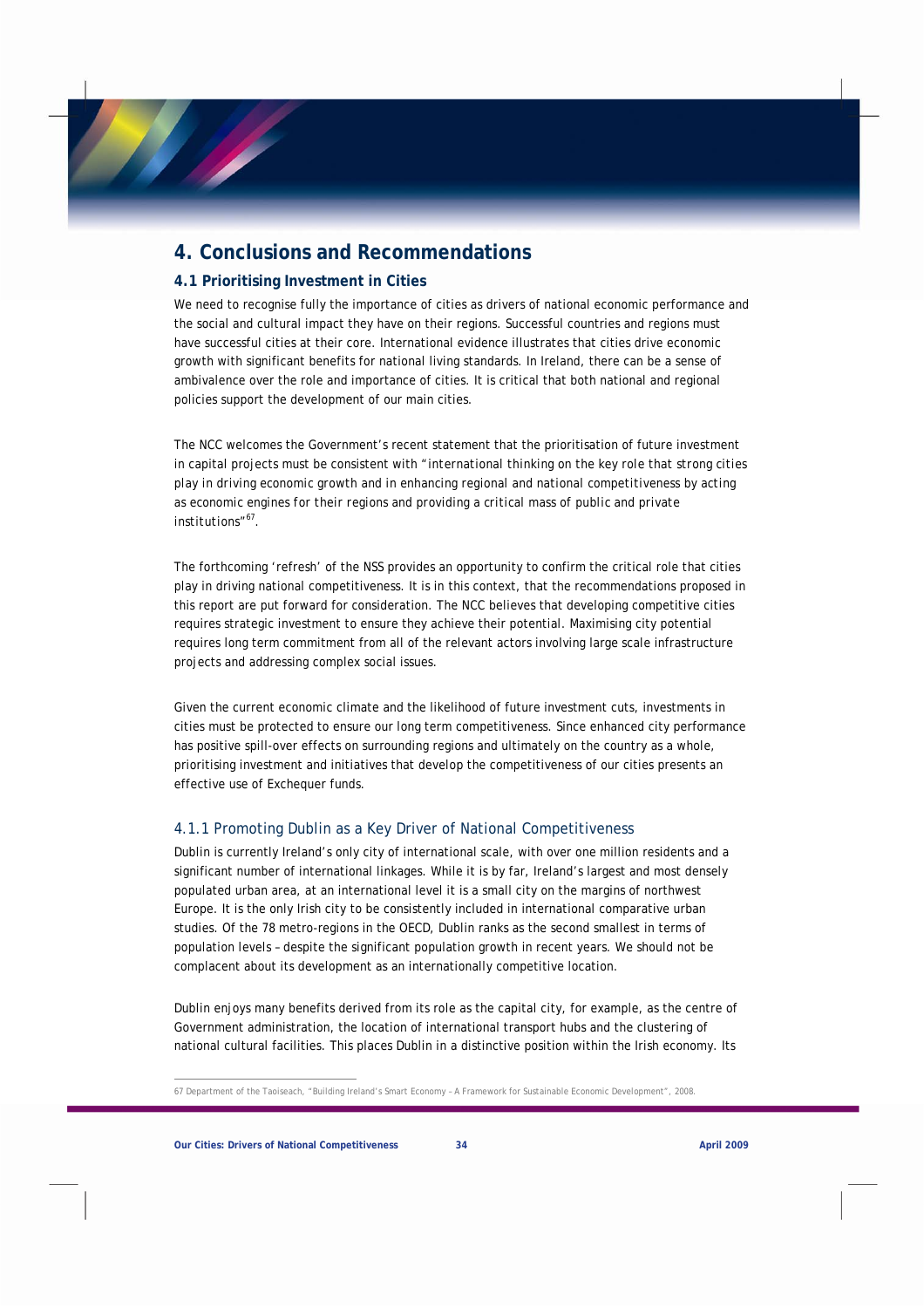continued success is critical for the performance of the entire economy. Economic activity in the Dublin region accounts for 47 percent of national GDP<sup>68</sup> and its Gross Value Added per capita is 40.9 percent higher than the national average<sup>69</sup> - a significant differential.

The Greater Dublin Area has been the focus for foreign direct investment in Ireland and has developed into a significant centre for international trade. On occasion Dublin competes against other Irish cities for investment from firms. However often it is the only Irish base under consideration alongside international locations of comparable or larger scale. It is important that the capacity and competencies of the capital city are built upon to ensure that it remains a competitive location for such investments and that it can continue to develop as an international hub.

In line with the NSS, the principle guiding regional and urban development should be to maximise the inherent growth potential of each city and region, rather than simply redirecting economic growth away from Dublin. It is important that measures are not taken that result in the dilution of Dublin's current or future competitiveness. A competitive Dublin can serve to strengthen the performance and attractiveness of other Irish cities and provide them with opportunities that may not be accessible otherwise.

#### 4.1.2 Developing Our Regional Cities

Ensuring the long term economic and social vibrancy of our regional cities through the provision of targeted supports is essential for both national and regional competitiveness. A key challenge for Ireland is to support the development of these cities and to create greater linkages between them so that they can achieve the critical mass required to enable sustainable growth. At the same time, we should seek to make the most of opportunities for sharing specialised assets rather than duplicating resources (e.g. education and research activities, health facilitates, etc.).

In addition to the provision of targeted supports for key centres, the development of the city-region corridors (Atlantic Corridor and Dublin-Belfast Corridor) has the potential to pool the strengths of individual cities in order to develop internationally competitive regions. Key to the success of the corridors will be the development of excellent physical infrastructures between the centres.

#### **4.2 Improving City Governance**

The governance of cities emerges as the key issue for managing urban growth and implementing policy actions to achieve competitiveness objectives. Apart from providing basic public services, which are a necessity for city competitiveness, efficient and innovative local government can be a differentiating factor that ensures that cities are competitive. However, central government also has a role to play in coordinating a range of actors at local, regional and national level to develop competitive cities.

<sup>68</sup> OECD, "Competitive Cities in the Global Economy", Territorial Review, 2006. 69 CSO, "County Incomes and Regional GDP", 2005.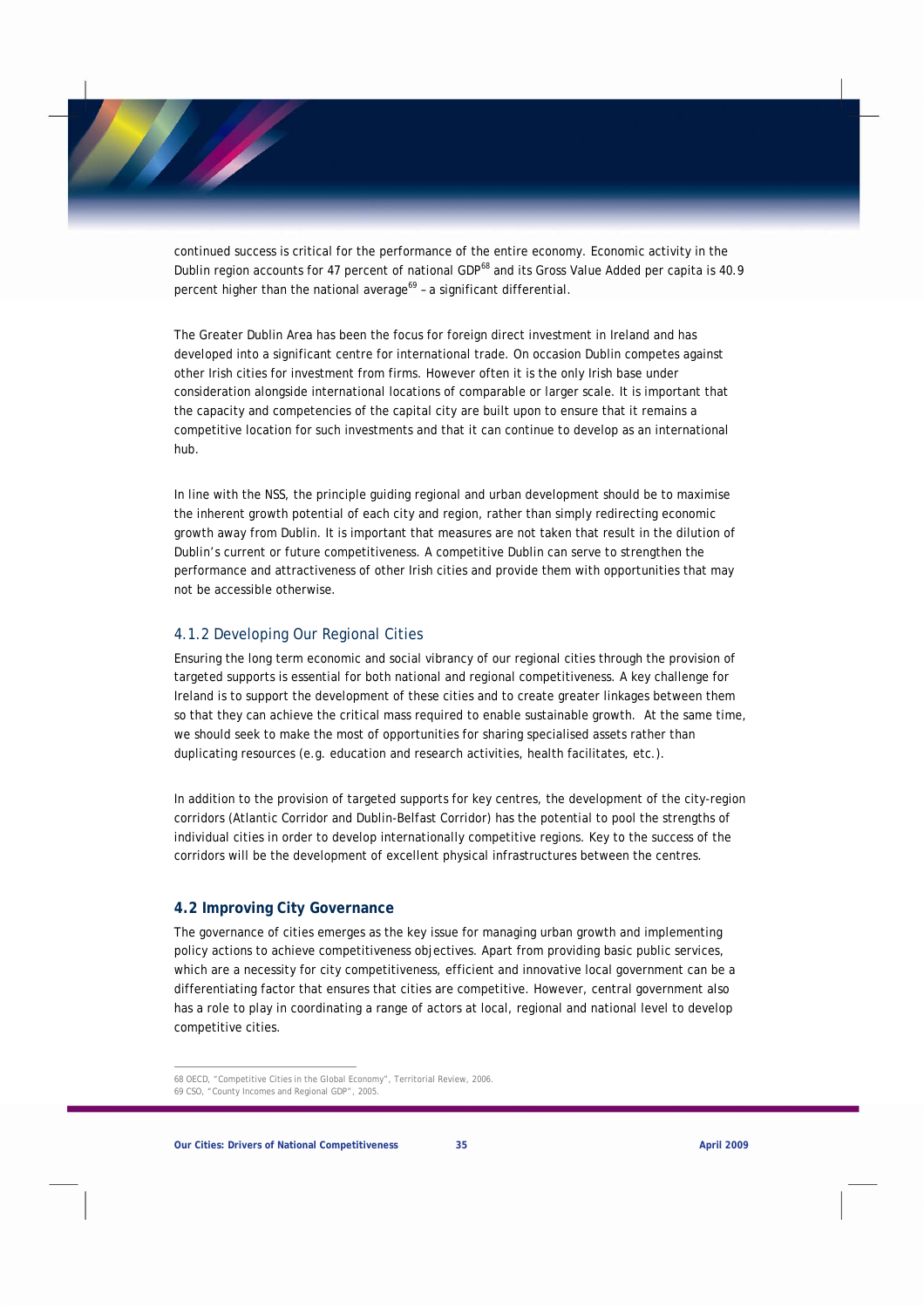#### 4.2.1 Urban Entrepreneurialism

Local governments make a significant impact on the enterprise environment and directly influence economic growth through the provision of services and infrastructures, the planning of the local environment and the strategies and policies they implement. City authorities should therefore play a proactive role in improving and sustaining their competitiveness positions and be responsive to the negative effects of urbanisation (urban sprawl and spatial disparities, congestion and pollution, social issues) $70$ .

In response to economic globalisation, many city authorities across the world have shifted their governance approach from one of managerialism, which is primarily concerned with effective provision of services, to one of entrepreneurialism. This mode of policymaking is characterised by pro-competitive approaches and innovation $71$ . In the urban entrepreneurialism system, policymakers from different administrative institutions work in partnership with each other and a range of public and private stakeholders to develop the city's economy, which in turn enhances its business environment and the quality of life enjoyed by citizens. The NCC welcomes the growing awareness within Irish city authorities of their influence and responsibility with regard to enhancing competitiveness. In tandem with the effective provision of local services, city authorities should continue to develop their capacity to act as drivers of urban competitiveness by embracing this governance approach.

#### 4.2.2 City Leadership

City leadership is critical to the development of competitive cities. To achieve and retain competitiveness, key policy decisions need to be made for the city region by a strong leader or leaders. This leadership must be responsible for providing a coordinated approach to tackle the issues faced by the greater city area. Transparent and accountable leadership facilitates efficiency and greater competitiveness. Strong leadership can coordinate and implement progressive strategies in all areas of local governance and act as an advocate for the region to external stakeholders such as enterprise and central government.

In line with the Programme for Government, the Green Paper on Local Government Reform 2008 proposes to introduce a directly elected mayor for Dublin by  $2011^{72}$ . It also discusses proposals for the introduction of directly elected mayors in other locations.

A directly elected mayor in Dublin presents a number of opportunities. It may invigorate local governance in the city by enhancing public engagement and ensuring individuals of the highest calibre are attracted to run for the position. The Green Paper has also suggested that it may improve transparency and accountability of local government and increase the engagement of the citizens at local level. The NCC believes that the introduction of a directly elected mayor must be supported by a clear demonstration of how this office will improve the efficiency and democratic accountability of local government and deliver value for money.

<sup>70</sup> OECD, "Competitive Cities in the Global Economy", Territorial Review, 2006.

<sup>71</sup> OECD, "Competitive Cities : A New Entrepreneurial Paradigm Shift in Spatial Development", 2007.

<sup>72</sup> Department of Environment, Heritage and Local Government, " Green Paper of Local Government Reform" 2008.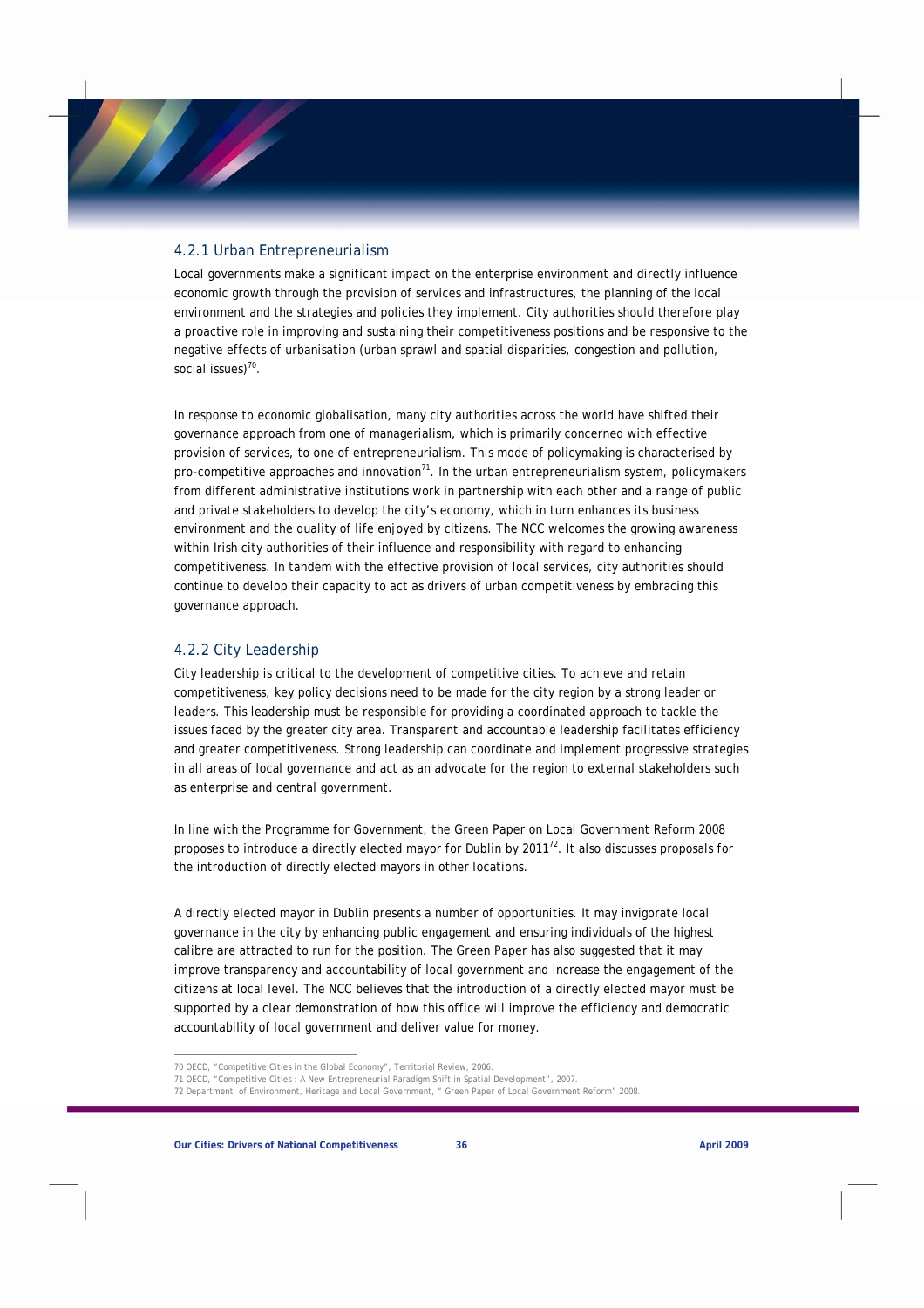Because of their relatively small size, the case for introducing directly elected mayors in other Irish cities remains to be established. It may be prudent to postpone assessing the merits of directly elected mayors elsewhere until the office of the directly elected mayor of Dublin has been established and trialled. Strong city leadership should remain an objective for urban stakeholders. This leadership can be provided by a range of sources such as elected councillors, city managers or groups of stakeholders and can work effectively within existing structures to ensure city policy is coordinated and that the needs and concerns of the city are heard at national level.

The NCC believes that the executive powers presently entrusted to the county and city managers should not be compromised by the creation of a new mayoral office. Professional managers are necessary to execute local authority functions effectively, and to advise elected councillors, including the mayor, in matters relating to these functions.

#### 4.2.3 Efficient and Coordinated Governance

Few Irish cities have developed neatly within the borders of a single governing local authority. For example, Dublin's four authorities share responsibility for Dublin's success with Louth, Meath, Kildare and Wicklow, and the development of Limerick City requires cooperation with Limerick County and Clare local authorities. Internationally, the evidence suggests that the key challenge for successful cities has been to develop coordinated policies across existing institutions to tackle problems and develop solutions rather than the creation of a single citywide governing entity. Notwithstanding the relative disparities in size between European and Irish cities, the approach of high performing cities such as Barcelona and Stockholm may provide a useful template for enhancing cooperation between Irish urban local authorities.

The Gateway Innovation Fund (GIF) provided an incentive for local authorities to cooperate to secure funding for joint projects. Innovative means of encouraging cooperation between local authorities should be explored, building on the initiative and partnership developed as part of the now postponed GIF. Where cooperation is not attainable, it will be important to ensure that the competitiveness of a city is not hindered. This may involve assessing the merits of alternative mechanisms for coherent governance, including the possibility of altering boundary lines or the merging of local authorities.

Adequate funding is essential to enable city authorities to fulfil their functions and become more proactive in driving national competitiveness. The NCC believes that the current funding model for local authorities is unsustainable and over-reliant on direct revenues from enterprise. The NCC welcomes the broadening of the local authority revenue base to include a levy on non-principal private residences and hopes that as well as easing charges on business, which damages competitiveness, it will act as a model for further reform of property taxes as described below. In the context of reforming local government, alternative methods of raising revenue should be considered — including charges for all users of local services such as water services.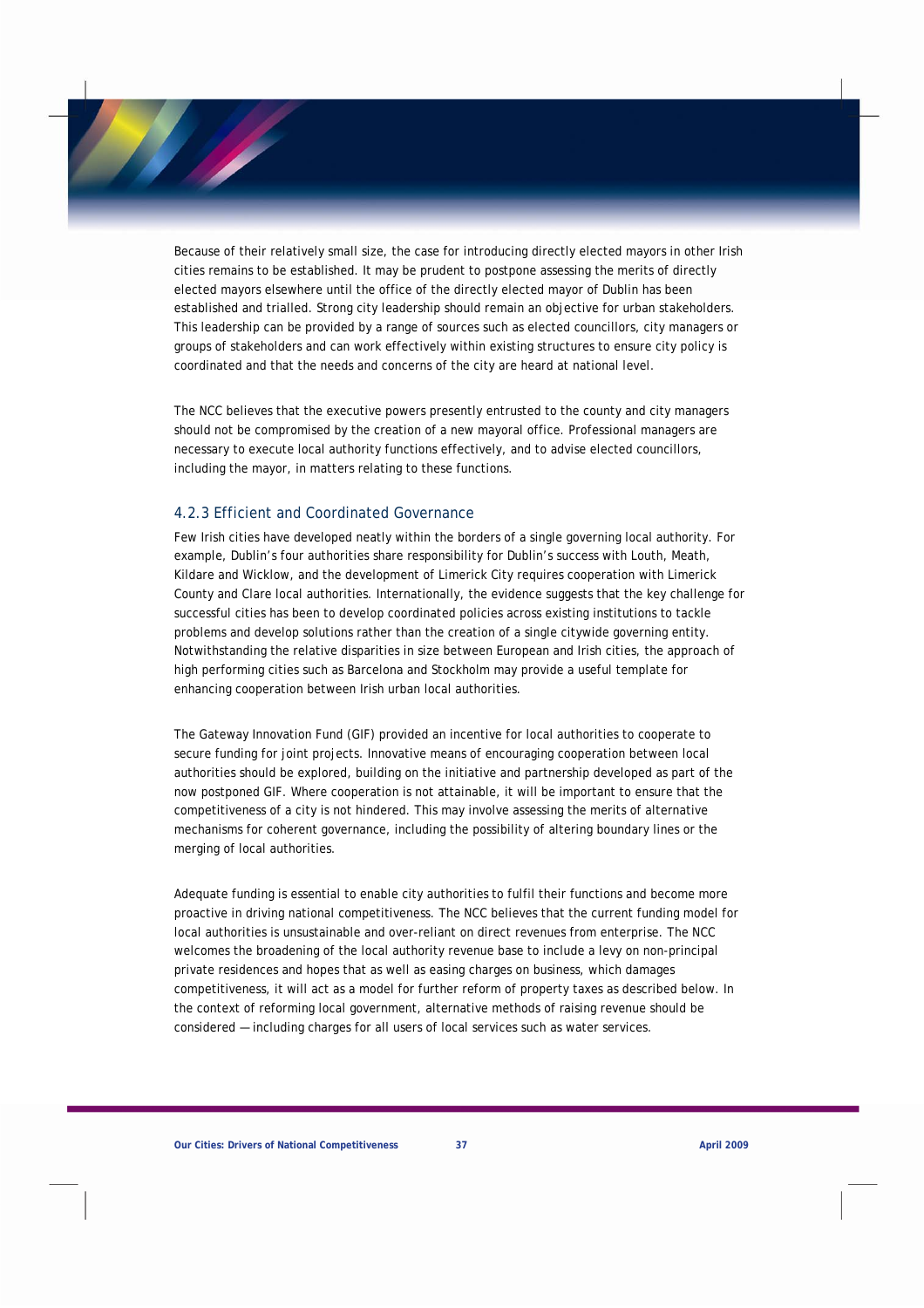The over-dependence of both central and local government funding on construction related taxation (stamp duty, VAT, capital gains and local development levies) is clearly not sustainable. As demonstrated by the collapse of activity in the construction sector, transaction-based taxes are highly volatile, being a function of both price and market activity. These transaction taxes also act as a barrier to labour mobility and discourage people from moving house as their needs and circumstances change. The Council has for some time argued that an alternative annual levy on property stocks, rather than transactions, would benefit the housing market and increase the predictability of tax revenues.

In the current circumstances where there is a need to strengthen and broaden the revenue base and yield, the imposition of an annual property tax would, in contrast with increases in income or consumption taxes, have a more benign economic impact. However, the Council cautions against the development of a hybrid form of property taxation involving sizeable stamp duty levies and an annual property tax. The introduction of an annual property tax should be phased in and should allow adequate relief for low income and other vulnerable households and those that have recently paid substantial stamp duty subject to appropriate ceilings $^{73}$ .

Given Ireland's already high cost base, Government should proceed cautiously on increasing the costs to enterprise from local authority charges and development contributions. Potential exists to achieve greater efficiencies within local authorities by enabling fragmented public services to be coordinated at a national or regional level. For example, the national or regional coordination of waste management and water services would support the development of more cost competitive and integrated services as greater potential would exist to develop in-depth expertise and economies of scale.

#### **4.3 Delivering Key Urban Infrastructure Priorities**

As previously highlighted, successful cities must have the physical and electronic infrastructure to move goods, services and people quickly, efficiently and in an environmentally sustainable manner. External connections, such as airports, seaports, telecommunications, and adequate internal road and public transport are vital.

The considerable growth in terms of population and economic activity in recent years has placed enormous strains on our cities' infrastructure which the NCC believes necessitates a number of actions as outlined below.

#### 4.3.1 External and Internal Access

Good international air and sea access coupled with effective internal connectivity is a key factor in mitigating the impact of Ireland's peripheral location. As a small open economy at the edge of Europe, Ireland needs to have the international connectivity that allows executives, investors, researchers and tourists to connect as easily with Ireland as with other global cities.

<sup>73</sup> NCC, "Annual Competitiveness Report 2008 – Volume 2 Ireland's Competitiveness Challenge", 2009.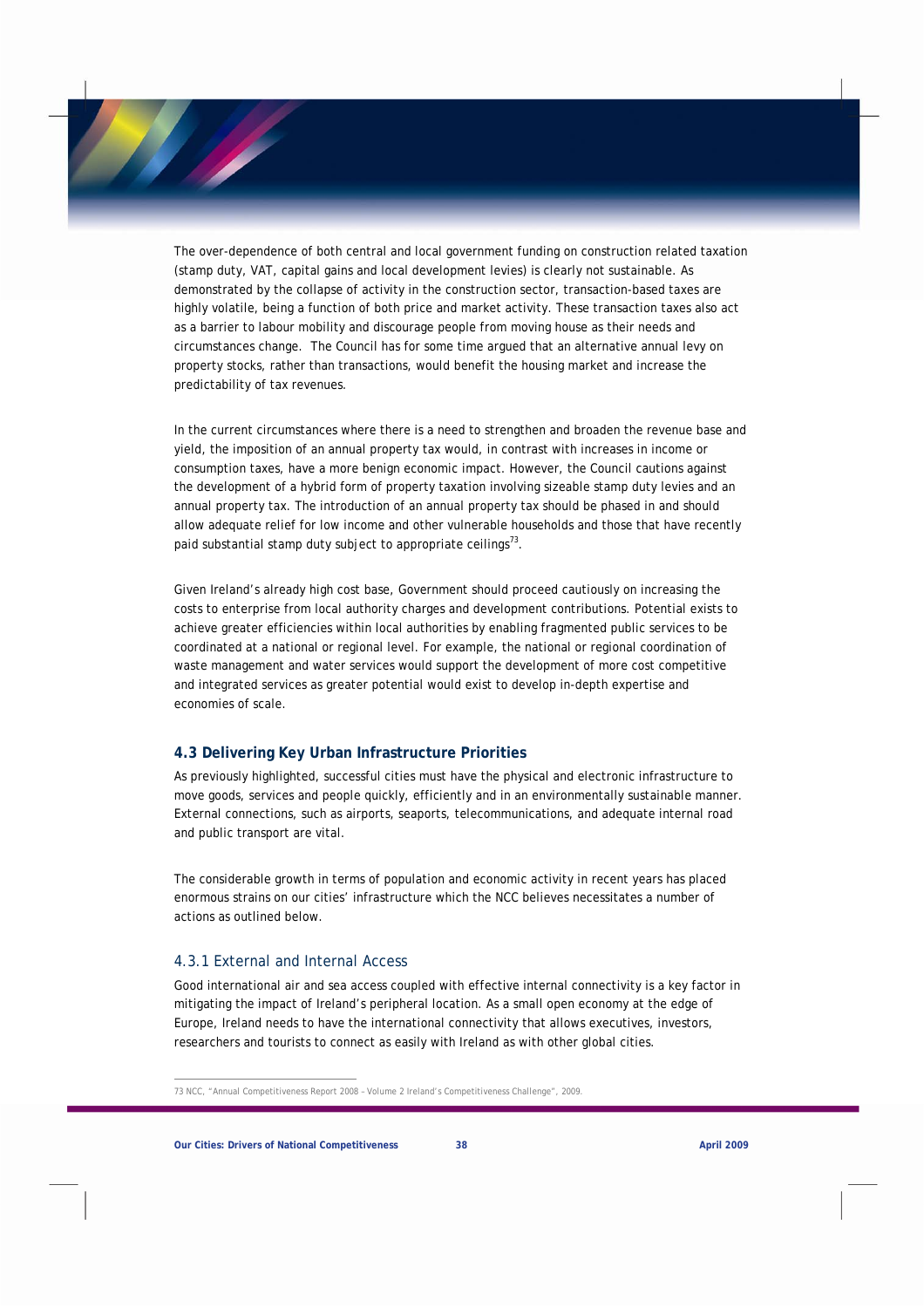In view of the long lead times for the delivery of air and sea port infrastructure and services, it is critically important that we plan now to ensure that our cities are well positioned to meet the longer term needs of business and citizens across the island. The air and sea ports in Dublin are especially important not just for the eastern region's external access but also for the island of Ireland's international connectivity. In particular, decisions are required on the future of the Dublin seaport $^{74}$ .

Continued, focused investment in road and rail infrastructure is required to improve Ireland's internal connectivity and enable the effective and efficient movement of goods and people in and out of the country. The inter-urban routes which connect Dublin to Belfast, Cork, Limerick and Galway are essential to ensure that our cities are well connected nationally and internationally. The NCC welcomes the Government's recent commitment to complete these routes by 2010.

In addition, the NCC believes that upgrading the Atlantic Road Corridor (Cork to Galway) needs to be prioritised. Linking the Atlantic cities, in particular Galway, Limerick and Cork should be an investment priority as it will provide greater critical mass in terms of population, skilled workers and required support services. It will also reduce over reliance on specific sub-sectors through the creation of larger economic regions and support the better utilisation of existing infrastructure and services.

Sustained investment is also required in public transport projects (e.g. suburban rail, bus networks), which offer the highest economic and social returns, based on rigorous multi-criteria *ex ante*  analysis, to improve public transport in our key urban centres.

ICT can play an important role in upgrading our urban transport systems. Public transport needs to incorporate elements such as integrated fares and tickets, real time travel information, an integrated mesh of radial and orbital bus services, and the provision of interchange stations between the various transport modes. There has been an inordinate delay in producing integrated fares, ticketing and smart cards for public transport in Ireland. However, the establishment of the Dublin Transport Authority may provide the leadership required to finally deliver these initiatives within the capital city.

#### 4.3.2 Telecommunications

 $\overline{a}$ 

The more limited availability of advanced communications services in Ireland's large urban cities is of concern given that many cities with which we compete internationally are already offering 100Mbit/s services to homes and businesses.

It is essential that an open access next generation network (NGN) is rolled out in key Irish cities as a matter of priority. City authorities should aggressively promote NGN rollout by seeking to extend existing Metropolitan Area Networks to improve their reach. This can be achieved by mandating the

<sup>74</sup> Uncertainty around the future of the Port of Dublin and in particular the possible move of the port from its current location may hinder much needed investment in the port's facilities over the medium term.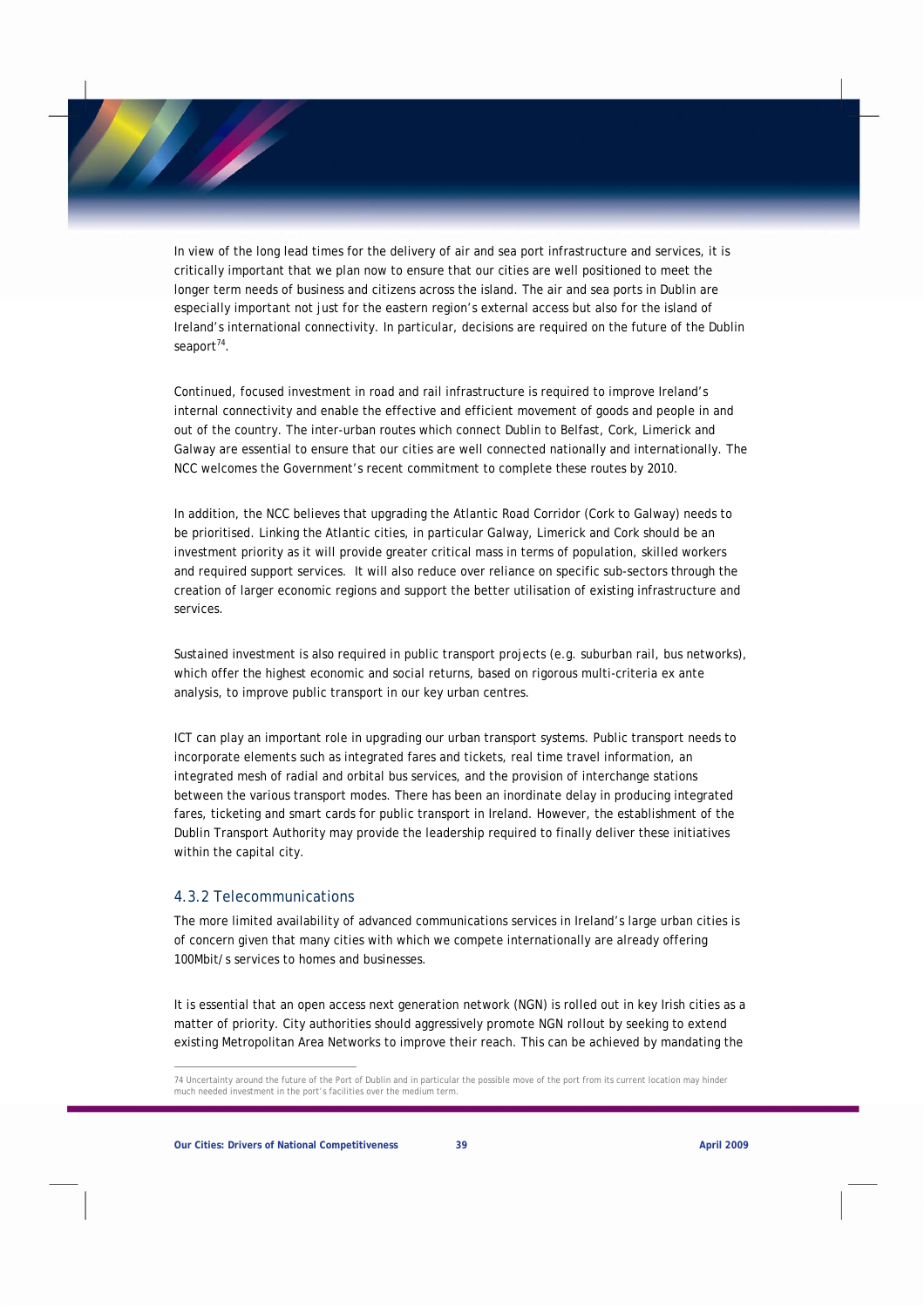provision of optical fibre ducting in the planning process for all new premises and developments, and the mandatory provision of ducting as part of all State infrastructure development programmes such as roads and rail, water network upgrades and smart metering programmes. For example, many of our large urban centres will be undertaking significant upgrades of their water networks over the coming years to reduce the current high levels of leakage. This provides an ideal opportunity to install ducting in these centres in a cost effective manner.

A regulatory framework that will incentivise and support private sector investment in next generation broadband infrastructure, and reward providers for the risk involved in undertaking longterm investment is also required.

#### **4.4 Improving Urban Land Use and Planning Policy**

Ireland has not been successful in developing cites of scale, as evidenced by the sprawl of lowdensity housing developments around the Greater Dublin Area (GDA) and surrounding counties. This approach is not sustainable from energy, environmental, climate change or quality of life perspectives. The NCC welcomes the recent publication of Planning Guidelines on Sustainable Residential Development in Urban Areas, and advocates their implementation. The NCC specifically recommends prioritisation of the following elements of the guidelines:

- Provision of adequate public transport to meet existing demand and provision of new public transport services in tandem with proposed developments;
- Development or Local Area Plans must encourage more efficient use of energy and a reduction in greenhouse gas emissions; and
- Sustainable patterns of urban development should be promoted, particularly higher residential densities in locations which are, or will be, served by public transport.

The ease with which people and goods can move between and within cities is the main transport policy priority for city competitiveness. An integrated approach to land use and transport policies in our cities is critical to ensure an efficient and sustainable transport system, with levels of service comparable to other international locations with which we compete.

The enactment of the Dublin Transport Authority Act, 2008, which will facilitate a more coordinated approach to planning and transport policy across the GDA local authorities, is a positive development. Its effectiveness in terms of delivering a coherent and effective approach to land use policy by local authorities and transport policy by the Dublin Transport Authority needs to be monitored and kept under review to ensure the new arrangements are enabled to operate as intended. Similar provisions need to be put in place in the other Irish cities.

While property prices are currently falling, a range of land use policy actions could further increase the availability of competitively priced housing and business premises. Increasing density in Irish cities is critical. Carefully located and designed high density developments, with social, educational and recreational facilities, together with world class transportation connections offer the possibility of increasing the supply of both commercial and residential property in a more cost effective and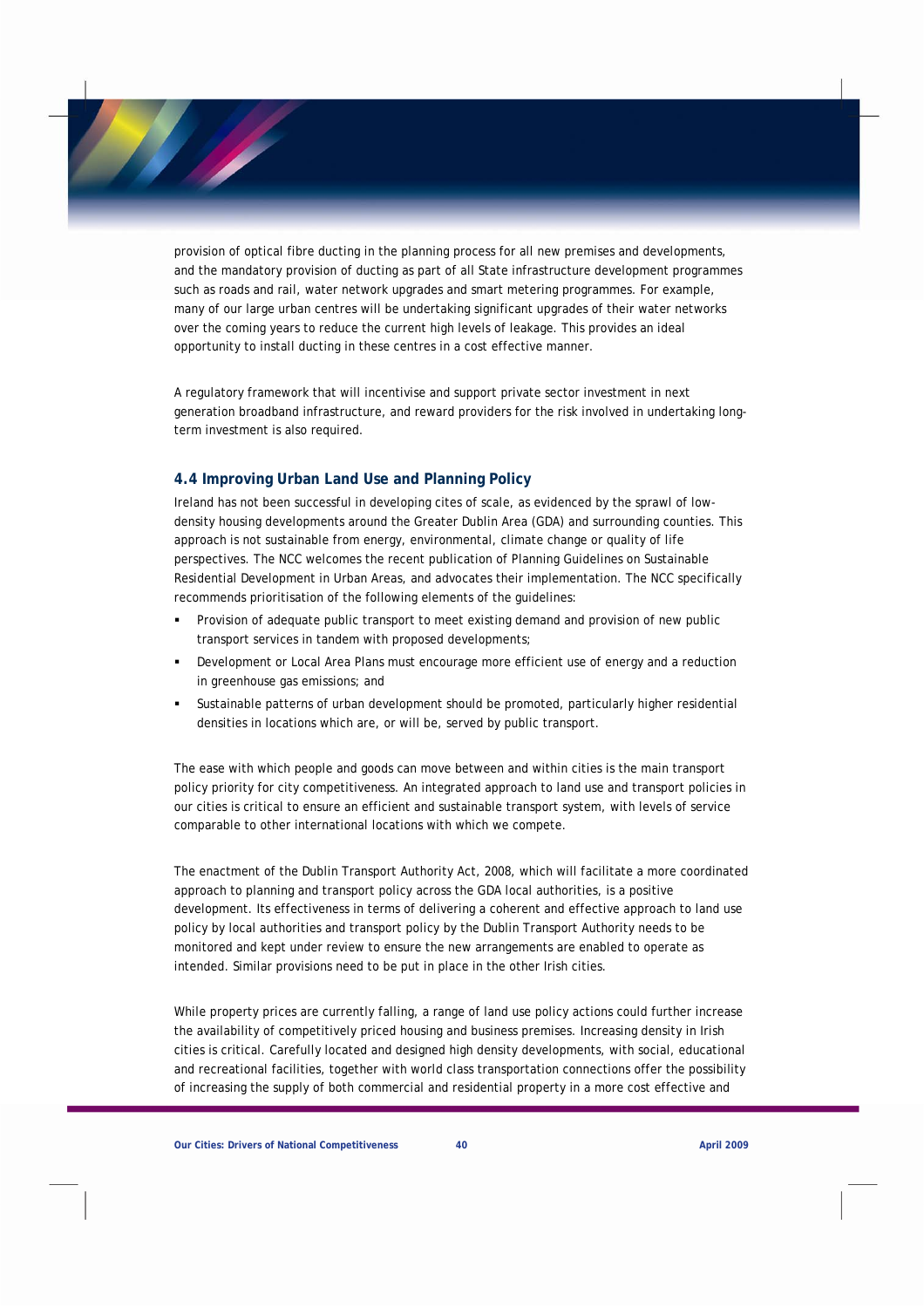environmentally sustainable manner. In this regard, the NCC welcomes the Department of the Environment, Heritage and Local Government's Developing Areas Initiative which seeks to ensure that the necessary physical and social infrastructure is delivered in a joined up manner to facilitate the sustainable and high quality development of rapid growth areas.

The NCC recognises and supports the identified need for higher residential density in Irish cities. Trends towards smaller household sizes, the need to encourage the provision of affordable housing and the need to reduce carbon emissions by reducing energy consumption are all relevant to the need to increase the density of residential areas as outlined in the Sustainable Residential Development in Urban Areas Guidelines<sup>75</sup>.

#### **4.5 Enhancing Social Cohesion**

The urban paradox, as previously highlighted, is apparent in the emergence of affluent urban neighbourhoods alongside areas with high poverty and unemployment rates. Urban regeneration schemes can be an effective means to enhance the performance of local business and social communities in disadvantaged areas. Cork City Council has been a partner of the European Project "Local Communities in the European Strategy for Social Inclusion". The main focus of this European project has been the exchange of experiences between local authorities on projects that aim to combat social exclusion. The Ballymun regeneration project in Dublin is redesigning the spatial landscape of the area and through the creation of local authority offices and arts amenities; it has effectively created a new civic centre for the north side of Dublin city. More recently the Limerick Southside and Northside Regeneration Agencies have identified three key pillars around which the ten year plans for urban revival will be built, namely social, economic and physical regeneration<sup>76</sup>. These projects provide a good example of how special purpose bodies can be established to effectively spearhead complex urban regeneration initiatives working in close partnership with local authorities.

Sustained support and assistance for regeneration projects at national and local level is necessary to ensure their objectives are achieved and the potential for positive change in traditionally socially excluded urban areas is maximised. Projects that can assist in the rejuvenation of urban communities through the redevelopment of infill sites that are derelict or under-utilised should be encouraged by local authorities. The NCC believes that it is critical that we address emerging disparities before they reach crisis point.

#### **4.6 Building a City Image**

 $\overline{a}$ 

Soft location factors are not only essential to ensure the social and cultural vitality of cities and their environs but they also enhance their attractiveness to foreign direct investment. Through nurturing the diversity and creativity of our cities, urban areas enable the growth of higher value

<sup>75</sup> Department of Environment, Heritage and Local Government, "Sustainable Residential Development in Urban Areas, Guidelines for Planning Authorities", December 2008.

<sup>76</sup> Limerick Southside and Northside Regeneration Agencies, 2007.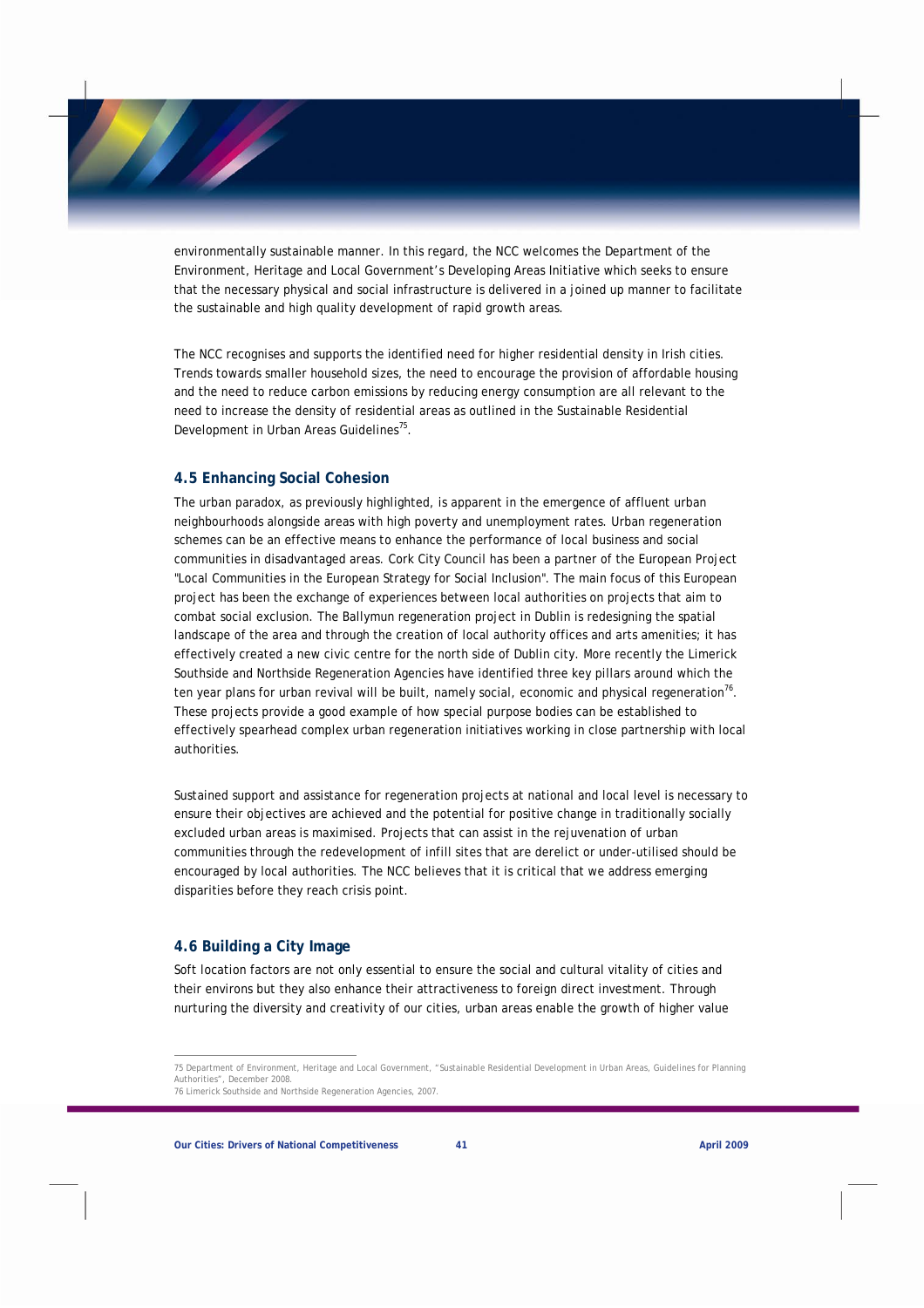knowledge economies<sup>77</sup>. Effective public investment and support for social, cultural, tourism and sports infrastructure and events facilitates the development of strong urban brands which act as a magnet for tourists, workers, academics and investors. The NCC believes that it is essential that the relevant stakeholders in each city work together to develop a unique and comprehensive city brand to ensure the city's attractiveness

#### **4.7 Developing a Better Understanding of Our Cities**

Our cities have grown rapidly in the last fifteen years reflecting the complex changes which the economy has undergone. The NCC believes that a better understanding of the performance of our cities is required. There is currently limited data in Ireland at city level and this presents difficulties with regard to developing evidence based policies. The NCC recommends that the individual performance of each city should be monitored on an on-going basis using relevant indicators. Collecting data, which reflect the geographic footprint of Irish cities, will require cooperation between the CSO and local authorities active in city areas.

<sup>77</sup> Florida., R, "Rise of the Creative Class", 2004.